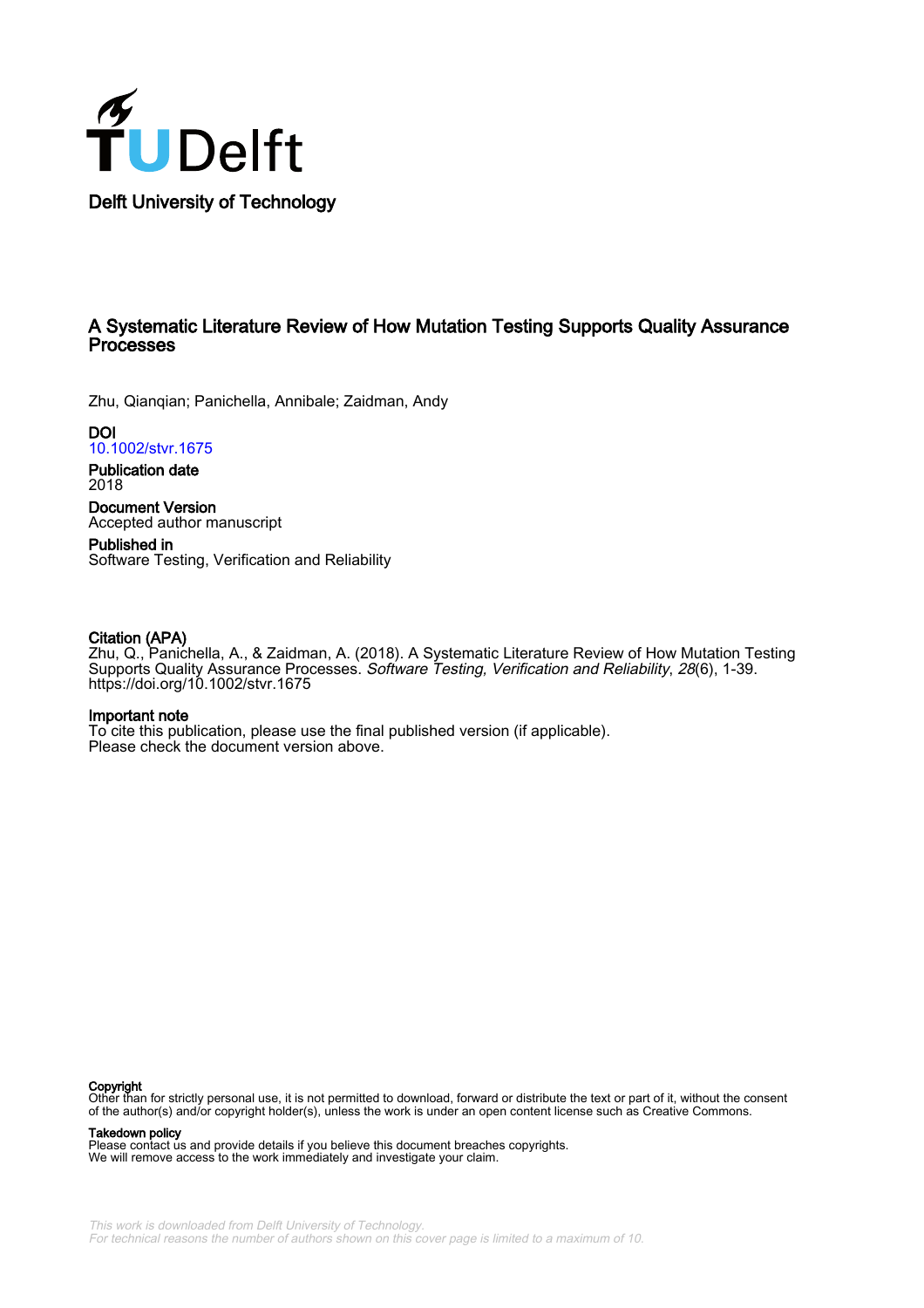# <span id="page-1-0"></span>A Systematic Literature Review of How Mutation Testing Supports Quality Assurance Processes

Qianqian Zhu<sup>∗</sup> , Annibale Panichella and Andy Zaidman

*Delft University of Technology, Netherlands*

#### **SUMMARY**

Mutation testing has been very actively investigated by researchers since the 1970s and remarkable advances have been achieved in its concepts, theory, technology and empirical evidence. While the most influential realisations have been summarised by existing literature reviews, we lack insight into how mutation testing is *actually* applied. Our goal is to identify and classify the main applications of mutation testing and analyse the level of replicability of empirical studies related to mutation testing. To this aim, this paper provides a systematic literature review on the *application perspective* of mutation testing based on a collection of 191 papers published between 1981 and 2015. In particular, we analysed in which quality assurance processes mutation testing is used, which mutation tools and which mutation operators are employed. Additionally, we also investigated how the inherent core problems of mutation testing, i.e., the equivalent mutant problem and the high computational cost, are addressed during the actual usage. The results show that most studies use mutation testing as an assessment tool targeting unit tests, and many of the supporting techniques for making mutation testing applicable in practice are still underdeveloped. Based on our observations, we made nine recommendations for future work, including an important suggestion on how to report mutation testing in testing experiments in an appropriate manner. Copyright  $\odot$  2010 John Wiley & Sons, Ltd.

Received ...

KEY WORDS: mutation testing; systematic literature review; application

## 1. INTRODUCTION

Mutation testing is defined by Jia and Harman [\[1\]](#page-51-0) as a fault-based testing technique which provides a testing criterion called the *mutation adequacy score*. This score can be used to measure the effectiveness of a test set in terms of its ability to detect faults [\[1\]](#page-51-0). The principle of mutation testing is to introduce syntactic changes into the original program to generate faulty versions (called *mutants*) according to well-defined rules (mutation operators) [\[2\]](#page-51-1). Mutation testing originated in the 1970s with works from Lipton [\[3\]](#page-51-2), DeMillo et al. [\[4\]](#page-51-3) and Hamlet [\[5\]](#page-51-4) and has been a very active research field over the last few decades. The activeness of the field is in part evidenced by the extensive

<sup>∗</sup>Correspondence to: Software Engineering Research Group, Delft University of Technology, Mekelweg 4, 2628CD Delft, The Netherlands. Email address:qianqian.zhu@tudelft.nl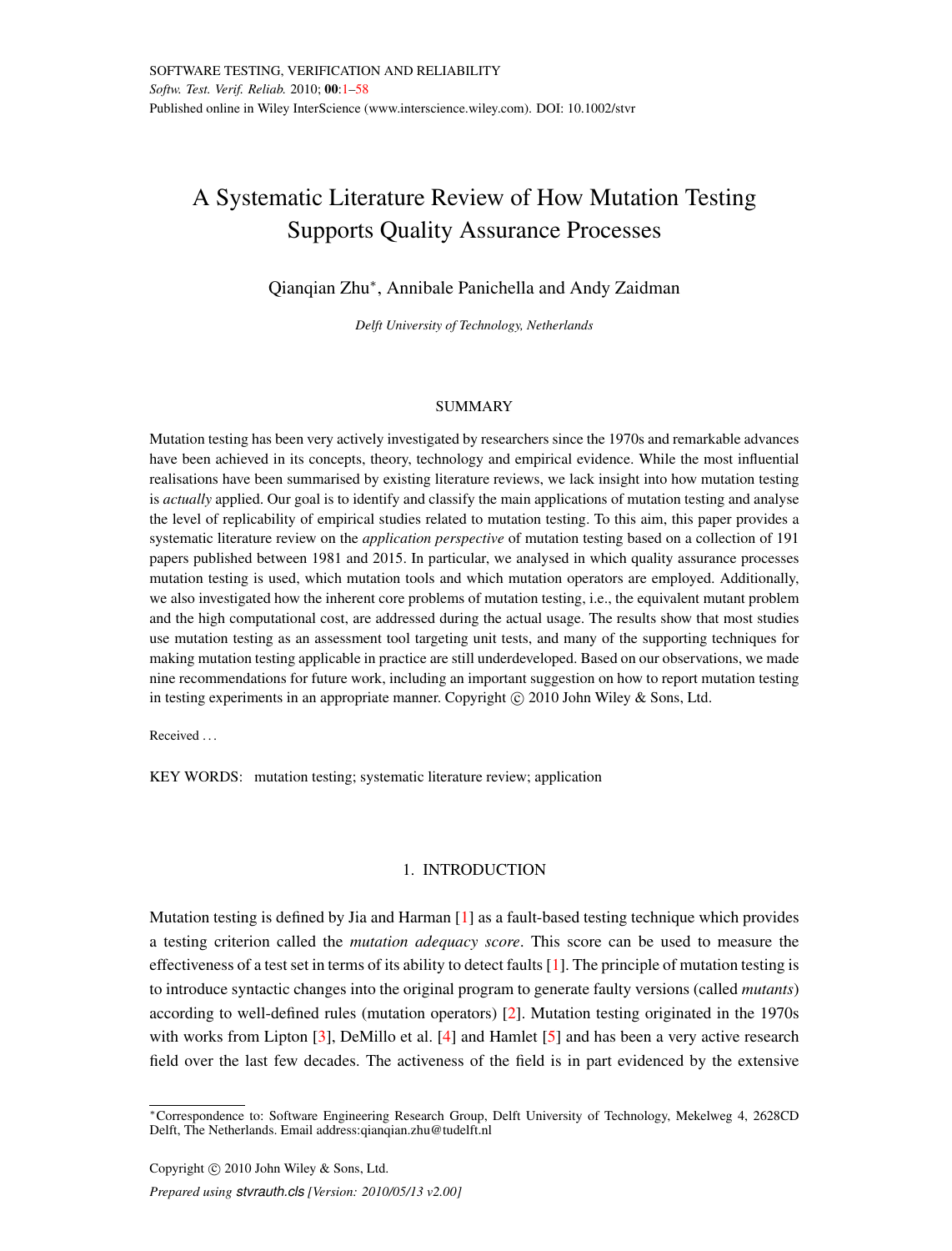survey of more than 390 papers on mutation testing that Jia and Harman published in 2011 [\[1\]](#page-51-0). Jia and Harman's survey highlights the research achievements that have been made over the years, including the development of tools for a variety of languages and empirical studies performed [\[1\]](#page-51-0). Additionally, they highlight some of the actual and inherent problems of mutation testing, amongst others: (1) the high computational cost caused by generating and executing the numerous mutants and (2) the tremendous time-consuming human investigation required by the test oracle problem and equivalent mutant detection.

While existing surveys (e.g.,  $[1, 2, 6]$  $[1, 2, 6]$  $[1, 2, 6]$  $[1, 2, 6]$  $[1, 2, 6]$ ) provide us with a great overview of the most influential realisations in research, we lack insight into how mutation testing is actually *applied*. Specifically, we are interested in analysing in which quality assurance processes mutation testing is used, which mutation tools are employed and which mutation operators are used. Additionally, we want to investigate how the aforementioned problems of the high computational cost and the considerable human effort required are dealt with when applying mutation testing. In order to steer our research, we aim to fulfil the following objectives:

- to identify and classify the applications of mutation testing in quality assurance processes;
- to analyse how the main problems are coped with when applying mutation testing;
- to provide guidelines for applying mutation testing in testing experiments;
- to identify gaps in current research and to provide recommendations for future work.

As systematic literature reviews have been shown to be good tools to summarise existing evidence concerning a technology and identify gaps in current research [\[7\]](#page-51-6), we follow this approach for reaching our objectives. We only consider the articles which provide sufficient details on how mutation testing is used in their studies, i.e., we require at least a brief specification about the adopted mutation tool, mutation operators or mutation score. Moreover, we selected only papers that use mutation testing as a tool for evaluating or improving other quality assurance processes rather than focusing on the development of mutation tools, operators or challenges and open issues for mutation testing. This resulted in a collection containing 191 papers published from 1981 to 2015. We analysed this collection in order to answer the following two research questions:

RQ1: *How is mutation testing used in quality assurance processes?*

This research question aims to identify and classify the main software testing tasks where mutation testing is applied. In particular, we are interested in the following key aspects: (1) in which circumstances mutation testing is used (e.g., assessment tool), (2) which quality assurance processes are involved (e.g., test data generation, test case prioritisation), (3) which test level it targets (e.g., unit level) and (4) which testing strategies it supports (e.g., structural testing). The above four detailed aspects are defined to characterise the essential features related to the usage of mutation testing and the quality assurance processes involved. With these elements in place, we can provide an in-depth analysis of the applications of mutation testing.

### RQ2: *How are empirical studies related to mutation testing designed and reported?*

The objective of this question is to synthesise empirical evidence related to mutation testing. The case studies or experiments play an inevitable role in a research study. The design and demonstration of the evaluation methods should ensure the replicability. For replicability, we mean that the subject, the basic methodology, as well as the result, should be clearly pointed out in the article. In particular, we are interested in how the articles report the following information related to mutation testing: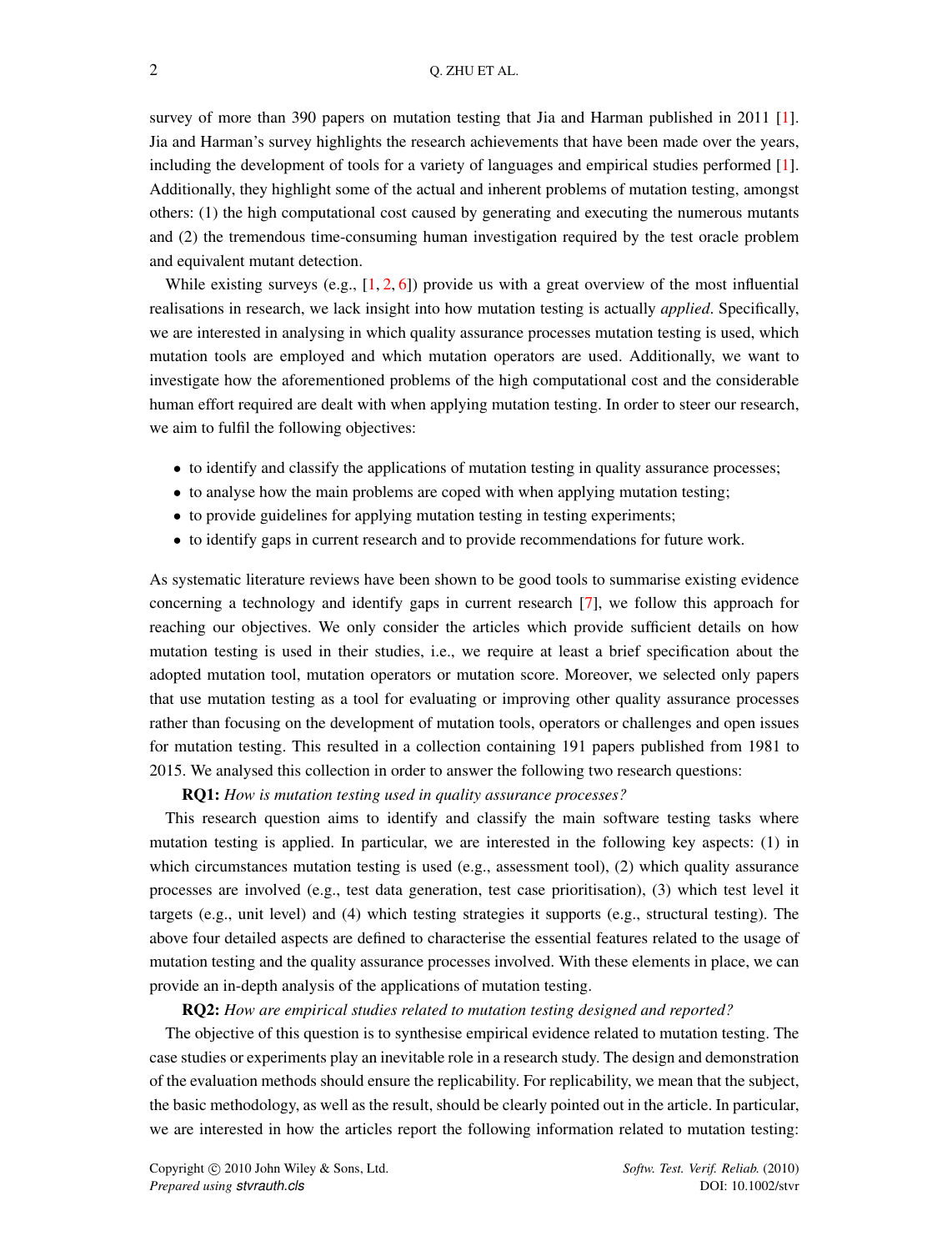(1) mutation tools, (2) mutation operators, (3) mutant equivalence problem, (4) techniques for reduction of computational cost and (5) subject programs used in the case studies. After gathering this information, we can draw conclusions from the distribution of related techniques adopted under the above five facets and thereby provide guidelines for applying mutation testing and reporting the used setting/tools.

The remainder of this review is organised as follows: Section [2](#page-3-0) provides an overview on background notions on mutation testing. Section [3](#page-8-0) details the main procedures we followed to conduct the systematic literature review and describes our inclusion and exclusion criteria. Section [4](#page-23-0) presents the discussion of our findings, particularly Section [4.3](#page-43-0) summarises the answers to the research questions, while Section [4.4](#page-45-0) provides recommendations for future research. Section [5](#page-47-0) discusses the threats to validity, and Section [6](#page-48-0) concludes the paper.

#### 2. BACKGROUND

<span id="page-3-0"></span>In order to level the playing field, we first provide the basic concepts related to mutation testing, i.e., its fundamental hypothesis and generic process, including the *Competent Programmer Hypothesis*, the *Coupling Effect*, *mutation operators* and the *mutation score*. Subsequently, we discuss the benefits and limitations of mutation testing. After that, we present a historical overview of mutation testing where we mainly address the studies that concern the application of mutation testing.

#### *2.1. Basic Concepts*

*2.1.1. Fundamental Hypothesis.* Mutation testing starts with the assumption of the *Competent Programmer Hypothesis* (introduced by DeMillo et al. [\[4\]](#page-51-3) in 1978): "*The competent programmers create programs that are close to being correct*." This hypothesis implies that the potential faults in the programs delivered by the competent programmers are just very simple mistakes; these defects can be corrected by a few simple syntactical changes. Inspired by the above hypothesis, mutation testing typically applies small syntactical changes to original programs, thus implying that the faults that are seeded resemble faults made by "competent programmers".

At first glance, it seems that the programs with complex errors cannot be explicitly generated by mutation testing. However, the *Coupling Effect*, which was coined by DeMillo et al. [\[4\]](#page-51-3) states that "*Test data that distinguishes all programs differing from a correct one by only simple errors is so sensitive that it also implicitly distinguishes more complex errors*". This means complex faults are *coupled* to simple faults. This hypothesis was later supported by Offutt [\[8,](#page-51-7) [9\]](#page-51-8) through empirical investigations over the domain of mutation testing. In his experiments, he used first-order mutants, which are created by applying the mutation operator to the original program once, to represent simple faults. Conversely, higher-order mutants, which are created by applying mutation operators to the original program more than once, stand for complex faults. The results showed that the test data generated for first-order mutants killed a higher percentage of mutants when applied to higher-order mutants, thus yielding positive empirical evidence about the *Coupling Effect*. Besides, there has been a considerable effort in validating the coupling effect hypothesis, amongst others the theoretical studies of Wah  $[10-12]$  $[10-12]$  and Kapoor  $[13]$ .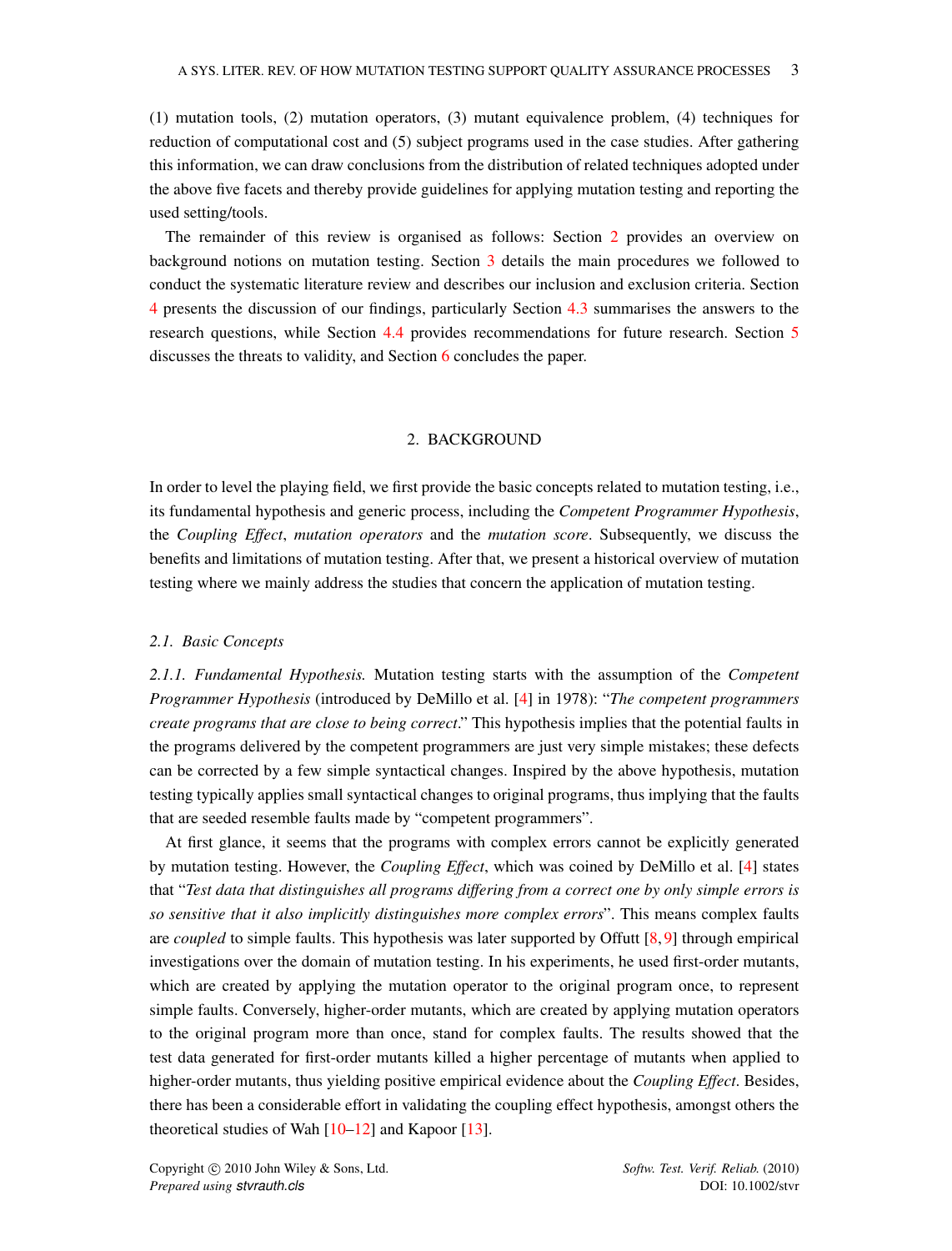*2.1.2. The Generic Mutation Testing Process.* After introducing the fundamental hypotheses of mutation testing, we are going to give a detailed description of the *generic process* of mutation testing:

*Given a program* P *and a test suite* T*, a mutation engine makes syntactic changes to the program* P*: the rule that specifies syntactic variations are defined as a* mutation operator*, and the result of one application of a mutation operator is a set of* mutants M*. After that, each mutant*  $P_m \in M$  *is executed against* T *to verify whether test cases in* T *fail or not.*

Here is an example of a mutation operator, i.e., Arithmetic Operator Replacement (AOR), on a statement  $X=a+b$ . The produced mutants include  $X=a-b$ ,  $X=a\times b$ , and  $X=a+b$ .

The execution results of T on  $P_m \in \mathbb{M}$  are compared with P: (1) if the output of  $P_m$  is different from P, then  $P_m$  is *killed* by T; (2) otherwise, i.e., the output of  $P_m$  is the same as P, this leads to either (2.1)  $P_m$  is *equivalent* to  $P$ , which means that they are syntactically different but functionally equivalent; or  $(2.2)$  T is not adequate to detect the mutants, which requires test case augmentation.

The result of mutation testing can be summarised using the *mutation score* (also referred to as mutation coverage or mutation adequacy), which is defined as:

$$
mutation score = \frac{\# killed \, mutants}{\# \, nonequivalent \, mutants}
$$
\n<sup>(1)</sup>

From the equation above, we can see that the detection of equivalent mutants is done before calculating the mutation score, as the denominator explicitly mentions non-equivalent mutants. Budd and Angluin [\[14\]](#page-51-12) have theoretically proven that the equivalence of two programs is not decidable. Meanwhile, in their systematic literature survey, Madeyski et al. [\[6\]](#page-51-5) have also indicated that the equivalent mutant problem takes an enormous amount of time in practice.

A mutation testing system can be regarded as a language system [\[15\]](#page-51-13) since the programs under test must be parsed, modified and executed. The main components of mutation testing consist of the mutant creation engine, the equivalent mutant detector, and the test execution runner. The first prototype of a mutation testing system for Fortran was proposed by Budd and Sayward [\[16\]](#page-51-14) in 1977. Since then, numerous mutation tools have been developed for different languages, such as Mothra [\[17\]](#page-51-15) for Fortran, Proteum [\[18\]](#page-51-16) for C, Mujava [\[19\]](#page-51-17) for Java, and SQLMutation [\[20\]](#page-51-18) for SQL.

*2.1.3. Benefits & Limitations* Mutation testing is widely considered as a "high end" test criterion [\[15\]](#page-51-13). This is in part due to the fact that mutation testing is extremely hard to satisfy because of the massive number of mutants. However, many empirical studies found that it is much stronger than other test adequacy criteria in terms of fault exposing capability, e.g., Mathur and Wong [\[21\]](#page-51-19), Frankl et al. [\[22\]](#page-51-20) and Li et al. [\[23\]](#page-51-21). In addition to comparing mutation testing with other test criteria, there have also been empirical studies comparing real faults and mutants. The most well-known research work on such a topic is by Andrews et al. [\[24\]](#page-51-22): they suggest that when using carefully selected mutation operators and after removing equivalent mutants, mutants can provide a good indication of the fault detection ability of a test suite. As a result, we consider the benefits of mutation testing to be:

• better fault exposing capability compared to other test coverage criteria, e.g., all-use;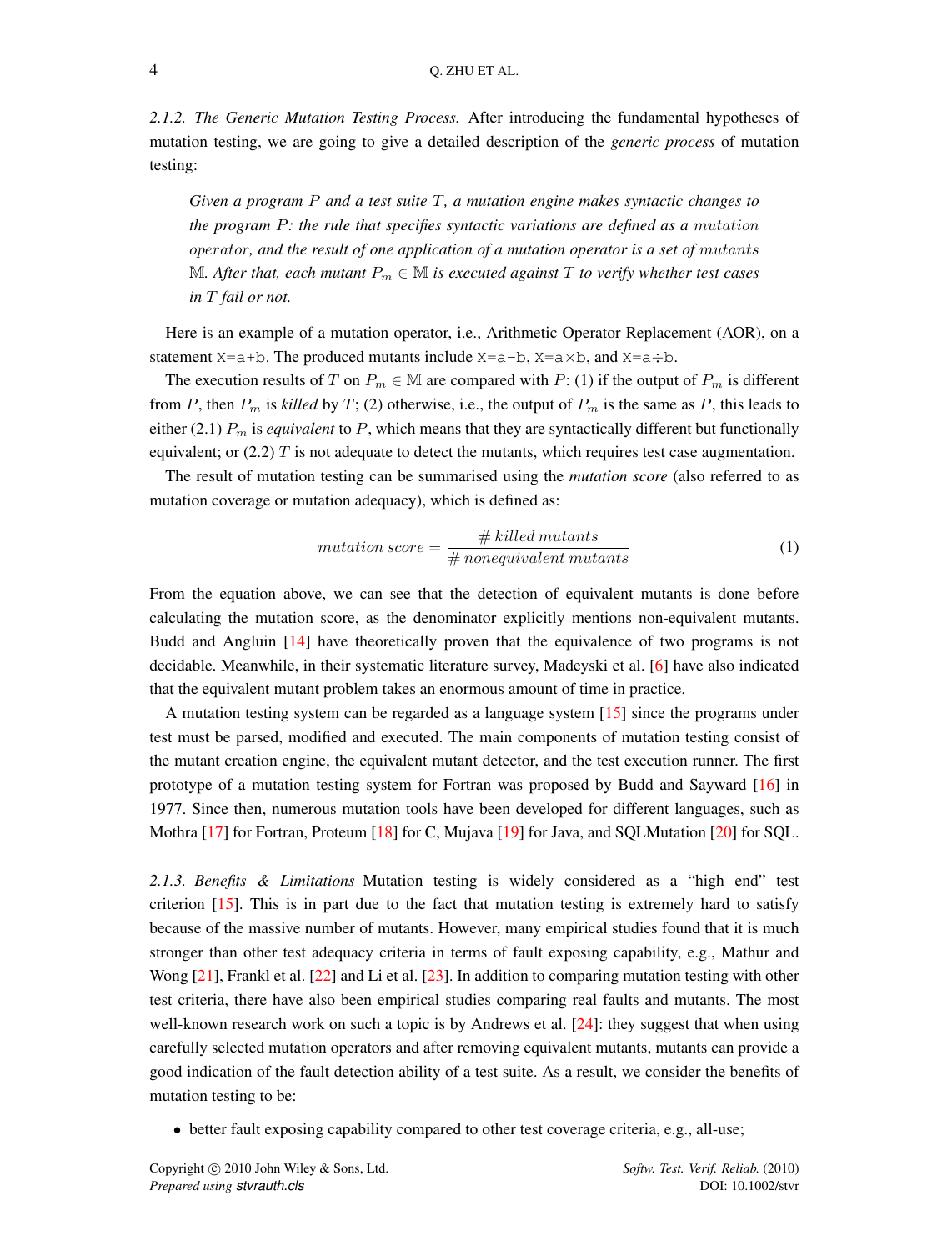• a good alternative to real faults which can provide a good indication of the fault detection ability of a test suite.

The limitations of mutation testing are inherent. Firstly, both the generation and execution of a vast number of mutants are computationally expensive. Secondly, the equivalent mutant detection is also an inevitable stage of mutation testing which is a prominent undecidable problem, thereby requiring human effort to investigate. Thus, we consider the major limitations of mutation testing to be:

- the high computational cost caused by the large number of mutants;
- the undecidable Equivalent Mutant Problem resulting in the difficulty of fully automating the equivalent mutant analysis.

To deal with the two limitations above, a lot of research effort has been devoted to reduce the computational cost and to propose heuristics to detect equivalent mutants. As for the high computational cost, Offutt and Untch [\[25\]](#page-51-23) performed a literature review in which they summarised the approaches to reduce computational cost into three strategies: *do fewer*, *do smarter* and *do faster*. These three types were later classified into two classes by Jia and Harman [\[1\]](#page-51-0): reduction of the generated mutants and reduction of the execution cost. Mutant sampling  $(e.g., [26, 27])$  $(e.g., [26, 27])$  $(e.g., [26, 27])$  $(e.g., [26, 27])$  $(e.g., [26, 27])$ , mutant clustering (e.g.,  $[28, 29]$  $[28, 29]$  $[28, 29]$ ) and selective mutation (e.g.,  $[30-32]$  $[30-32]$ ) are the most well-known techniques for reducing the number of mutants while maintaining efficacy of mutation testing to an acceptable degree. For reduction of the execution expense, researchers have paid much attention to weak mutation (e.g., [\[33–](#page-52-1)[35\]](#page-52-2)) and mutant schemata (e.g., [\[36,](#page-52-3) [37\]](#page-52-4)).

To overcome the Equivalent Mutant Problem, there are mainly three categories classified by Madeyski et al. [\[6\]](#page-51-5): (1) detecting equivalent mutants, such as Baldwin and Sayward [\[38\]](#page-52-5) (using compiler optimisations), Hierons et al. [\[39\]](#page-52-6) (using program slicing), Martin and Xie [\[40\]](#page-52-7) (through change-impact analysis), Ellims et al. [\[41\]](#page-52-8) (using running profile), and du Bousquet and Delaunay [\[42\]](#page-52-9) (using model checker); (2) avoiding equivalent mutant generation, such as Mresa and Bottaci [\[31\]](#page-52-10) (through selective mutation), Harman et al. [\[43\]](#page-52-11) (using program dependence analysis), and Adamopoulos et al. [\[44\]](#page-52-12) (using co-evolutionary search algorithm); (3) suggesting equivalent mutants, such as bayesian learning [\[45\]](#page-52-13), dynamic invariants analysis [\[46\]](#page-52-14), and coverage change examination (e.g. [\[47\]](#page-52-15)).

#### *2.2. Historical Overview*

In this subsection, we are going to present a chronological overview of important research in the area of mutation testing. As the focus of our review is the application perspective of mutation testing, we mainly address the studies that concern the application of mutation testing. In the following paragraphs, we will first give a brief summary of the development of mutation testing, and — due to the sheer size of the research body — we will then highlight some notable studies on applying mutation testing.

Mutation testing was initially introduced as a fault-based testing method which was regarded as significantly better at detecting errors than the *covering measure* approach [\[48\]](#page-52-16). Since then, mutation testing has been actively investigated and studied thereby resulting in remarkable advances in its concepts, theory, technology and empirical evidence. The main interests in the area of mutation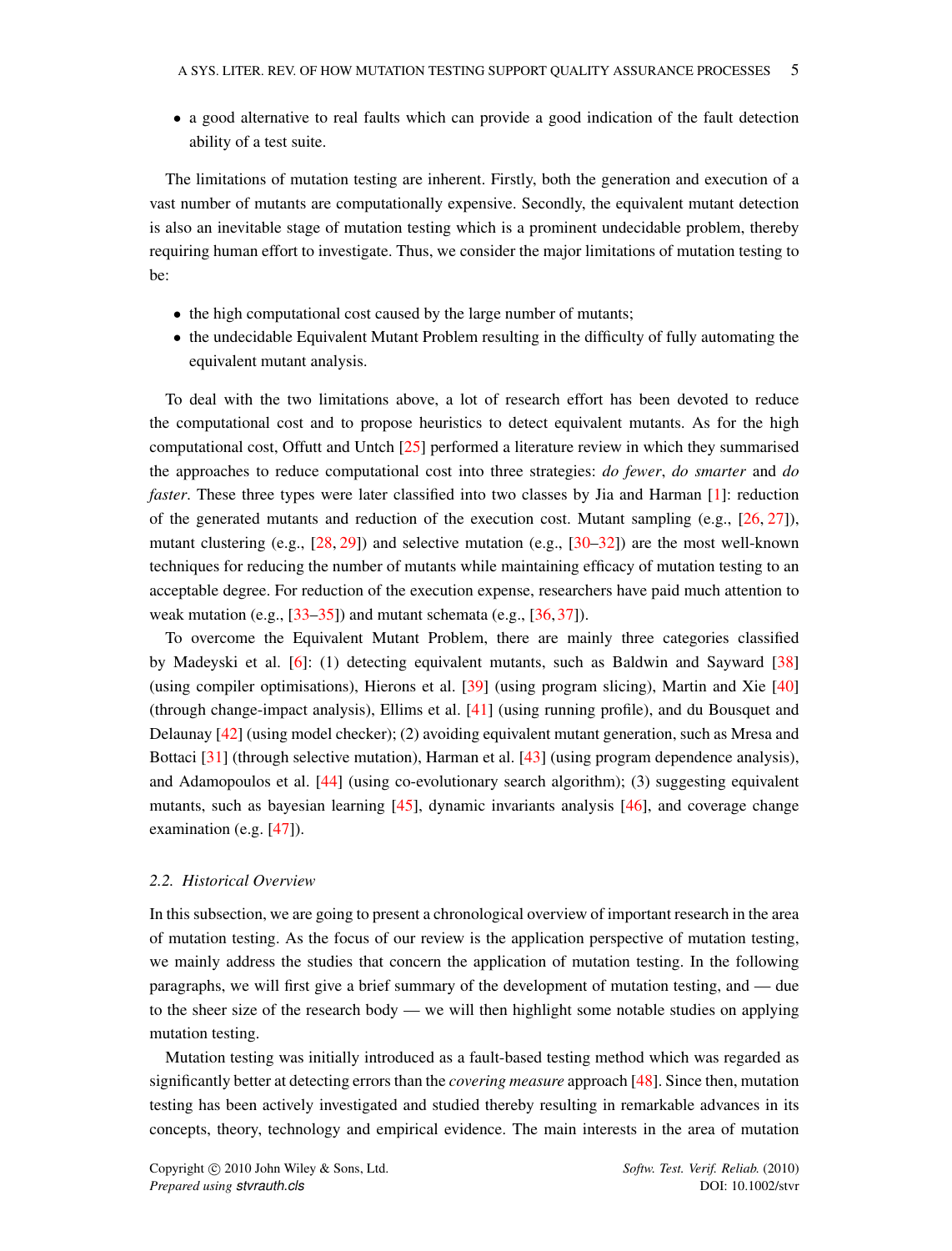testing include (1) defining mutation operators [\[49\]](#page-52-17), (2) developing mutation testing systems  $[17, 19, 33]$  $[17, 19, 33]$  $[17, 19, 33]$  $[17, 19, 33]$  $[17, 19, 33]$ , (3) reducing the cost of mutation testing  $[30, 36]$  $[30, 36]$  $[30, 36]$ , (4) overcoming the equivalent mutant detection problem [\[6\]](#page-51-5), and (5) empirical studies with mutation testing [\[24\]](#page-51-22). For more literature on mutation testing, we refer to the existing surveys of DeMillo  $[50]$ , Offutt and Untch  $[25]$ , Jia and Harman [\[1\]](#page-51-0) and Offutt [\[2\]](#page-51-1).

In the meanwhile, mutation testing has also been applied to support other testing activities, such as test data generation and test strategy evaluation. The early application of mutation testing can be traced back to the 1980s [\[51](#page-52-19)[–54\]](#page-52-20)). Ntafos is one of the very first researchers to use mutation testing as a measure of test set effectiveness. Ntafos applied mutation operators (e.g., constant replacement) to the source code of 14 Fortran programs [\[52\]](#page-52-21). The generated test suites were based on three test strategies, i.e., random testing, branch testing and data-flow testing, and were evaluated regarding mutation score.

DeMillo and Offutt [\[35\]](#page-52-2) are the first to automate test data generation guided by fault-based testing criteria. Their method is called Constraint-based testing (CBT). They transformed the conditions under which mutants will be killed (necessity and sufficiency condition) to the corresponding algebraic constraints (using constraint template table). The test data was then automatically generated by solving the constraint satisfaction problem using heuristics. Their proposed constraintbased test data generator is limited and was only validated on five laboratory-level Fortran programs. Other remarkable approaches of the automatic test data generation includes a paper by Zhang et al. [\[55\]](#page-52-22), who adopted Dynamic Symbolic Execution, and a framework by Papadakis and Malevris [\[56\]](#page-52-23) in which three techniques, i.e., Symbolic Execution, Concolic Testing and Searchbased Testing, were used to support the automatic test data generation.

Apart from test data generation, mutation testing is widely adopted to assess the cost-effectiveness of different test strategies. The work above by Ntafos [\[52\]](#page-52-21) is one of the early studies on applying mutation testing. Recently, there has been a considerable effort in the empirical investigation of structural coverage and fault-finding effectiveness, including Namin and Andrews [\[57\]](#page-52-24) and Inozemtseva et al. [\[58\]](#page-52-25). Zhang and Mesbah [\[59\]](#page-53-0) proposed assertion coverage, while Whalen et al. [\[60\]](#page-53-1) presented observable modified condition/decision coverage (OMC/DC); these novel test criteria were also evaluated via mutation testing.

Test case prioritisation is one of the practical approaches to reducing the cost of regression testing by rescheduling test cases to expose the faults as earlier as possible. Mutation testing has also been applied to support test case prioritisation. Among these studies, two influential papers are Rothermel et al. [\[61\]](#page-53-2) and Elbaum et al. [\[62\]](#page-53-3) who proposed a new test case prioritisation method based on the rate of mutants killing. Moreover, Do and Rothermel [\[63,](#page-53-4)[64\]](#page-53-5) measured the effectiveness of different test case prioritisation strategies via mutation faults since Andrews et al.'s empirical study suggested that mutation faults can be representative of real faults [\[24\]](#page-51-22).

The test-suite reduction is another testing activity we identified which is supported by mutation testing. The research work of Offutt et al. [\[65\]](#page-53-6) is the first to target test-suite reduction strategies, especially for mutation testing. They proposed *Ping-Pong* reduction heuristics to select test cases based on their mutation scores. Another notable work is Zhang et al. [\[66\]](#page-53-7) that investigated test-suite reduction techniques on Java programs with real-world JUnit test suites via mutation testing.

Another portion of the application of mutation testing is debugging, such as fault localisation. Influential examples include an article by Zhang et al. [\[67\]](#page-53-8) in which mutation testing is adopted to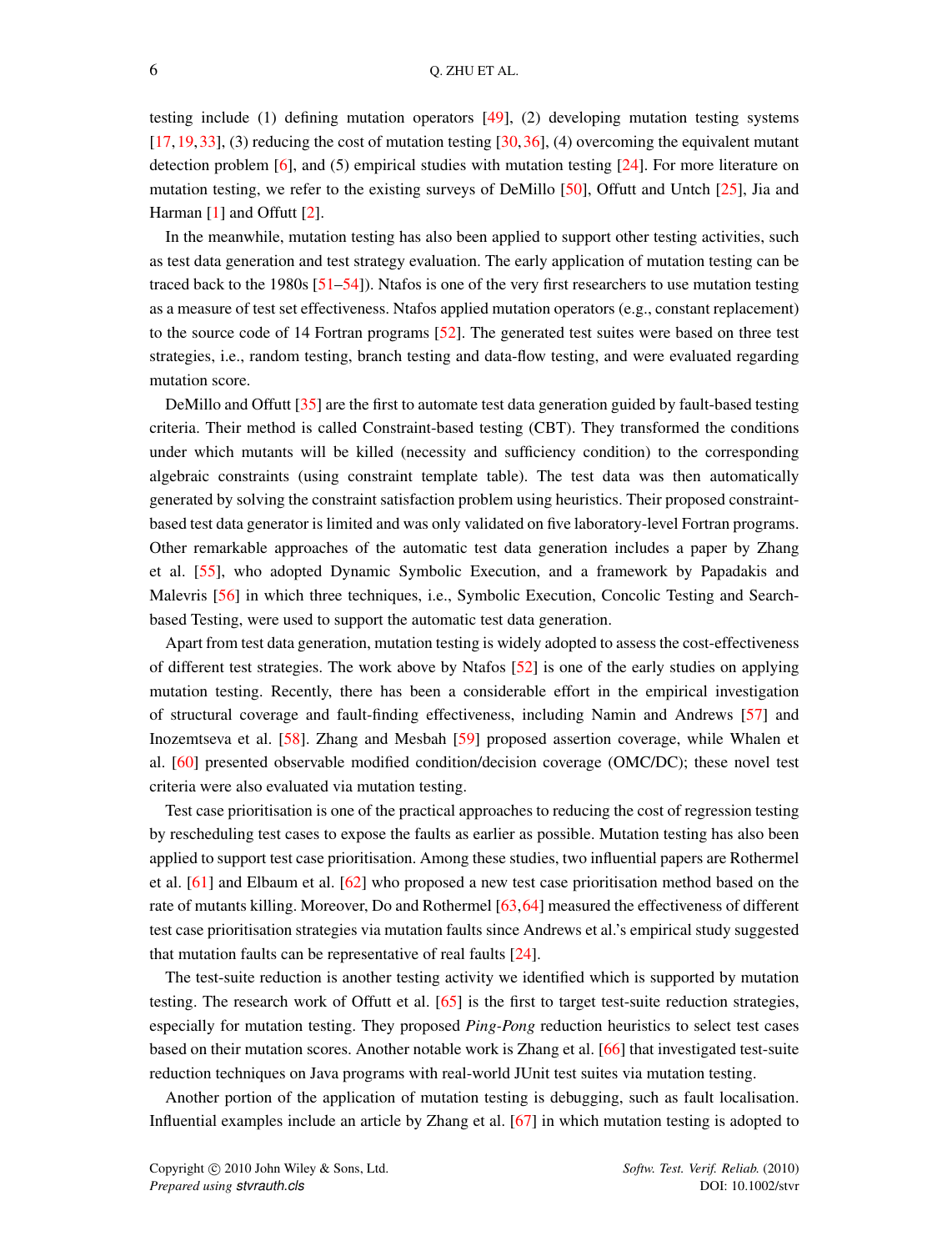<span id="page-7-0"></span>

| <b>Survey</b>         | <b>Covered years</b> | SLR?       | Main idea                                                                                                                                                                     |
|-----------------------|----------------------|------------|-------------------------------------------------------------------------------------------------------------------------------------------------------------------------------|
| DeMillo [50]          | 1978-1989            | No.        | Summarise the conceptual basis, development of the mutation                                                                                                                   |
| Woodward [70]         | 1978-1989            | No.        | testing at the early stage<br>Review the mutation testing techniques of strong, weak and firm<br>mutation                                                                     |
| Offutt and Untch [25] | 1977-2000            | No.        | Review the history of mutation testing and the existing optimisation<br>techniques for mutation testing                                                                       |
| Offutt $[2]$          | 1977-2010            | No.        | Review past mutation analysis research starting with the Mothra<br>project, and summarise new trends of applications of mutation<br>testing                                   |
| Jia and Harman [1]    | 1977-2009            | No.        | Provide a comprehensive analysis and survey of Mutation<br>Testing, including theories, problems, cost reduction techniques,<br>applications, empirical evaluation, and tools |
| Madeyski et al. [6]   | 1979-2010            | <b>Yes</b> | Present a systematic literature review in the field of the equivalent<br>mutant problem                                                                                       |
| Hanh et al. $[71]$    | 1991-2014            | No.        | Analyse and conduct a survey on generating test data based on<br>mutation testing                                                                                             |

Table I. Summary of existing surveys on mutation testing

investigate the effect of coincidental correctness in the context of a coverage-based fault localisation technique, and a novel fault localisation method by Papadakis et al. [\[68\]](#page-53-11), [\[69\]](#page-53-12) who used mutants to identify the faulty program statements.

#### *2.3. Comparisons with existing literature surveys*

In this section, we summarise the existing literature surveys on mutation testing and compare these surveys to our literature review. Table [I](#page-7-0) lists seven literature surveys which we have found so far, including the years which the survey covered, whether the survey is a systematic literature review and the survey's main idea.

First of all, the scope of our literature review is different from the existing literature surveys. The surveys of DeMillo [\[50\]](#page-52-18), Woodward [\[70\]](#page-53-9), Offutt and Untch [\[25\]](#page-51-23), Offutt [\[2\]](#page-51-1) and Jia and Harman [\[1\]](#page-51-0) focused on the development of mutation testing, where they summarised and highlighted the most influential realisations and findings on mutation testing. In the insightful works of Offutt and Untch [\[25\]](#page-51-23), Offutt [\[2\]](#page-51-1) and Jia and Harman [\[1\]](#page-51-0), they only mentioned some of the most crucial studies which applied mutation testing to support quality assurance processes, thus, the relevant research questions posed by us could not be answered by their reviews. Madeyski et al. [\[6\]](#page-51-5) reviewed the equivalent mutant problem which is a subarea of mutation testing. Compared to their survey work, we are more interested in how approaches for detecting equivalent mutant are actually *used* in a research context. Hanh et al. [\[71\]](#page-53-10) analysed the literature on mutation-based test data generation, which is a subset of our literature review. Our literature review not only covers the test data generation but also other quality assurance processes, e.g., test case prioritisation and debugging.

Moreover, our literature review follows the systematic literature review (SLR) methodology [\[72\]](#page-53-13) which is not the case for six other literature reviews (Madeyski et al. [\[6\]](#page-51-5) being the exception): we aim to review the existing articles in a more systematic way and provide a more complete list of the existing works on how mutation testing is actually applied in quality assurance processes. It is important to mention, though, that taking a subset of Offutt and Untch [\[25\]](#page-51-23), Offutt [\[2\]](#page-51-1) and Jia and Harman [\[1\]](#page-51-0)'s results regarding quality assurance applications will not give as complete a view on quality assurance applications as our SLR actually does.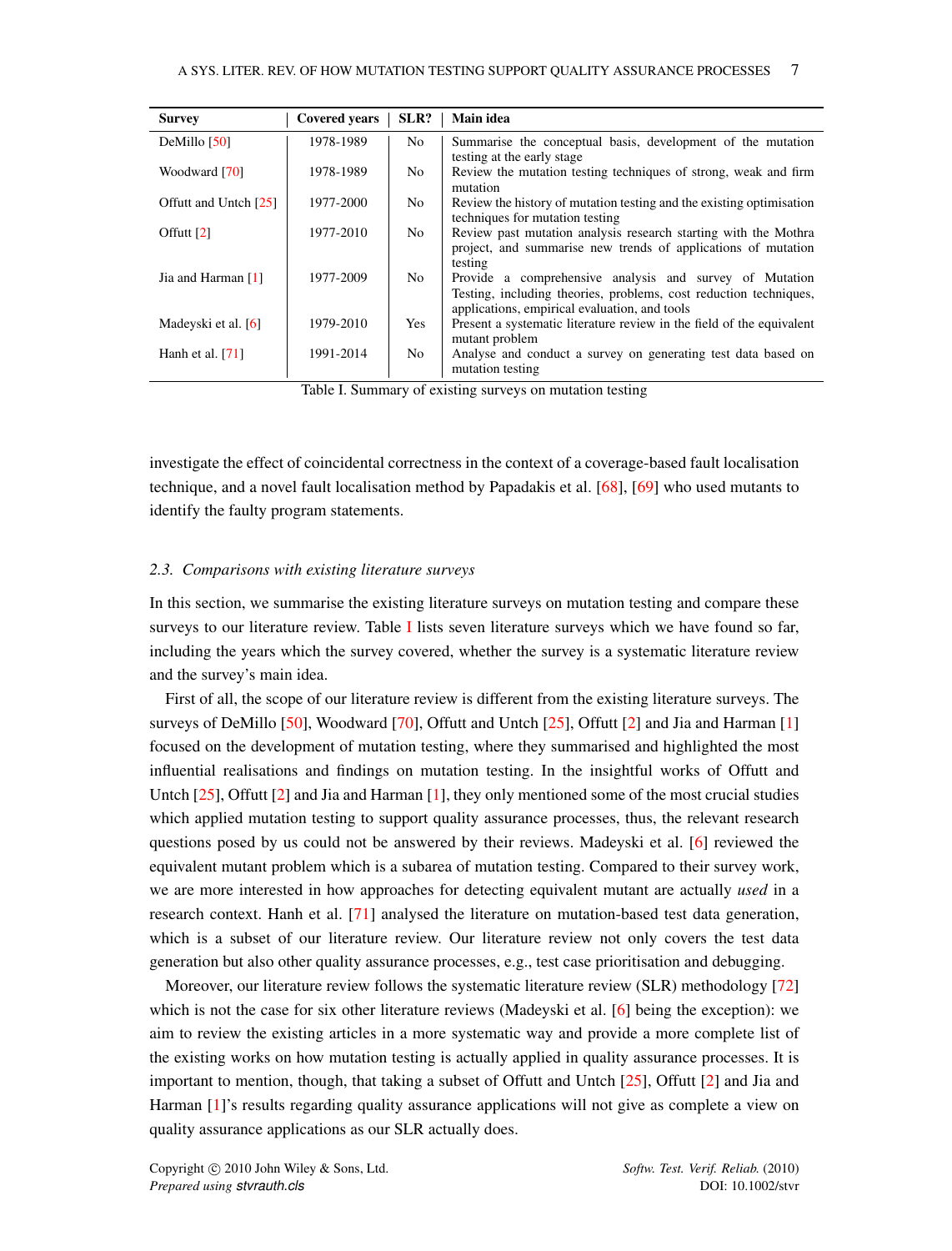<span id="page-8-1"></span>

Figure 1. Overview of the systematic review process [\[74\]](#page-53-14)

#### 3. RESEARCH METHOD

<span id="page-8-0"></span>In this section, we describe the main procedures we took to conduct this review. We adopted the methodology of the systematic literature review. A systematic literature review [\[7\]](#page-51-6) is a means of aggregating and evaluating all the related primary studies under a research scope in an unbiased, thorough and trustworthy way. Unlike the general literature review, the systematic literature review aims to eliminate bias and incompleteness through a systematic mechanism [\[73\]](#page-53-15). Kitchenham [\[7\]](#page-51-6) presented comprehensive and reliable guidelines for applying the systematic literature review to the field of software engineering. The guidelines cover three main phases: (i) planning the review, (ii) conducting the review, and (iii) reporting the review. Each step is well-defined and well-structured. By following these guidelines, we can reduce the likelihood of generating biased conclusions and sum all the existing evidence in a manner that is fair and seen to be fair.

The principle of the systematic literature review [\[72\]](#page-53-13) is to convert the information collection into a systematic research study; this research study first defines several specific research questions and then searches for the best answers accordingly. These research questions and search mechanisms (consisting of study selection criteria and data extraction strategy) are included in a review protocol, a detailed plan to perform the systematic review. After developing the review protocol, the researchers need to validate this protocol for further resolving the potential ambiguity.

Following the main stages of the systematic review, we will introduce our review procedure in four parts: we will first specify the research questions, and then present the study selection strategy and data extraction framework. In the fourth step, we will show the validation results of the review protocol. The overview of our systematic review process is shown in Figure [1.](#page-8-1)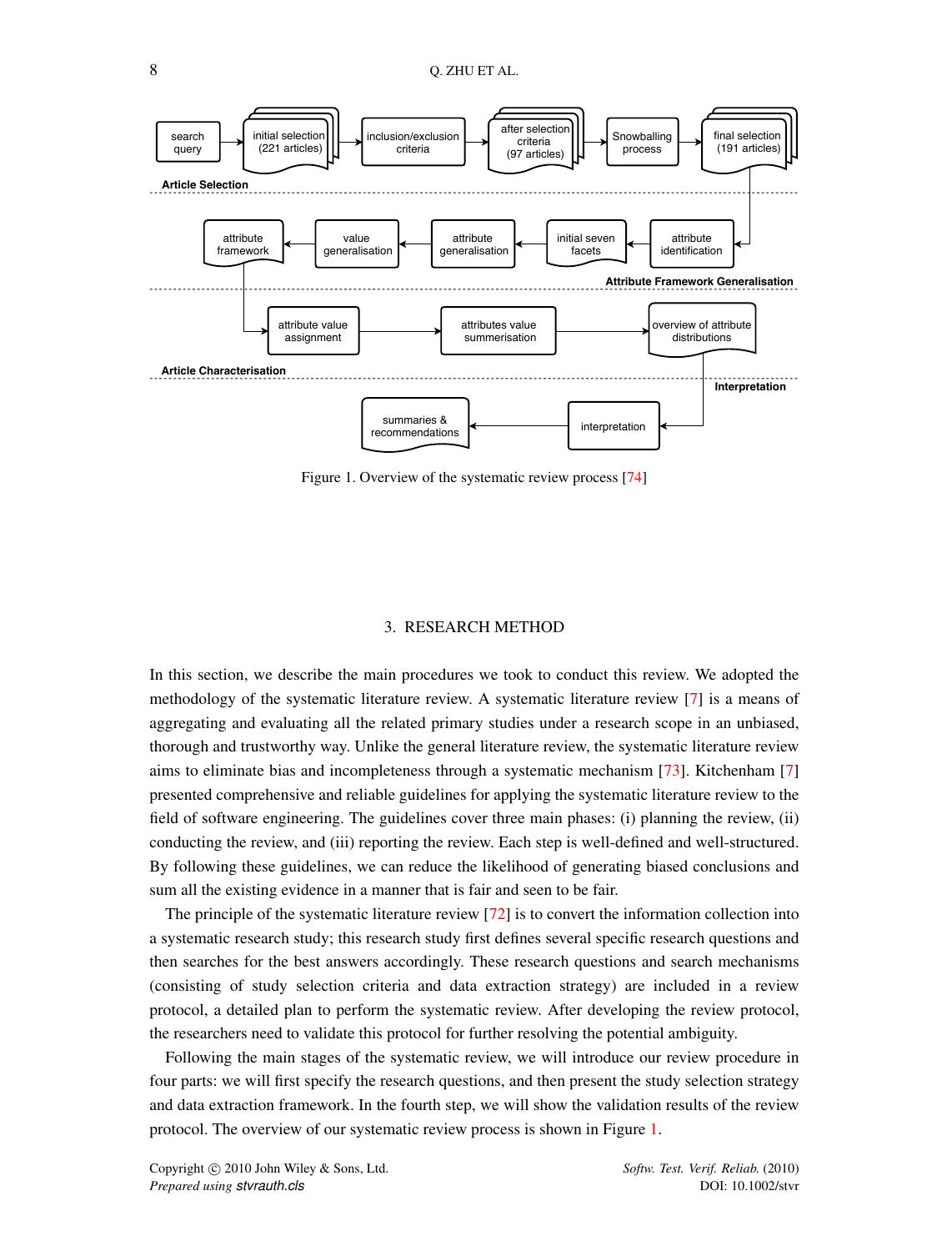## <span id="page-9-1"></span>*3.1. Research Questions*

The research questions are the most critical part of the review protocol. The research questions determine study selection strategy and data extraction strategy. In this review, our objective is to examine the primary applications of mutation testing and identify limitations and gaps. Therefore, we can provide guidelines for applying mutation testing and recommendations for future work. To achieve these goals and starting with our most vital interests, the application perspective of mutation testing, we naturally further divide it into two aspects: (1) how mutation testing is used and (2) how the related empirical studies are reported. For the first aspect, we aim to identify and classify the main applications of mutation testing:

#### RQ1: How is mutation testing used in quality assurance processes <sup>[†](#page-9-0)</sup>?

To understand how mutation testing is used, we should first determine in which circumstances it is used. The usages might range from using mutation testing as a way to assess how other testing approaches perform or mutation testing might be a building block of an approach altogether. This leads to RQ1.1:

## RQ1.1: *Which role does mutation testing play in quality assurance processes?*

There is a broad range of quality assurance processes that can benefit from the application of mutation testing, e.g., fault localisation and test data generation. RQ1.2 seeks to uncover these activities.

#### RQ1.2: *Which quality assurance process does mutation testing support?*

In Jia and Harman's survey [\[1\]](#page-51-0) of mutation testing, they found that most approaches work at the unit testing level. In RQ1.3 we investigate whether the application of mutation testing is also mostly done at the unit testing level, or whether other levels of testing have been also investigated in the literature.

#### RQ1.3: *Which test level does mutation testing target?*

Jia and Harman [\[1\]](#page-51-0) have also indicated that mutation testing is most often used in a white-box testing context. In RQ1.4 we explore what other testing strategies can also benefit from the application of mutation testing.

## RQ1.4: *Which testing strategies does mutation testing support?*

For the second aspect, we are going to synthesise empirical evidence related to mutation testing:

# RQ2: How are empirical studies related to mutation testing designed and reported?

A plethora of mutation testing tools exist and have been surveyed by Jia and Harman [\[1\]](#page-51-0). Little is known which ones are most applied and why these are more popular. RQ2.1 tries to fill this knowledge gap by providing insight into which tools are used more frequently in a particular context.

<span id="page-9-0"></span><sup>†</sup>The quality assurance processes include testing activities and debugging in general. In more specific, the quality assurance processes include all the daily work responsibilities of test engineers (e.g. designing test inputs, producing test case values, running test scripts, analyzing results, and reporting results to developers and managers) [\[15\]](#page-51-13).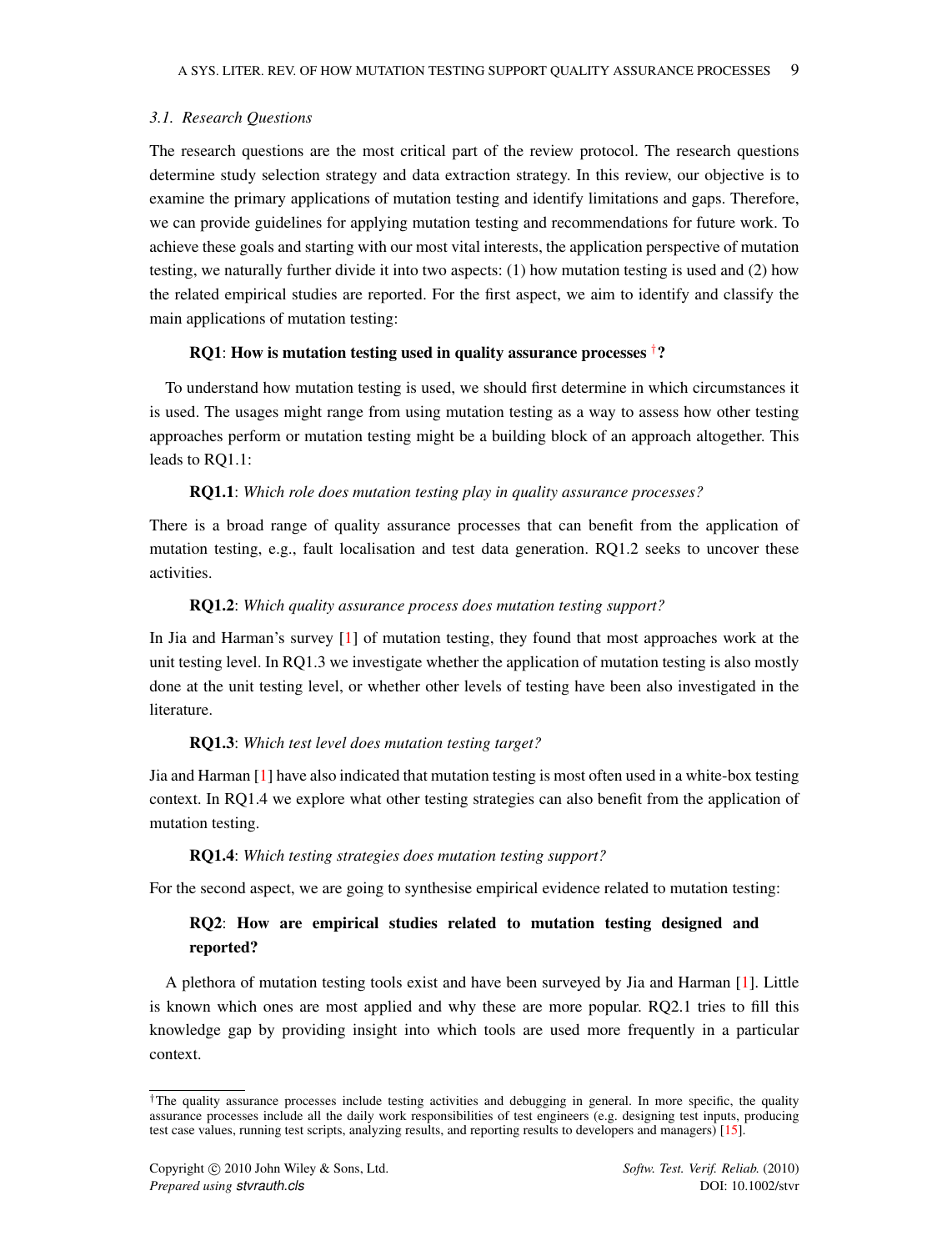## RQ2.1: *Which mutation testing tools are being used?*

The mutation tools that we surveyed implement different mutation operators. Also, the various mutation approaches give different names to virtually the same mutation operators. RQ2.2 explores what mutation operators each method or tool has to offer and how mutation operators can be compared.

#### RQ2.2: *Which mutation operators are being used?*

The equivalent mutant problem, i.e., the situation where a mutant leads to a change that is not observable in behaviour, is one of the most significant open issues in mutation testing. Both Jia and Harman [\[1\]](#page-51-0) and Madeyski et al. [\[6\]](#page-51-5) highlighted some of the most remarkable achievements in the area, but we have a lack of knowledge when it comes to how the equivalent mutant problem is coped with in practice when applying mutation testing during quality assurance activities. RQ2.3 aims to seek answers for exactly this question.

# RQ2.3: *Which approaches are used to overcome the equivalent mutant problem when applying mutation testing?*

As mutation testing is computationally expensive, techniques to reduce costs are important. Selective Mutation and Weak Mutation are the most widely studied cost reduction techniques [\[1\]](#page-51-0), but it is unclear which reduction techniques are actually used when applying mutation testing, which is the exact topic of RQ2.4.

# RQ2.4: *Which techniques are used to reduce the computational cost when applying mutation testing?*

To better understand in which context mutation testing is applied, we want to look into the programming languages that have been used in the experiments. However, also the size of the case study systems is of interest, as it can be an indication of the maturity of certain tools. Finally, we are also explicitly looking at whether the case study systems are available for replication purposes (in addition to the check for availability of the mutation testing tool in RQ2.1).

RQ2.5: *What subjects are being used in the experiments (regarding programming language, size, and data availability)?*

#### <span id="page-10-1"></span>*3.2. Study Selection Strategy*

Initial Study Selection. We started with search queries in online platforms, including Google Scholar, Scopus, ACM Portal, IEEE Explore as well as Springer, Wiley, Elsevier Online libraries, to collect papers containing the keywords "mutation testing" or "mutation analysis" in their titles, abstracts, and keywords. Meanwhile, to ensure the high quality of the selected papers, we considered the articles published in seven top journals and ten top conferences (as listed in Table [II\)](#page-11-0) dating from 1971 as data sources. The above 17 venues are chosen because they report a high proportion of research on software testing, debugging, software quality and validation. Moreover, we excluded article summaries, interviews, reviews, workshops<sup>[‡](#page-10-0)</sup>, panels and poster sessions from the search. If

<span id="page-10-0"></span><sup>‡</sup> In the snowballing procedure, we took the "Mutation Testing" workshop series into consideration, since this is the closest venue to mutation testing.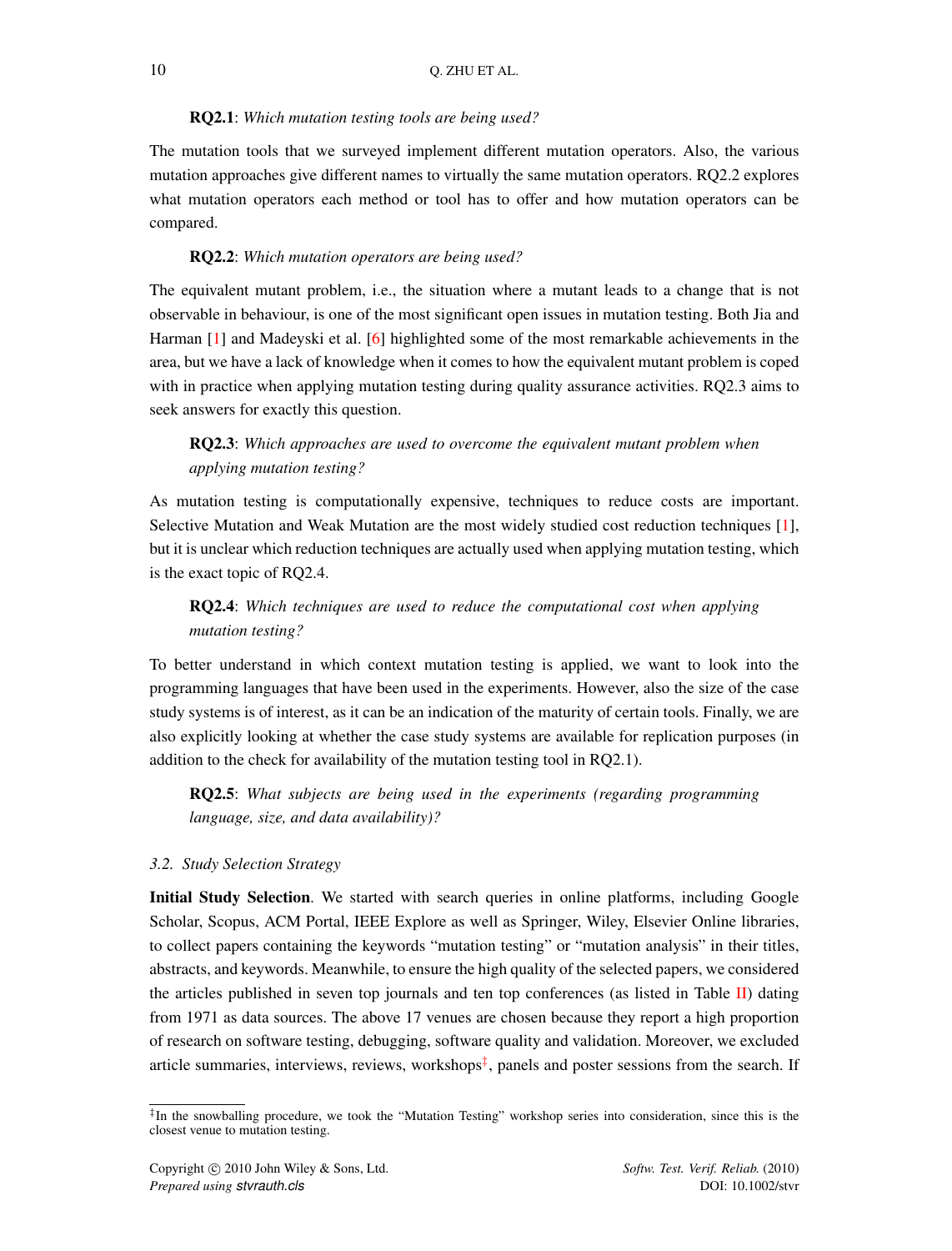<span id="page-11-0"></span>

| <b>Type</b> | <b>Venue Name</b>                                                                                                                  | No. of<br>papers<br>After<br><b>Applying</b><br><b>Search</b><br>queries | No. of<br>papers<br>After<br><b>Applying</b><br>In./Ex.<br><b>Criteria</b> | No. of<br>papers<br>After<br>Snow-<br>balling<br>proce-<br>dure |
|-------------|------------------------------------------------------------------------------------------------------------------------------------|--------------------------------------------------------------------------|----------------------------------------------------------------------------|-----------------------------------------------------------------|
| Journal     | Journal of Empirical Software Engineering (EMSE)                                                                                   | $\overline{4}$                                                           | 3                                                                          | 6                                                               |
|             | <b>Information and Software Technology (IST)</b>                                                                                   | $\Omega$                                                                 | 0                                                                          | 3                                                               |
|             | Journal Software Maintenance and Evolution (JSME)                                                                                  | $\Omega$                                                                 | $\boldsymbol{0}$                                                           | $\overline{0}$                                                  |
|             | <b>Software Quality Journal (JSQ)</b>                                                                                              | $\mathbf{0}$                                                             | $\boldsymbol{0}$                                                           | 2                                                               |
|             | Journal of Systems and Software (JSS)                                                                                              | 17<br>33                                                                 | 8                                                                          | 9                                                               |
|             | Journal on Software Testing, Verification and Reliability<br>(STVR)                                                                |                                                                          | 16                                                                         | 23                                                              |
|             | Transaction on Software Engineering and Methodology<br>(TOSEM)                                                                     | 3                                                                        | $\overline{c}$                                                             | $\overline{4}$                                                  |
|             | Transaction on Reliability (TR)                                                                                                    | 1                                                                        | $\mathbf{1}$                                                               | $\mathbf{1}$                                                    |
|             | Transaction on Software Engineering (TSE)                                                                                          | 19                                                                       | 9                                                                          | 21                                                              |
| Conference  | Proceedings Asia Pacific Software Engineering Con-<br>ference (APSEC)                                                              | $\Omega$                                                                 | $\theta$                                                                   | $\mathbf{1}$                                                    |
|             | International Conference on Automated Software Engi-<br>neering (ASE)                                                              | 7                                                                        | 3                                                                          | 7                                                               |
|             | European Software Engineering Conference / Interna-<br>tional Symposium on the Foundations of Software Engi-<br>neering (ESEC/FSE) | 6                                                                        | $\mathbf{1}$                                                               | 9                                                               |
|             | International Symposium on Empirical Software Engi-<br>neering and Measurement (ESEM/ISESE)                                        | 2                                                                        | 1                                                                          | 3                                                               |
|             | International Conference on Software Engineering<br>(ICSE)                                                                         | 29                                                                       | 9                                                                          | 22                                                              |
|             | International Conference on Software Maintenance and<br>Evolution (ICSME/ICSM)                                                     | 6                                                                        | 3                                                                          | 9                                                               |
|             | International Conference on Software Testing, Verifica-<br>tion, Validation (ICST)                                                 | 45                                                                       | 23                                                                         | 22                                                              |
|             | International Symposium on Software Reliability Engi-<br>neering (ISSRE)                                                           | 26                                                                       | 10                                                                         | 20                                                              |
|             | International Symposium on Software Testing and<br>Analysis (ISSTA)                                                                | 14                                                                       | 3                                                                          | 12                                                              |
|             | Proceedings International Conference on Quality Soft-<br>ware (OSIC)                                                               | 8                                                                        | 5                                                                          | 6                                                               |
|             | Proceedings International Symposium on Search Based<br>Software Engineering (SSBSE)                                                | $\Omega$                                                                 | $\mathbf{0}$                                                               | 1                                                               |
|             | Proceedings of the International Conference on<br><b>Testing Computer Software (TCS)</b>                                           | $\Omega$                                                                 | $\Omega$                                                                   | 1                                                               |
| Workshop    | <b>International Workshop on Mutation Analysis</b>                                                                                 | $\Omega$                                                                 | $\overline{0}$                                                             | 9                                                               |
|             | Total                                                                                                                              | 220                                                                      | 97                                                                         | 191                                                             |

the paper's language is not English, we also excluded such a paper. After this step, 220 papers were initially selected.

Note: the venues marked in bold font are not initially selected, but where added after the snowballing procedure. We listed the venues alphabetically according to their abbreviations, e.g., EMSE is ahead of IST.

Table II. Venues Involved in study selection

Inclusion/Exclusion Criteria. Since we are interested in how mutation testing is *applied* in a research context, *thereby not excluding industrial practice*, we need selection criteria to include the papers that use mutation testing as a tool for evaluating or improving other quality assurance processes and exclude the papers focusing on the development of mutation tools and operators, or challenges and open issues for mutation testing. Moreover, the selected articles should also provide sufficient evidence for answering the research questions. Therefore, we define two inclusion/exclusion criteria for study selection. The inclusion/exclusion criteria are as follows: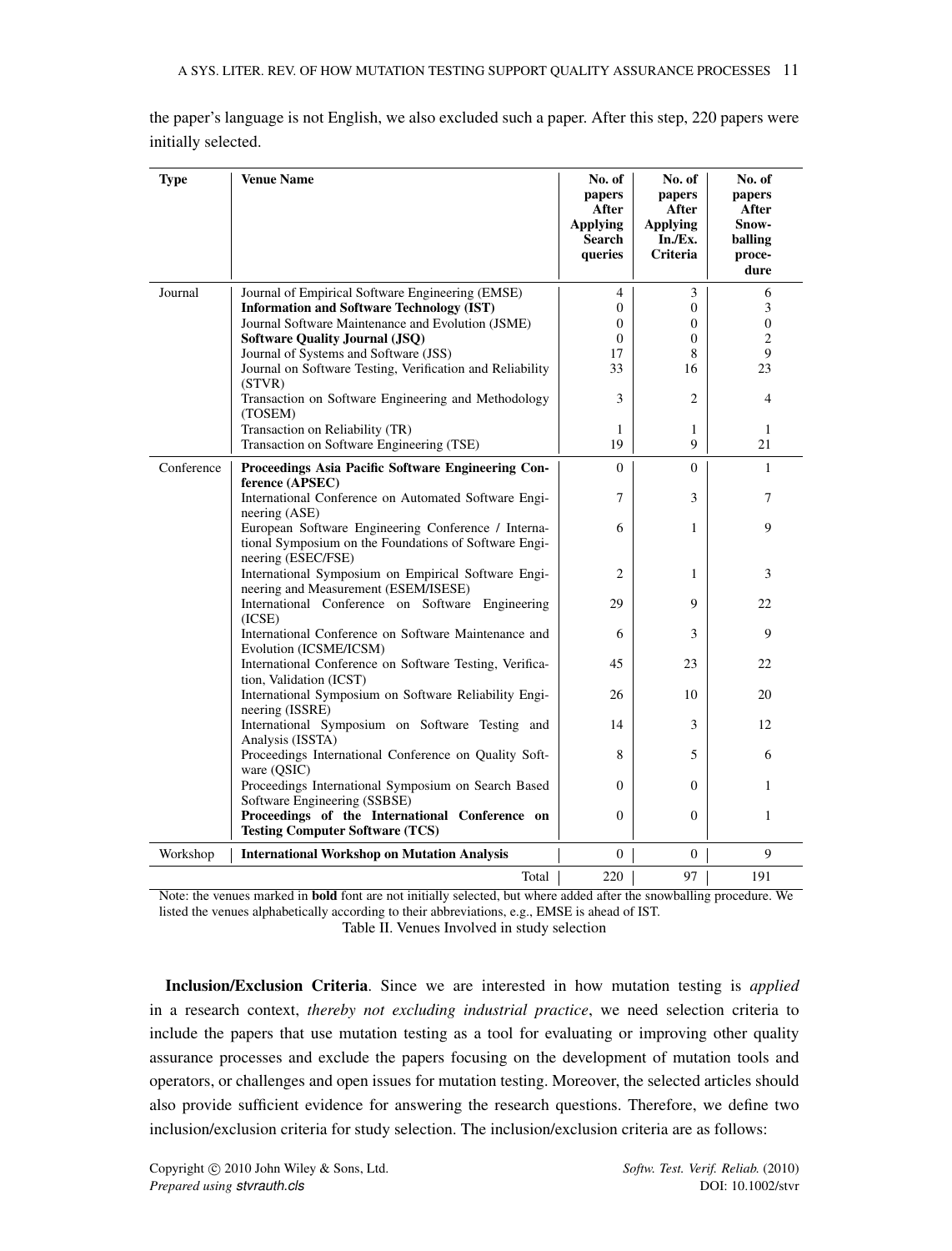- 1. The article must focus on the supporting role of mutation testing in the quality assurance processes. This criterion excludes the research *solely* on mutation testing itself, such as defining mutation operators, developing mutation systems, investigating ways to solve open issues related to mutation testing and comparisons between mutation testing and other testing techniques.
- 2. The article exhibits sufficient evidence that mutation testing is used to support testing related activities. The sufficient evidence means that the article must clearly describe how the mutation testing is involved in the quality assurance processes. The author(s) must state at least one of the following details about the mutation testing in the article: mutation tool, mutation operators, mutation score<sup>[§](#page-12-0)</sup>. This criterion also excludes theoretical studies on mutation testing.

The first author of this SLR then carefully read the titles and abstracts to check whether the papers in the initial collection belong to our set of selected papers based on the inclusion/exclusion criteria. If it is unclear from the titles and abstracts whether mutation testing was applied, the entire article especially the experiment part was read as well. After we have applied the inclusion/exclusion criteria, 97 papers remained.

Snowballing Procedure. After selecting 97 papers from digital databases and applying our selection criteria, there is still a high potential to miss articles of interest. As Brereton et al. [\[72\]](#page-53-13) pointed out, most online platforms do not provide adequate support for systematic identification of relevant papers. To overcome this shortfall of online databases, we then adopted both backward and forward snowballing strategies [\[75\]](#page-53-16) to find missing papers. Snowballing refers to using the list of references in a paper or the citations to the paper to identify additional papers [\[75\]](#page-53-16). Using the references and the citations respectively are referred to as backward and forward snowballing [\[75\]](#page-53-16).

We used the 97 papers as the starter set and performed a backward and forward snowballing procedure recursively until no further papers could be added to our set. During the snowballing procedure, we extended the initially selected venues to minimise the chance of missing related papers. The snowballing process resulted in another 82 articles (and five additional venues). The International Workshop on Mutation Analysis was added during the snowballing procedure.

To check the completeness of the initial study collection, we first ran a reference check based on Jia et al.'s survey (among 264 papers) as our literature review was initially motivated from their paper. The results showed that: (1) 5 papers have already been included in our collection; (2) 3 additional papers that should be included; and (3) 246 papers are excluded. Again, we applied snowballing techniques to the additional three papers, and the three papers resulted in a total of 12 papers for our final collection (191 papers in total $\P$ ).

Furthermore, we ran a sanity check on our final collection to examine how many papers do not have the keywords "mutation analysis" or "mutation testing" in their abstracts, titles or keywords. The sanity check resulted in 112 papers; 15 papers are missing in the initial data collection by applying search queries in online platforms. Most of the missing papers (10 out of 15) (e.g., Offutt et al. [\[65\]](#page-53-6) and Knauth et al. [\[76\]](#page-53-17)) are not from the pre-considered 17 venues. The results of the

<span id="page-12-0"></span><sup>§</sup>The studies which *merely* adopted hand-seeded faults which are not based on a set of mutation operators are not part of this survey.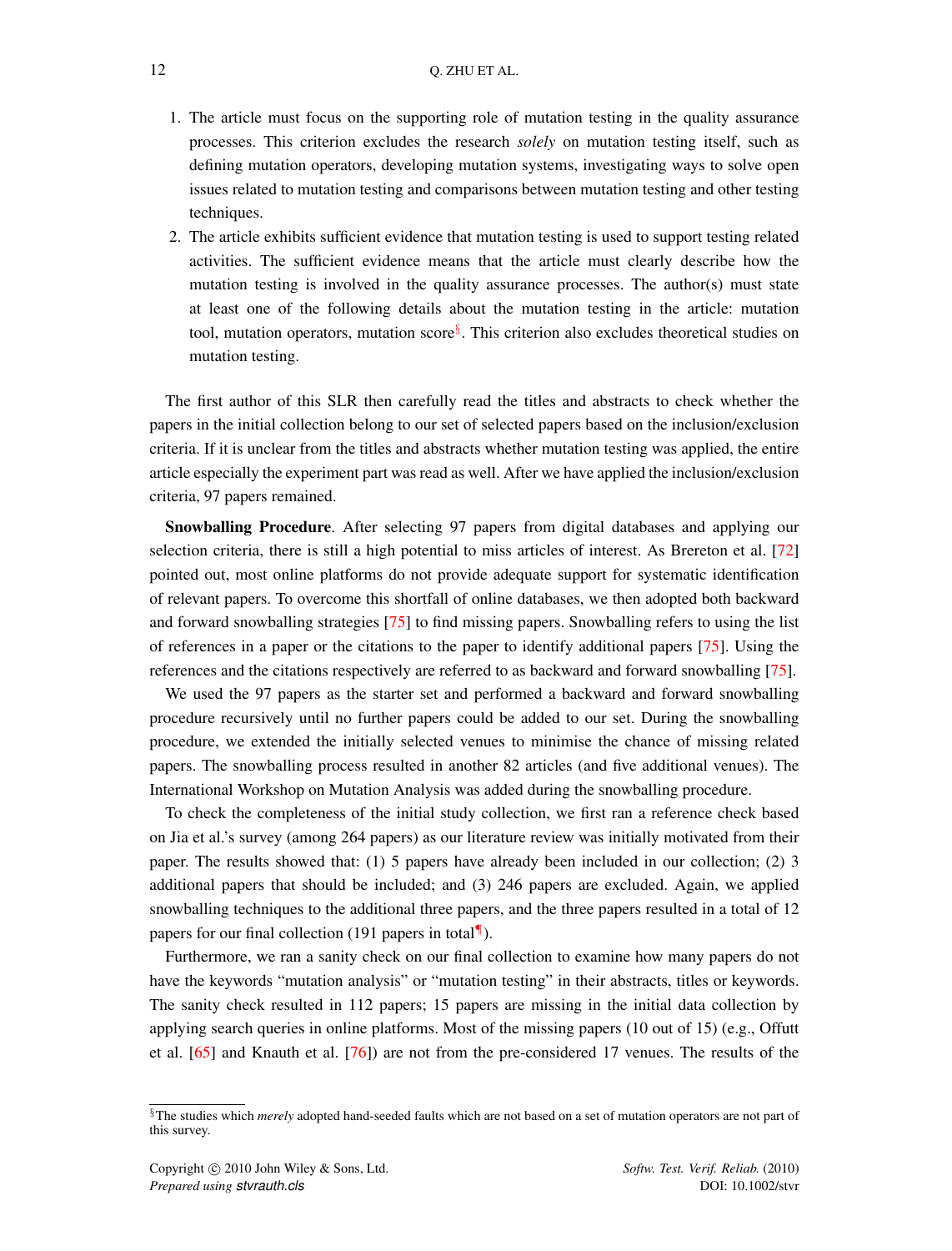sanity check indicate that there are potentials of missing papers based on search queries in online platforms; however, the snowballing procedure can minimise the risks of missing papers.

The detailed records of each step can be found in our GitHub repository [\[77\]](#page-53-18).

#### <span id="page-13-1"></span>*3.3. Data Extraction Strategy*

Data extracted from the papers are used to answer the research questions we formulated in Section [3.1.](#page-9-1) Based on our research questions, we draw seven facets of interest that are highly relevant to the information we need to answer the questions. The seven facets are: (1) the roles of mutation testing in quality assurance processes; (2) the quality assurance processes; (3) the mutation tools used in experiments; (4) the mutation operators used in experiments; (5) the description of equivalent mutant problem; (6) the description of cost reduction techniques for mutation testing; (7) the subjects involved in experiments. An overview of these facets is given in Table [III.](#page-20-0)

For each facet, we first read the corresponding details in each paper and extracted the exact text from the papers. During the reading procedure, we started by identifying and classifying attributes of interest under each facet and assigned values to each attribute. The values of each attribute were generalised and modified during the reading process: we merged some values or divided one into several smaller groups. In this way, we generated an attribute framework, and then we used the framework to characterise each paper. Therefore, we can show quantitative results for each attribute to support our answers. Moreover, the attribute framework can also be further used for validation and replication of the review work. To categorise the attributes for each paper, all the abstracts, introductions, empirical studies and conclusions of the selected papers were carefully read. If these sections were not clear or were somehow confusing, we also took other sections from the paper into consideration. Furthermore, for categorising the test level attribute, to minimise misinterpretations of the original papers, we looked beyond the aforementioned sections to determine the test level (i.e., "unit", "module", "integration", "system" and "acceptance" [\[15\]](#page-51-13)). In particular, we used the former five words as keywords to search for the entire paper. If this search yielded no results, we did not necessarily categorise the paper as "n/a". Instead, we read the entire paper, and if a study deals with a particular type of testing, e.g., testing of the grammar of a programming language or spreadsheet testing, we placed the paper in the category "others". If the paper lacks any description of the test level, we classified the test level as "n/a".

#### (1) roles of mutation testing in quality assurance processes:

The first facet concerns the role of mutation testing in quality assurance processes drawn from RQ1.1. We identified two classes for the function of mutation testing: assessment and guide. When mutation testing is used as a measure of test effectiveness concerning fault-finding capability, we classify this role as "assessment". While for the "guide" role, mutation testing is adopted to improve the testing effectiveness as guidance, i.e., it is an inherent part of an approach.

To identify and classify the role of mutation testing, we mainly read the description of mutation testing in the *experiment part* of each paper. If we find the phrases which have the same meanings as "evaluate fault-finding ability" or "assess the testing effectiveness" in a paper, we then classify the paper into the class of "assessment". In particular, when used as a measure of testing effectiveness,

<span id="page-13-0"></span><sup>¶</sup>We did not control for double counting here as there are usually additional experiments and further discussion in the extended version.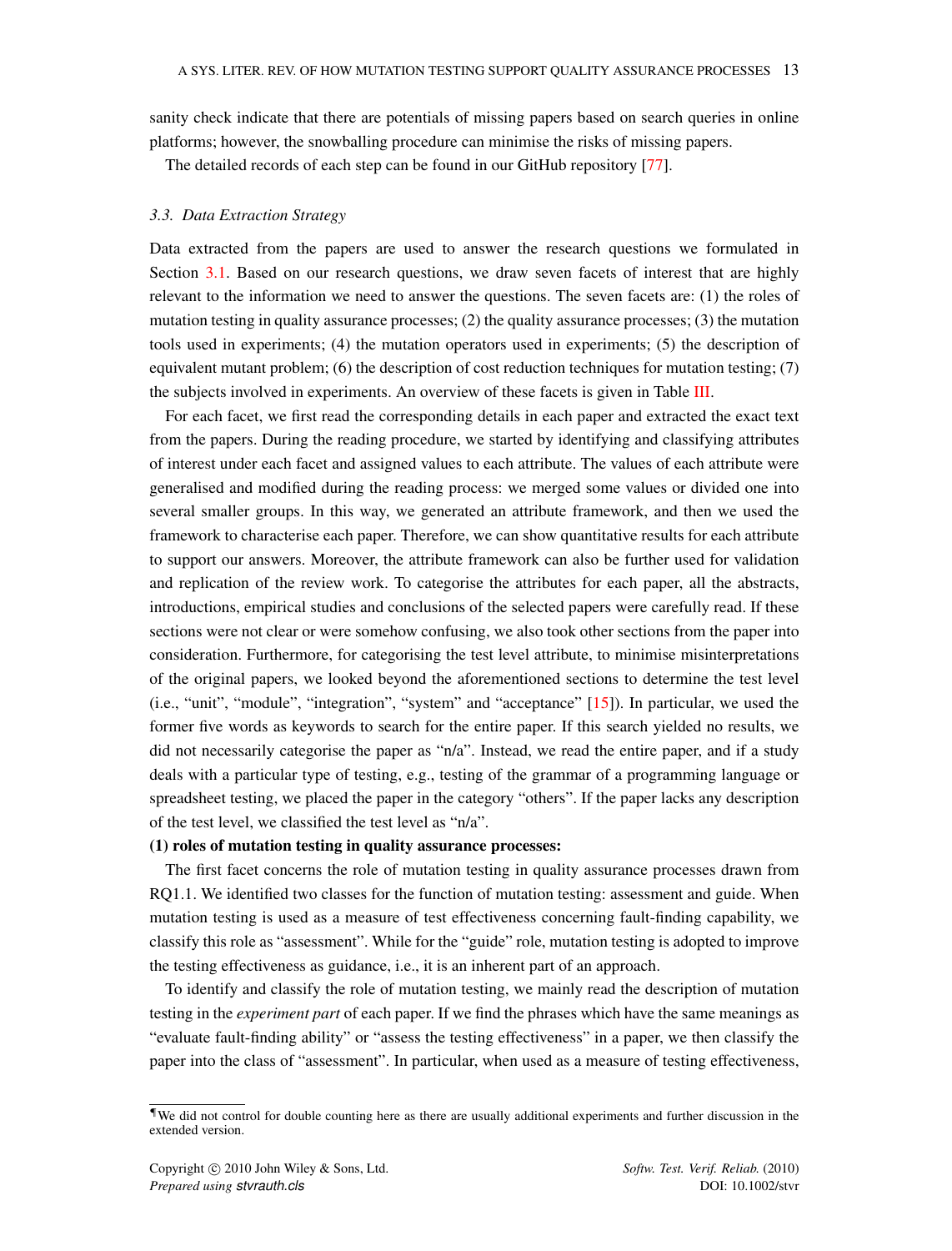mutation testing is usually conducted at the end of the experiment; this means mutation testing is not involved in the generation or execution of test suites. Unlike the "assessment" role, if mutation testing is adopted to help to generate test suites or run test cases, we then classify the paper into the "guide" set. In this case, mutation testing is not used in the final step of the experiment.

### (2) quality assurance processes:

The second facet focuses on quality assurance processes. Three attributes are relevant to quality assurance processes: the categories of quality assurance processes (RQ1.2), test levels (RQ1.3) and testing strategies (RQ1.4). To identify the categories of quality assurance processes, we group similar quality assurance processes based on information in title and abstract. The quality assurance processes we identified so far consist of 12 classes: test data generation, test-suite reduction/selection, test strategy evaluation, test case minimisation, test case prioritisation, test oracle, fault localisation, program repairing, development scheme evaluation, model clone detection, model review, and fault tolerance. We classify the papers by reading the description appeared in *title and abstract*.

For test level, the values are based on the concept of test level and the authors' specification. More precisely, we consider five test levels: unit, integration, system, others, and n/a. To characterise the test level, we search the exact words "unit", "integration", "system" in the article, as these four test levels are regular terms and cannot be replaced by other synonyms. If there is no relevant result after searching in a paper, we then classify the paper's test level into "n/a", i.e., no specification regarding the test level. Also, for the paper which is difficult for us to categorise into any of the four phases (e.g., testing of the grammar of a programming language and spreadsheet testing) we mark this situation as "others".

For testing strategies, a coarse-grained classification is adequate to gain an overview of the distribution of testing strategies. We identified five classes according to the test design techniques: structural testing, specification-based testing, similarity-based testing, hybrid testing and others [\[78,](#page-53-19) [79\]](#page-53-20). For the structural testing and specification-based testing classes, we further divided the classes into *traditional* and *enhanced*, based on whether other methods improve the regular testing.

To be classified into the "structural testing" class, the paper should either contain the keywords "structure-based", "code coverage-based" or "white box", or use structural test design techniques, such as statement testing, branch testing, and condition testing. For the "specification-based testing" class, the articles should either contain the keywords "black box", "requirement-based" or "specification-based", or use specification-based test design techniques, such as equivalence partitioning, boundary value analysis, decision tables and state transition testing. The similaritybased method aims to maximise the diversity of test cases to improve the test effectiveness; this technique is mainly based on test case relationship rather than software artefacts. Therefore, similarity-based testing does not belong to either structural testing or specification-based testing.

The grey-box testing combines structural testing and specification testing. Besides, several cases are using static analysis, code review or other techniques which cannot fit the above classes; in such situations, we mark the value as "others".

Furthermore, to classify the "enhanced" version of structural and specification-based testing we rely on whether other testing methods were adopted to improve the traditional testing. For instance, Whalen et al. [\[60\]](#page-53-1) combined the MC/DC coverage metric with a notion of *observability* to ensure the fault propagation conditions. Papadakis and Malevris [\[80\]](#page-53-21) proposed an automatic mutation test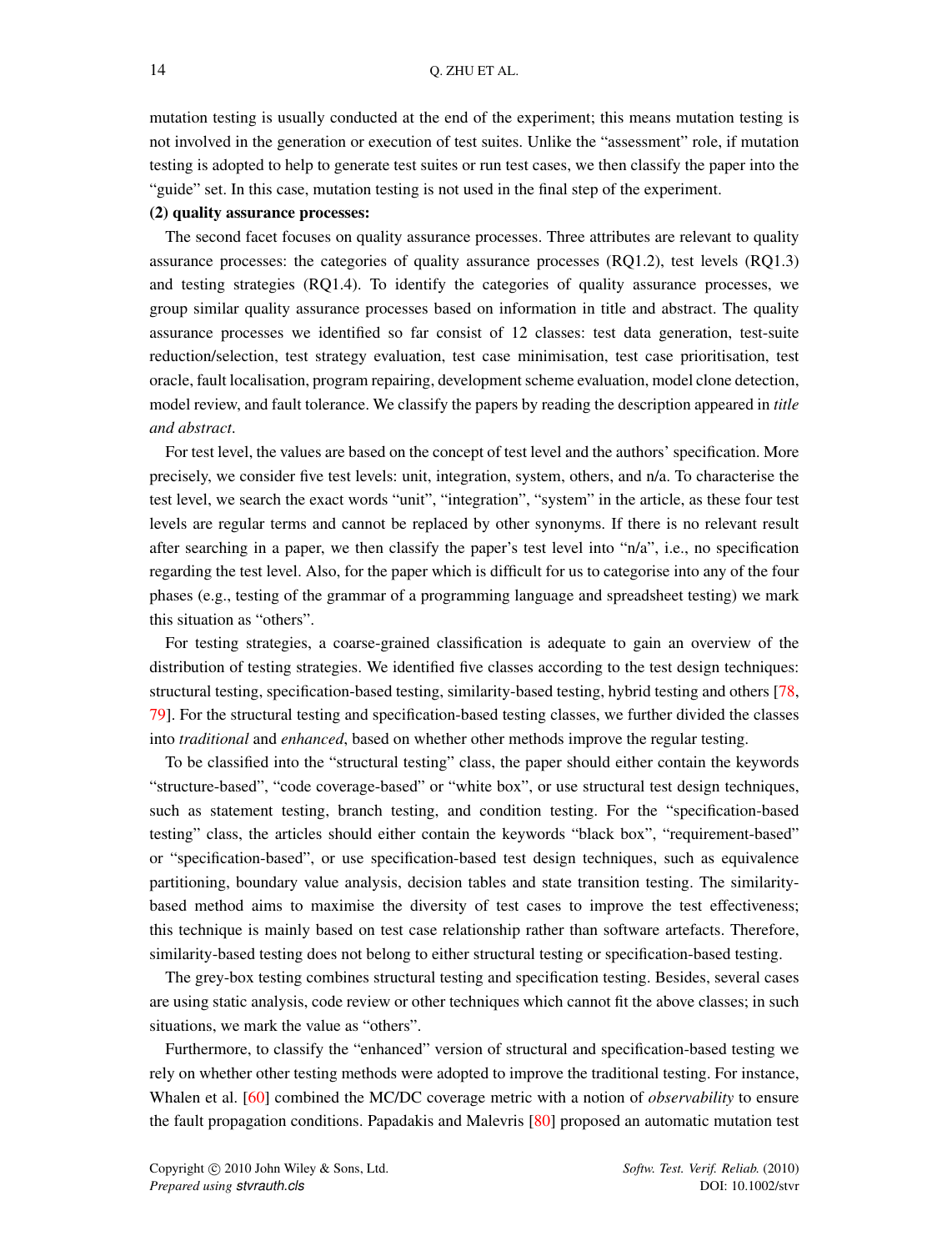case generation via dynamic symbolic execution. To distinguish such instances from the traditional structural and specification-based testing, we marked them as "enhanced".

# (3) mutation tools used in experiments:

For the mutation tools (derived from RQ2.1), we are interested in their types, but also in their availability. Our emphasis on tool availability is instigated to address possible replication of the studies. The values of "Yes" or "No" for the tool availability depends on whether the mutation tool is open to the public. The tool type intends to provide further analysis of the mutation tool, which is based on whether the tool is self-developed and whether the tool itself is a complete mutation testing system. We identified five types of mutation tools: existing, partially-based, self-written, manual and n/a. The "existing" tool must be a complete mutation testing system, while "partially-based" means these tools are used as a base or a framework for mutation testing. The example for "partially-based" tools are EvoSuite [\[81\]](#page-53-22), jFuzz [\[82\]](#page-53-23), TrpAutoRepair [\[83\]](#page-53-24), and GenProg [\[84\]](#page-53-25). The self-written tool category represents those tools that have been developed by the authors of the study. The "manual" value means the mutants were generated manually according to mutation operators in the studies. Besides, we defined "n/a" value in addition to the "tool types" attribute; the value of "n/a" marks the situation where lacks of a description of mutation tools including tool names/citations and whether manually generated or not.

(4) mutation operators used in experiments: As for the mutation operators (related to RQ2.2), we focus on two attributes: description level and generalised classification. The former is again designed to assess the repeatability issue related to mutation testing. The description degree depends on the way the authors presented the mutation operators used in their studies, consisting of three values: "well-defined", "not sufficient" and "n/a". If the paper showed the complete list of mutation operators, then we classify such a paper into "well-defined". The available full list includes two main situations: (1) the authors listed each name of mutation operator(s) and/or specified how the mutation operators make changes to programs in the articles; (2) the studies adopted existing tools and mentioned the used mutation operator (including the option where all or the default set of mutation operators provided by that tool were used). Thus, the well-defined category enables the traceability of the complete list of mutation operators. Instead, if there is some information about the mutation operators in the article but not enough for the replication of the whole list of mutation operators, then we classify the paper into "not sufficient". The typical example is that the author used such words as "etc.", "such as" or, "e.g." in the specification of the mutation operators; this indicates that only some mutation operators are explicitly listed in the paper, but not all. Finally, we use the label "n/a" when no description of the mutation operators was given in the paper at all.

To compare the mutation operators from *different tools* for *different programming languages*, and to analyse the popularity of involved mutation operators amongst the papers, we collected the information about mutation operators mentioned in the articles. Notably, we only consider the articles which are classified as "well-defined". We excluded the papers with "not sufficient" label as their lists of mutation operators are not complete as this might result in biased conclusions based on incomplete information. Moreover, during the reading process, we found that different mutation testing tools use different naming conventions for their mutation operators. For example, in MuJava [\[19\]](#page-51-17), the mutation operator which replaces relational operators with other relational operators is called "Relational Operator Replacement", while that is named "Conditionals Boundary Mutator" in PIT [\[85\]](#page-53-26). Therefore, we saw a need to compose a generalised classification of mutation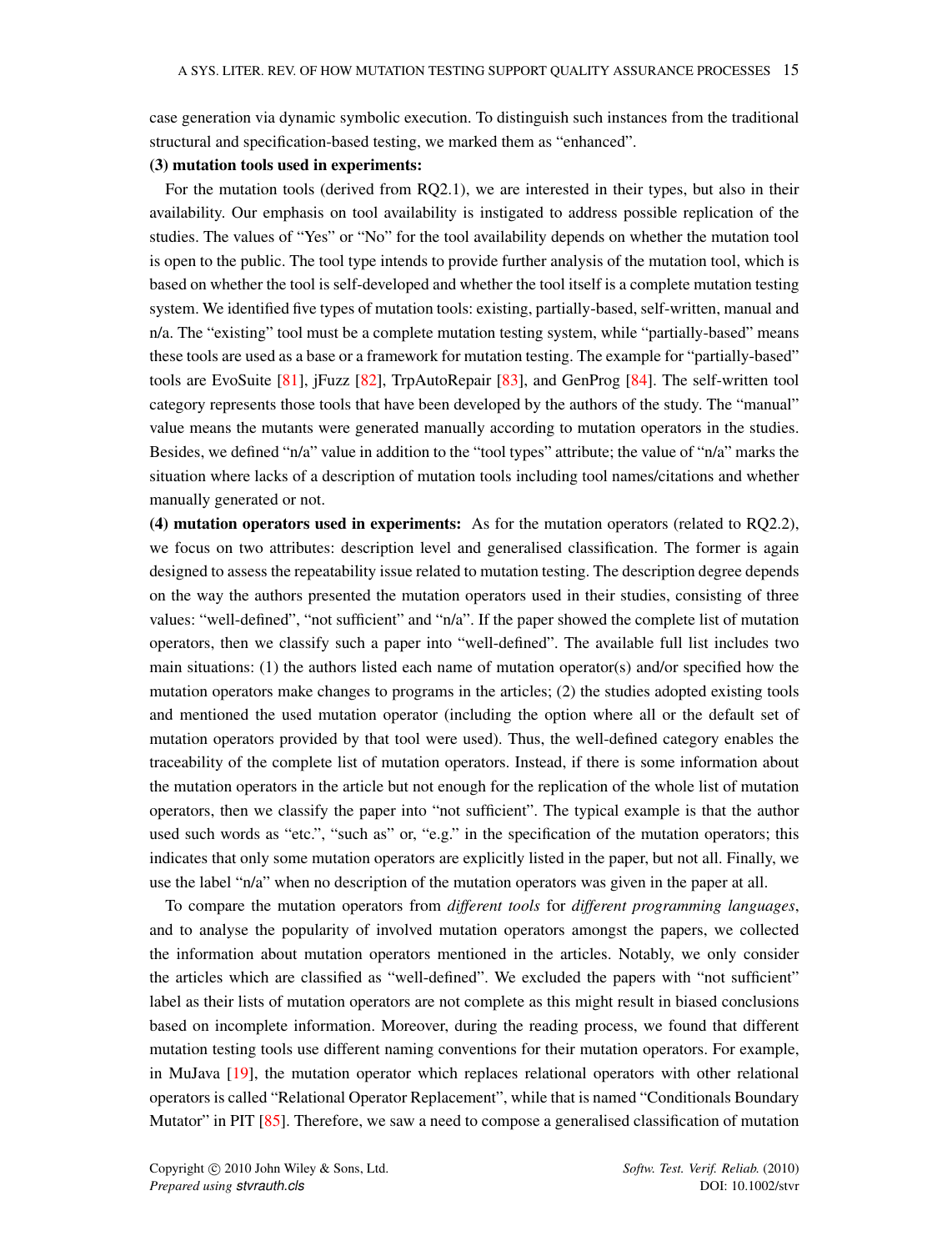operators, which enables us to more easily compare mutation operators from different tools or definitions.

The method we adopted here to generate the generalised classification is to group the similar mutation operators among all the existing mutation operators in the literature based on how they mutate the programs. Firstly, mutation testing can be applied to both program source code and program specification. Thus, we classified the mutation operators into two top-level groups: program mutation and specification mutation operators, in a similar vein to Jia and Harman's survey. As we are more interested in program mutation, we further analysed this area and summarised different mutation operators based on literature. More specifically, we first followed the categories and naming conventions of MuJava [\[86,](#page-54-0) [87\]](#page-54-1) and Proteum [\[49\]](#page-52-17) as their mutation operator groups are more complete than the others. Based on the mutation operator groups from MuJava and Proteum, we further divided the program mutation operators into three sub-categories: expression-level, statement-level, and others. The expression-level mutation operators focus on the inner components of the statements, i.e., operators (method-level mutation operators in MuJava [\[86\]](#page-54-0)) and operands (Constant and Variable Mutations in Proteum [\[49\]](#page-52-17)), while the statement-level ones mutate at least a single statement (Statement Mutations in Proteum [\[49\]](#page-52-17)). As we are interested in a more generalised classification independent of the programming language, we came up with the class of "others" to include mutation operators related to the programming language's unique features, e.g., Objected-Oriented specific and Java-specific mutation operators (Class Mutation in MuJava [\[87\]](#page-54-1)). It is important to note that our generalised classification of mutation operators aims to provide an overall distribution of different mutation operator groups. Thus, we did not look into lower-level categories. If the paper used one of the mutation operators in one group, we assign the group name to the paper. For example, while the PIT tool only adopts a small number of arithmetic operators [\[85\]](#page-53-26), we still assign PIT with the "arithmetic operator".

Our generalised classification of mutation operators is as follows:

<span id="page-16-1"></span>Listing 1. Generalised classification of mutation operators

- 1. Specification mutation
- 2. Program mutation
	- (a) Expression-level
		- i. arithmetic operator: it mutates the arithmetic operators (including addition "+", subtraction "−", multiplication "\*", division "/", modulus "%", unary operators "+", "−", and short-cut operators "++", "−−")[∗](#page-16-0) by replacement, insertion or deletion.
		- ii. **relational operator:** it mutates the relational operators (including ">", ">=", "<", " $\leq$ =", "==", "!=") by replacement.
		- iii. conditional operator: it mutates the conditional operators (including and "&", or "|", exclusive or "<sup>\*\*</sup>", short-circuit operator " $\&&"\,\,$  "|", and negation "!") by replacement, insertion or deletion.
		- iv. shift operator: it mutates the shift operators (including " $>>$ ", " $<<$ " and " $>>$ ") by replacement.

<span id="page-16-0"></span><sup>∗</sup>The syntax of these operators might vary slightly in different languages. Here we just used the operators in Java as an example. So as the same in (ii) - (vi) operators.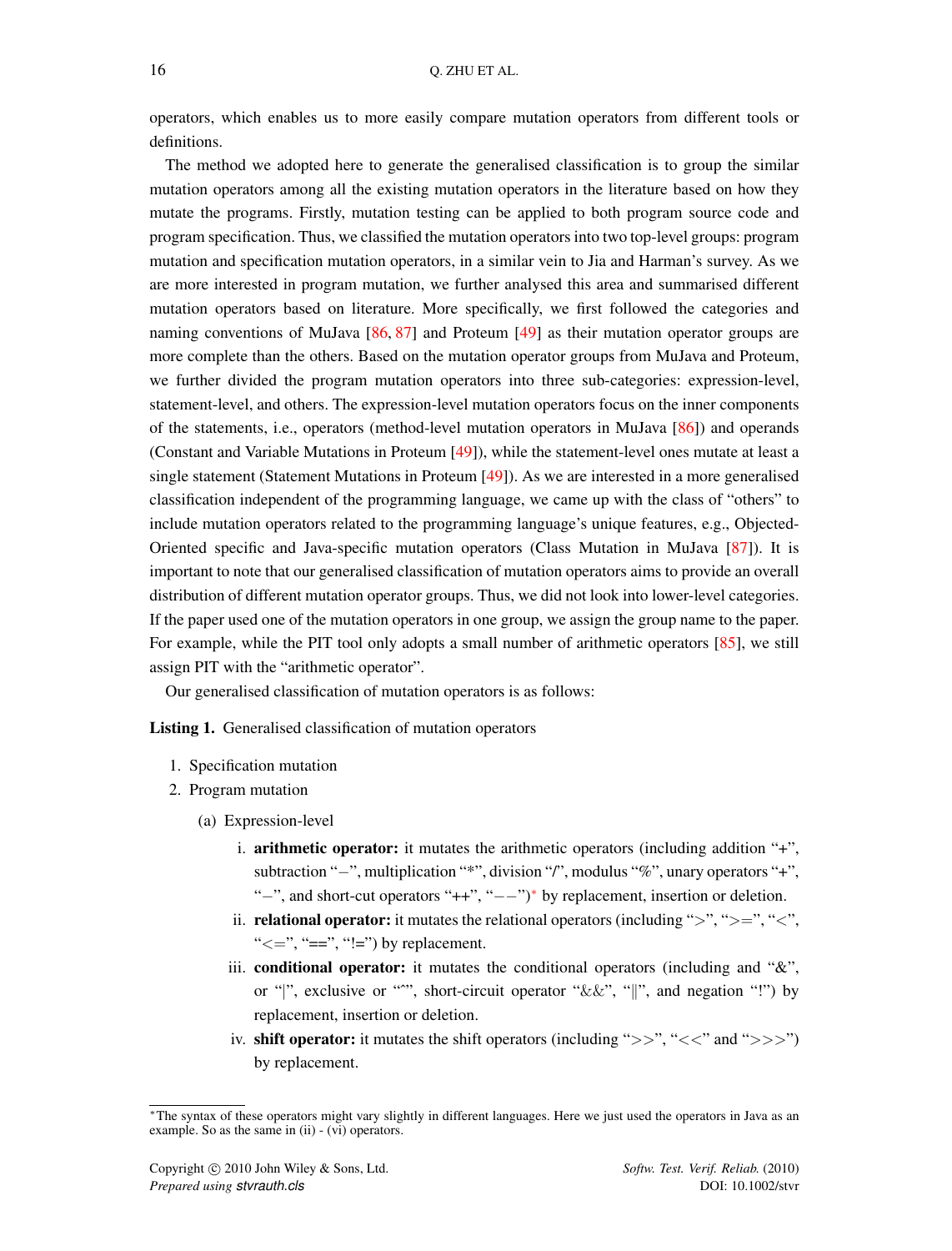- v. bitwise operator: it mutates the bitwise operators (including bitwise and "&", bitwise or "|", bitwise exclusive or "<sup>\*\*</sup>" and bitwise negation "\*\*") by replacement, insertion or deletion.
- vi. assignment operator: it mutates the assignment operators (including the plain operator "=" and short-cut operators "+=", "- =", "\*=", "/=", "%=", "&=", "|=", " $\equiv$ ", " $\lt\lt;=\equiv$ ", " $\gt\gt\gt;=\equiv$ ", " $\gt\gt\gt\gt=$ ") by replacement. Besides, the plain operator "=" is also changed to "==" in some cases.
- vii. absolute value: it mutates the arithmetic expression by preceding unary operators including ABS (computing the absolute value), NEGABS (compute the negative of the absolute value) and ZPUSH (testing whether the expression is zero. If the expression is zero, then the mutant is killed; otherwise execution continues and the value of the expression is unchanged)<sup>[†](#page-17-0)</sup>.
- viii. constant: it changes the literal value including increasing/decreasing the numeric values, replacing the numeric values by zero or swapping the boolean literal (true/false).
- ix. variable: it substitutes a variable with another already declared variable of the same type and/or of a compatible type.[‡](#page-17-1)
- x. type: it replaces a type with another compatible type including type casting.<sup>[§](#page-17-2)</sup>
- xi. conditional expression: it replaces the conditional expression by  $true/fales$  so that the statements following the conditional always execute or skip.
- xii. parenthesis: it changes the precedence of the operation by deleting, adding or removing the parentheses.
- (b) Statement-level
	- i. **return** statement: it mutates return statements in the method calls including return value replacement or return statement swapping.
	- ii. **switch** statement: it mutates switch statements by making different combinations of the switch labels (case/default) or the corresponding block statement.
	- iii. **if** statement: it mutates if statements including removing additional semicolons after conditional expressions, adding an else branch or replacing last else if symbol to else.
	- iv. statement deletion: it deletes statements including removing the method calls or removing each statement[¶](#page-17-3).
	- v. statement swap: it swaps the sequences of statements including rotating the order of the expressions under the use of the *comma* operator, swapping the contained statements in  $if$ -then-else statements and swapping two statements in the same scope.

<span id="page-17-0"></span><sup>&</sup>lt;sup>†</sup>The definition of this operator is from the Mothra  $[17]$  system. In some cases, this operator only applies the absolute value replacement.

<span id="page-17-1"></span><sup>‡</sup>The types of the variables varies in different programming languages.

<span id="page-17-2"></span><sup>§</sup>The changes between the objects of the parent and the child are excluded which belongs to "OO-specific"

<span id="page-17-3"></span><sup>¶</sup>To maintain the syntactical validity of the mutants, semicolons or other symbols, such as continue in Fortran, are retained.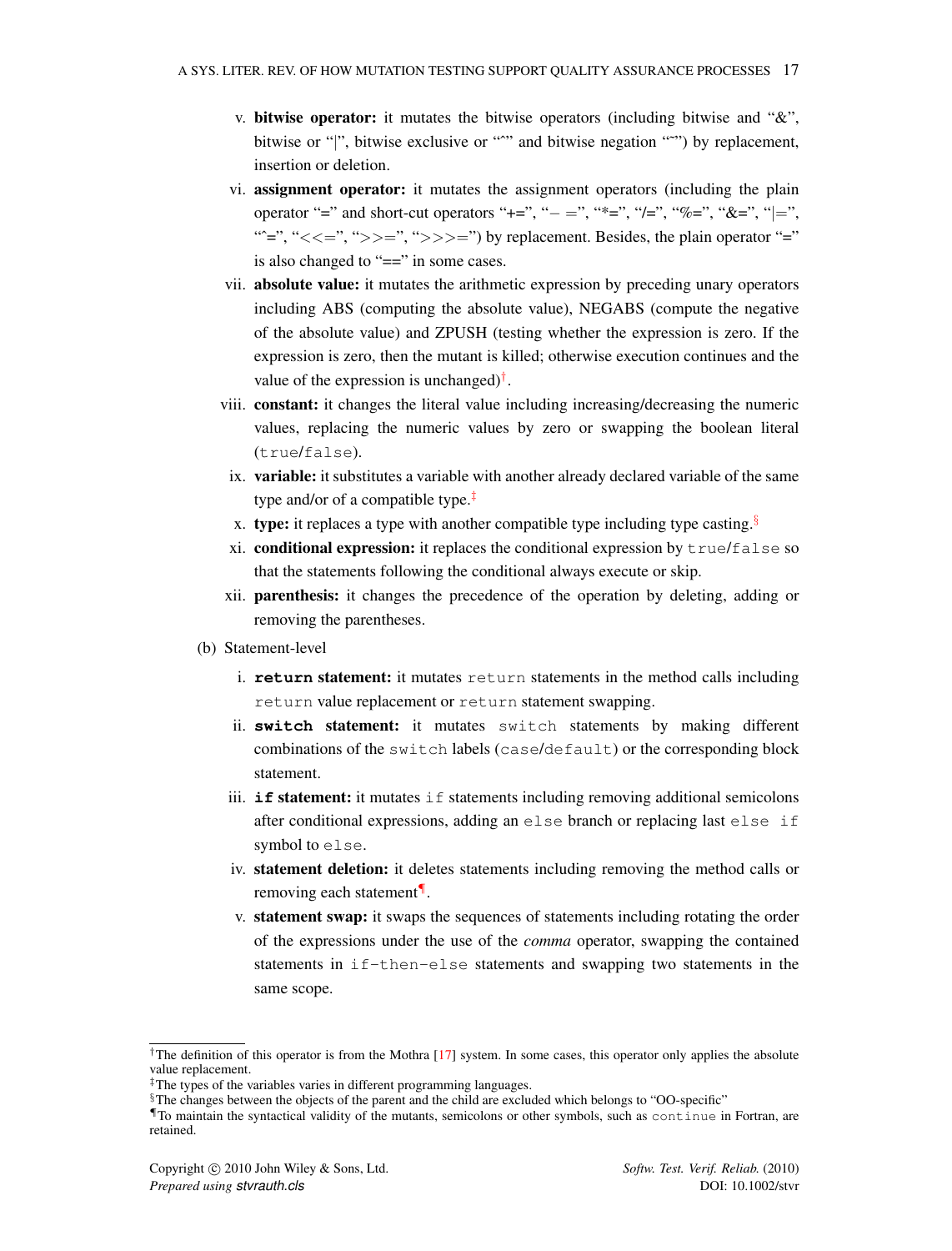- vi. brace: it moves the closing brace up or down by one statement.
- vii. **goto** label: it changes the destination of the goto label.
- viii. **loop trap:** it introduces a guard (trap after  $n<sup>th</sup>$  loop iteration) in front of the loop body. The mutant is killed if the guard is evaluated the  $n<sup>th</sup>$  time through the loop.
- ix. **bomb statement:** it replaces each statement by a special  $Bomb($ ) function. The mutant is killed if the Bomb() function is executed which ensures each statement is reached.
- x. control-flow disruption (break/continue): it disrupts the normal control flow by adding, removing, moving or replacing continue/break labels.
- xi. exception handler: it mutates the exception handlers including changing the throws, catch or finally clauses.
- xii. method call: it changes the number or position of the parameters/arguments in a method call, or replace a method name with other method names that have the same or compatible parameters and result type.
- xiii. **do** statement: it replaces do statements with while statements.
- xiv. **while** statement: it replaces while statements with do statements.
- (c) Others
	- i. OO-specific: the mutation operators related to O(bject)-O(riented) Programming features [\[87\]](#page-54-1), such as Encapsulation, Inheritance, and Polymorphism, e.g. super keyword insertion.
	- ii. SQL-specific: the mutation operators related to SQL-specific features [\[20\]](#page-51-18), e.g. replacing SELECT to SELECT DISTINCT.
	- iii. Java-specific<sup>||</sup>: the mutation operators related to Java-specific features [\[87\]](#page-54-1) (the operators in Java-Specific Features), e.g. this keyword insertion.
	- iv. JavaScript-specific: the mutation operators related to JavaScript-specific features [\[88\]](#page-54-2) (including DOM, JQUERY, and XMLHTTPREQUEST operators), e.g. var keyword deletion.
	- v. SpreadSheet-specific: the mutation operators related to SpreadSheet-specific features [\[89\]](#page-54-3), e.g. changing the range of cell areas.
	- vi. AOP-specific: the mutation operators related to A(spect)-O(riented)- P(rogramming) features [\[90,](#page-54-4) [91\]](#page-54-5), e.g. removing pointcut.
	- vii. concurrent mutation: the mutation operators related to concurrent programming features [\[92,](#page-54-6) [93\]](#page-54-7), e.g. replacing notifyAll() with notify().
	- viii. Interface mutation: the mutation operators related to Interface-specific features [\[94,](#page-54-8) [95\]](#page-54-9), suitable for use during integration testing.

# (5) description of the equivalent mutant problem & (6) description of cost reduction techniques for mutation testing:

The fifth and sixth facets aim to show how the most significant problems are coped with when applying mutation testing (related to RQ2.3 and RQ2.4 respectively). We composed the list of

<span id="page-18-0"></span>Il This set of mutation operators originated from Java features but not limited to Java language, since other languages can share certain features, e.g., this keyword is also available in C++ and C#, and static modifier is supported by C and C++ as well.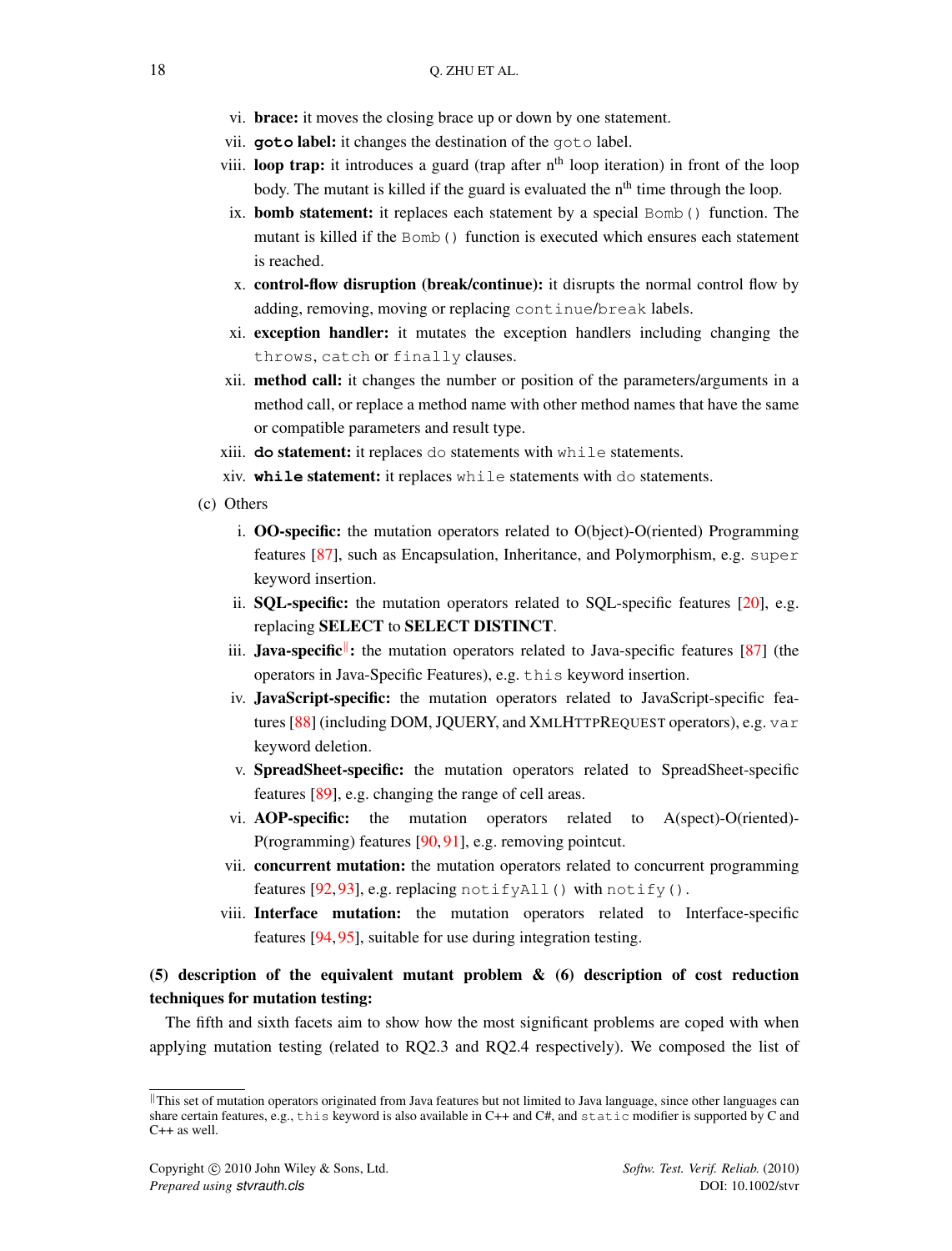techniques based on both our prior knowledge and the descriptions given in the papers. We identified seven methods for dealing with the equivalent mutant problem and five for reducing computational cost except for "n/a" set (more details are given in Table [III\)](#page-20-0).

For the equivalent mutant problem, we started by searching the keywords "equivalen\*" and "equal" in each paper to target the context of the equivalent mutant issue. Then we extracted the corresponding text from the articles. If there are no relevant findings in a paper, we mark this article as "n/a" which means the authors did not mention how they overcame the equivalent mutant problem. Here, it should be noted that we only considered the description related to the equivalent mutant problem given by the authors; this means we excluded the internal heuristic mechanisms adopted by the existing tools if the author did not point out such internal approaches. For example, the tool of JAVALANCHE [\[96\]](#page-54-10) ranks mutations by impact to help users detect the equivalent mutants. However, if the authors who used JAVALANCHE did not specify that internal feature, we do not label the paper into the class that used the approach of "ranking the mutations".

For the cost reduction techniques, we read the experiment part carefully to extract the reduction mechanism from the papers. Also, we excluded runtime optimisation and selective mutation. The former one, runtime optimisation, is an internal optimisation adopted during the tool implementation, therefore such information is more likely to be reported in the tool documentation. We did not consider the runtime optimisation to avoid incomplete statistics. As for the second one, selective mutation, we assume it is adopted by all papers since it is nearly impossible to implement and use all the operators in practice. If a paper does not contain any description of the reduction methods in the experiment part, we mark this article as "n/a".

#### (7) subjects involved in the experiment:

For the subject programs in the evaluation part, we are interested in three aspects: programming language, size, and data availability. From the programming language, we can obtain an overall idea of how established mutation testing is in each programming language domain and what the current gap is. From the subject size, we can see the scalability issue related to mutation testing. From the data availability situation, we can assess the replicability of the studies.

For the programming language, we extracted the programming language of the subjects involved in the experiment in these articles, such as Java, C, SQL, etc. If the programming language of the subject programs is not clearly pointed out, we mark it as "n/a". Note, more than one languages might be involved in a single experiment.

For the subject size, we defined four categories according to the lines of code (LOC): preliminary, small, medium and large. If the subject size is less than 100 LOC, then we classify it into the "preliminary" category. If the size is between 100 to 10K LOC, we consider it "small", while between 10K and 1M LOC we appraised it as "medium". If the size is greater than 1M LOC, we consider it as "large". Since our size scale is based on LOC, if the LOC of the subject is not given, or other metrics are used, we mark it as "n/a". To assign the value to paper, we always take the *biggest* subjects used in the papers.

For the data available, we defined two classes: Yes and No. "Yes" means *all* subjects in the experiments can be openly accessible; this can be identified either from the keywords "open source",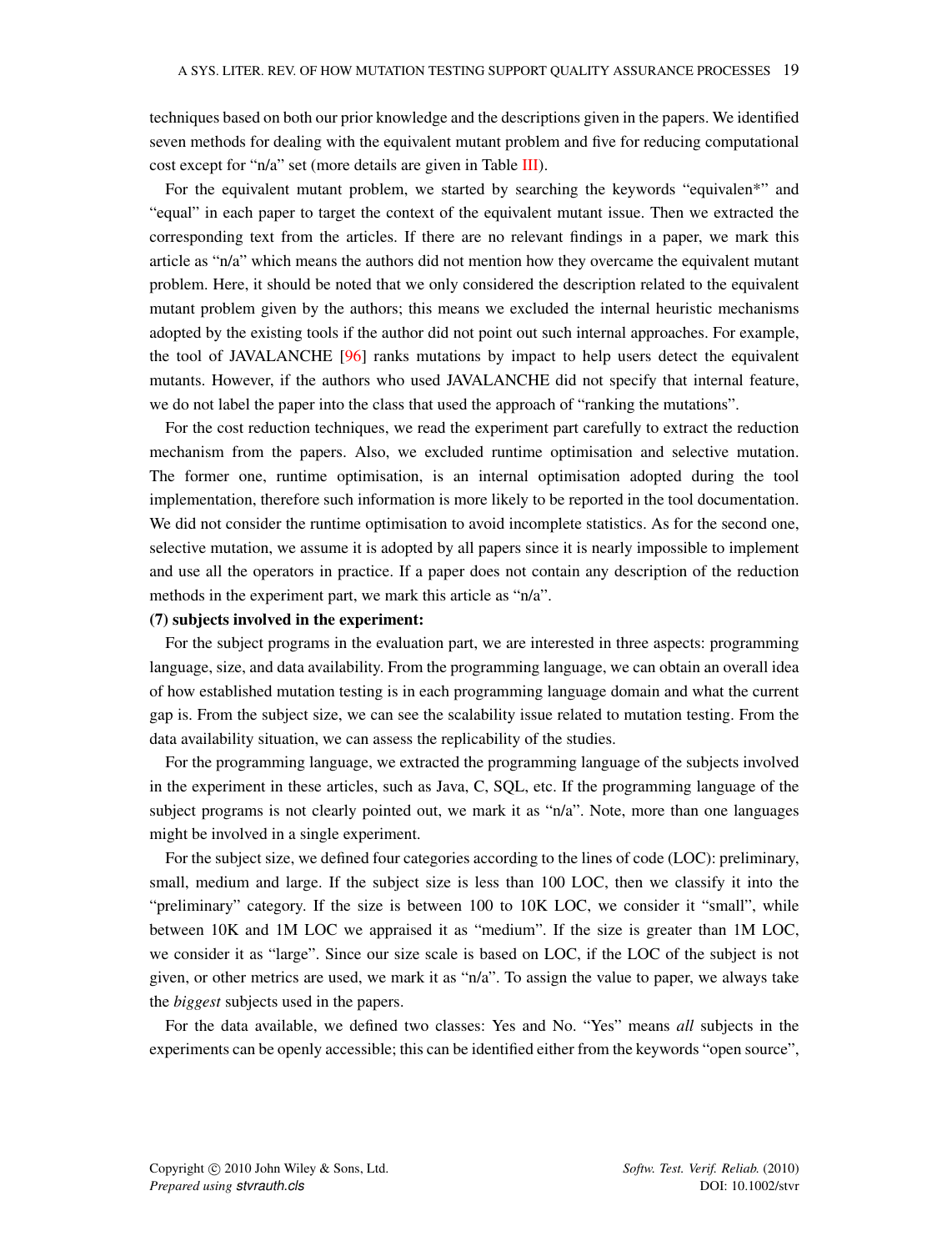SIR [\[97\]](#page-54-11), GitHub\*\*, SF100 [\[98\]](#page-54-12) or SourceForge<sup>[††](#page-20-2)</sup>, or from the open link provided by the authors. It is worth noting that if one of the subjects used in a study is not available, we classify the paper as "No".

The above facets of interest and corresponding attributes and detailed specification of values are listed in Table [III.](#page-20-0)

<span id="page-20-0"></span>

| Facet                       | <b>Attribute</b> | Value                                                                              | Description                                                                                                                                                                                                                                                                                        |
|-----------------------------|------------------|------------------------------------------------------------------------------------|----------------------------------------------------------------------------------------------------------------------------------------------------------------------------------------------------------------------------------------------------------------------------------------------------|
| Roles                       | classification   | assessment<br>guide                                                                | assessing the fault-finding effectiveness<br>improving other quality assurance processes as guidance                                                                                                                                                                                               |
| Quality assurance processes | category         | test data generation<br>test-suite reduction/selection<br>test strategy evaluation | creating test input data<br>reducing the test suite size while maintaining its fault<br>detection ability<br>evaluating test strategies by carrying out the corresponding<br>whole testing procedure, including test pool creation, test<br>case selection and/or augmentation and testing results |
|                             |                  | test-case minimisation<br>test case prioritisation<br>test oracle                  | analysis.<br>simplifying the test case by shortening the sequence and<br>removing irrelevant statements<br>reordering the execution sequence of test cases<br>generating or selecting test oracle data                                                                                             |
|                             |                  | fault localisation<br>program repairing<br>development scheme evaluation           | identifying the detective part of a program given the test<br>execution information<br>generating patches to correct detective part of a program<br>evaluating the practice of software development process<br>via observational studies or controlled experiments, such as                        |
|                             |                  | model clone detection<br>model review                                              | Test-Driven Development (TDD)<br>identifying similar model fragments within a given context<br>determining the quality of the model at specification level<br>using static analysis techniques                                                                                                     |
|                             |                  | fault tolerance                                                                    | assessing the ability of the system to continue operating<br>properly in the event of failure                                                                                                                                                                                                      |
|                             | test level       | unit                                                                               | quality assurance processes focus on unit level. A typical<br>example of unit testing includes: using unit testing tools,<br>such as Junit and Nunit, intra-method testing, intra-class<br>testing.                                                                                                |
|                             |                  | integration                                                                        | quality assurance processes focus on integration level. A<br>typical example of integration testing includes: caller/callee<br>and inter-class testing                                                                                                                                             |
|                             |                  | system                                                                             | quality assurance processes focus on system level. A typical<br>examples of system testing include: high-level model-based<br>testing techniques and high-level specification abstraction<br>methods                                                                                               |
|                             |                  | others<br>n/a                                                                      | quality assurance processes are not related to source code. A<br>typical example includes: grammar.<br>no specification about the testing level in the article.                                                                                                                                    |
|                             | testing strategy | structural                                                                         | white-box testing uses the internal structure of the software<br>to derive test cases, such as statement testing, branch testing,                                                                                                                                                                  |
|                             |                  | enhanced structural                                                                | and condition testing<br>adopting other methods to improve the traditional structural<br>testing, mutation-based techniques, information retrieval                                                                                                                                                 |
|                             |                  | specification-based                                                                | knowledge, observation notations and assertion coverage<br>viewing software as a black box with input and output,<br>such as equivalence partitioning, boundary value analysis,<br>decision tables and state transition testing                                                                    |
|                             |                  | enhanced specification-based                                                       | adopting other methods to improve the traditional<br>specification-based testing, such as mutation testing.                                                                                                                                                                                        |
|                             |                  | similarity-based                                                                   | maximising the diversity of test cases to improve the test<br>effectiveness                                                                                                                                                                                                                        |
|                             |                  | grey-box<br>others                                                                 | combining structural testing and specification testing<br>together<br>using static analysis, or focusing on other testing techniques                                                                                                                                                               |
|                             |                  |                                                                                    | which cannot fit in above six classes                                                                                                                                                                                                                                                              |

<span id="page-20-1"></span><sup>∗∗</sup><https://github.com/>

<span id="page-20-2"></span><sup>††</sup><https://sourceforge.net/>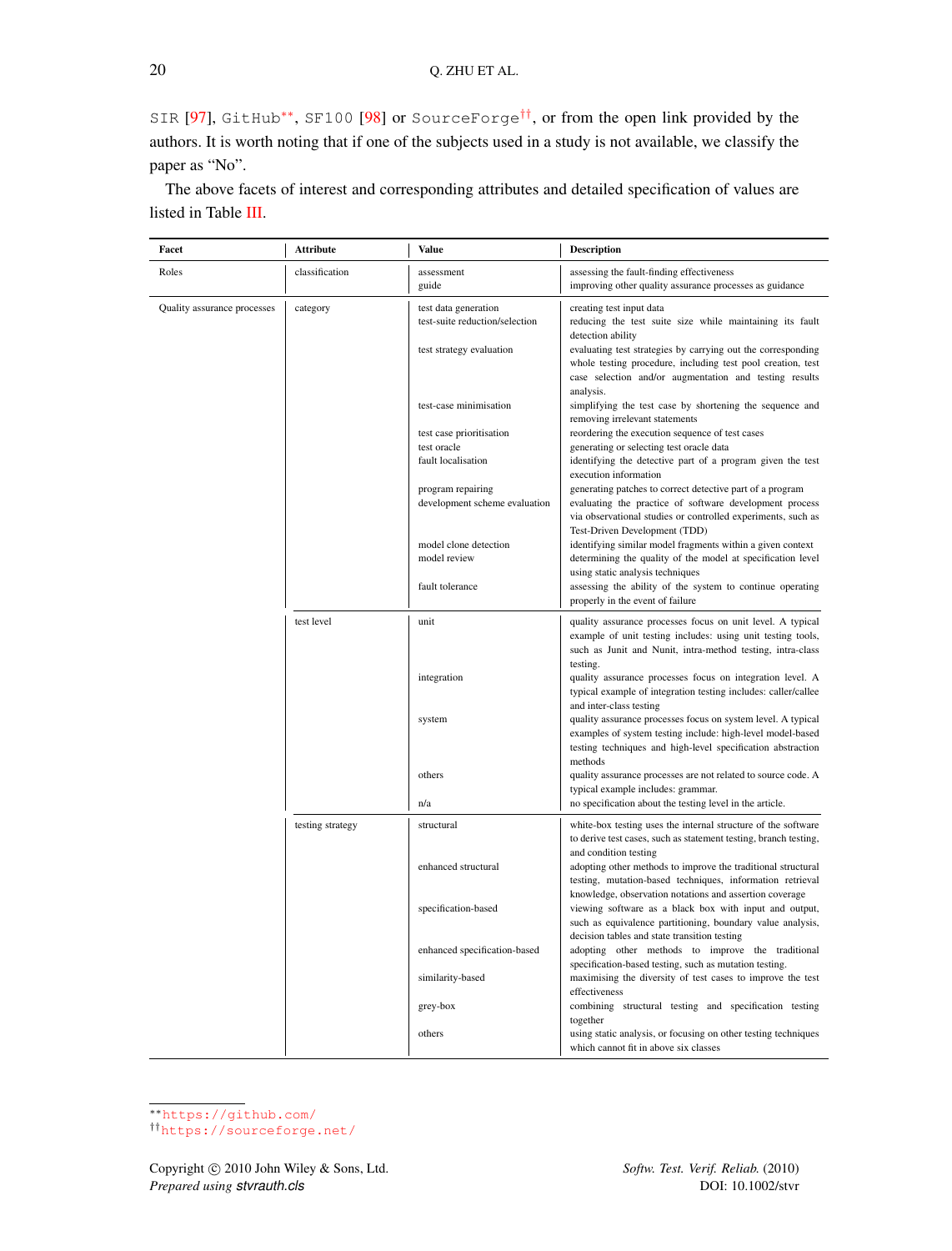| <b>Mutation Tools</b>     | availability               | Yes/No                                                                                                                                                     | Yes: open to the public; No: no valid open access                                                                                                                                                                                                                                                                                                                                                                                                                                                                                                                                        |
|---------------------------|----------------------------|------------------------------------------------------------------------------------------------------------------------------------------------------------|------------------------------------------------------------------------------------------------------------------------------------------------------------------------------------------------------------------------------------------------------------------------------------------------------------------------------------------------------------------------------------------------------------------------------------------------------------------------------------------------------------------------------------------------------------------------------------------|
|                           | type                       | existing tool<br>partially-based<br>self-written<br>manual                                                                                                 | a complete mutation testing system<br>used as a base or framework for mutation testing<br>developed by the authors and the open link of the tool is also<br>accessible<br>generating mutants manually based on the mutation<br>operators                                                                                                                                                                                                                                                                                                                                                 |
|                           |                            | n/a                                                                                                                                                        | no description of the adopted mutation testing tool                                                                                                                                                                                                                                                                                                                                                                                                                                                                                                                                      |
| <b>Mutation Operators</b> | description Level          | well-defined<br>not sufficient<br>n/a                                                                                                                      | the complete list of mutation operators is available<br>the article provides some information about mutation<br>operators but the information is not enough for replication<br>no description of the mutation operators                                                                                                                                                                                                                                                                                                                                                                  |
|                           | generalised classification | refer to Listing 1                                                                                                                                         | refer to Listing 1                                                                                                                                                                                                                                                                                                                                                                                                                                                                                                                                                                       |
| Equivalence Solver        | methods                    | not killed as equivalent<br>not killed as non-equivalent<br>no investigation<br>manual<br>model checker<br>reduce likelihood<br>deterministic model<br>n/a | treating mutants not killed as equivalent<br>treating mutants not killed as non-equivalent<br>no distinguishing between equivalent mutants and non-<br>equivalent ones<br>manual investigation<br>using model checker to remove functionally equivalent<br>mutants<br>generating mutants that are less likely to be equivalent, such<br>as using behaviour-affecting variables, carefully-designed<br>mutation operators, and constraints binding<br>adopting the deterministic model to make the equivalence<br>problem decidable<br>no description of mutant equivalence detector      |
| Reduction Technique       | methods                    | mutant sample<br>fixed number<br>weak mutation<br>higher-order<br>selection strategy<br>n/a                                                                | randomly select a subset of mutants for testing execution<br>based on fixed selection ratio<br>select a subset of mutants based on a fixed number<br>compare internal state of the mutant and the original program<br>immediately after the mutated statement(s)<br>reduce the number of mutants by selecting higher-order<br>mutants which contain more than one faults<br>generate fewer mutants by selecting where to mutate based<br>on a random algorithm or other techniques<br>no description of reduction techniques (except for runtime<br>optimisation and selective mutation) |
| Subject                   | language                   | Java, C, C#, etc.                                                                                                                                          | various programming languages                                                                                                                                                                                                                                                                                                                                                                                                                                                                                                                                                            |
|                           | size (maximum)             | preliminary<br>small<br>medium<br>large<br>n/a                                                                                                             | $<$ 100 LOC<br>$100 \sim 10$ K LOC<br>$10K \sim 1M$ LOC<br>$>1M$ LOC<br>no description of program size regarding LOC                                                                                                                                                                                                                                                                                                                                                                                                                                                                     |
|                           | availability               | Yes/No                                                                                                                                                     | Yes: open to the public; No: no valid open access                                                                                                                                                                                                                                                                                                                                                                                                                                                                                                                                        |

Table III. Attribute Framework

# *3.4. Review Protocol Validation*

The review protocol is a critical element of a systematic literature review and researchers need to specify and carry out procedures for its validation [\[72\]](#page-53-13). The validation procedure aims to eliminate the potential ambiguity and unclear points in the review protocol specification. In this review, we conduct the review protocol validation among the three authors. We also used the results to improve our review protocol. The validation focuses on selection criteria and attribute framework, including the execution of two pilot runs of study selection procedure and data extraction process.

*3.4.1. Selection Criteria Validation.* We performed a pilot run of the study selection process, for which we randomly generated ten candidate papers from selected venues (including articles out of our selection scope) and carried out the paper selection among the three authors independently based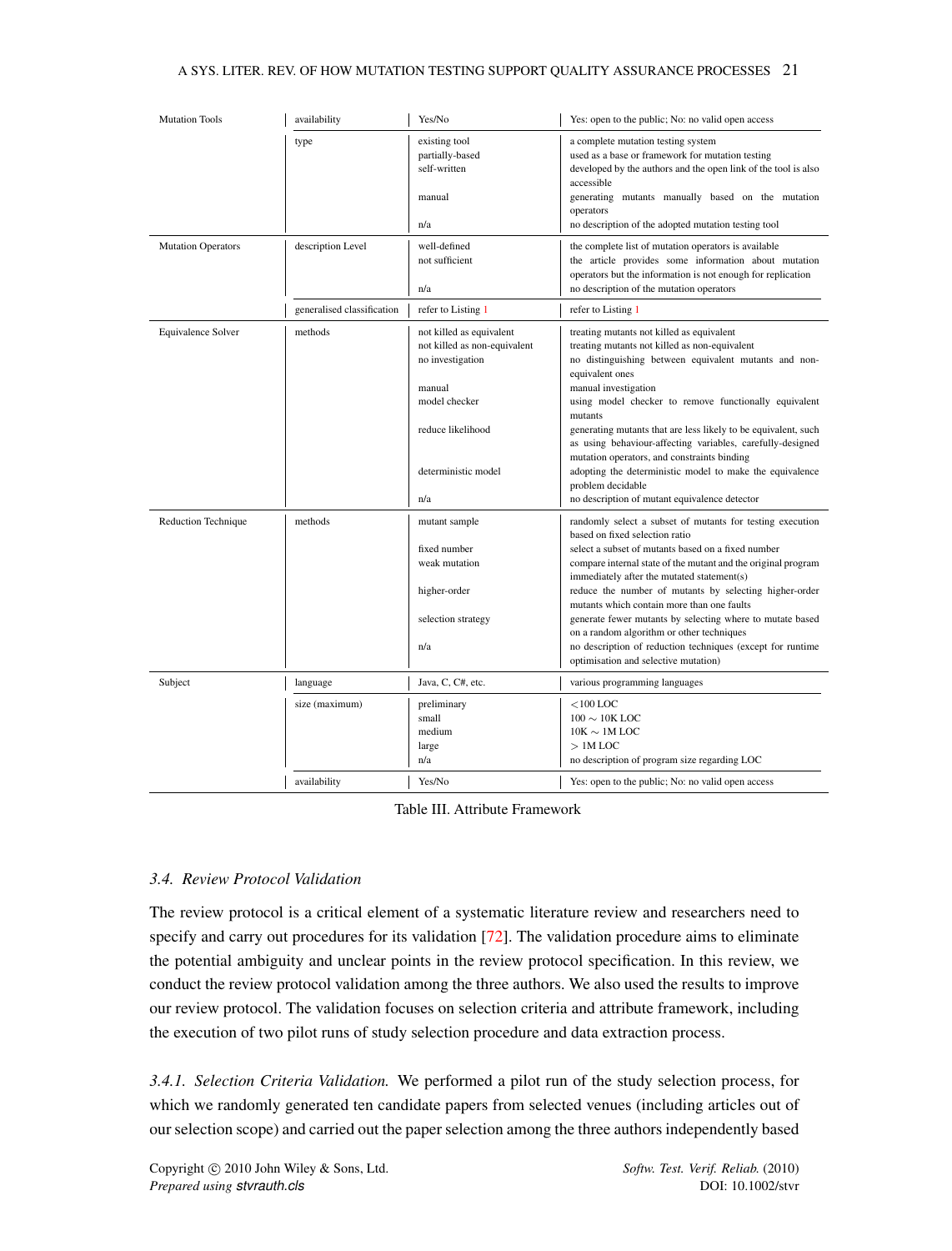on the inclusion/exclusion criteria. After that, the three authors compared and discussed the selection results. The results show that for 9 out of 10 papers, the authors had an immediate agreement. The three authors discussed the one paper that showed disagreement, leading to a revision of the first inclusion/exclusion criterion. In the first exclusion criterion, we added "solely" to the end of the sentence "...This criterion excludes the research on mutation testing itself...". By adding "solely" to the first criterion, we include articles whose main focus is mutation testing, but also cover the application of mutation testing.

*3.4.2. Attribute Framework Validation.* To execute the pilot run of the data extraction process, we randomly select ten candidate papers from our selected collection. These 10 papers are classified by all three authors independently using the attribute framework that we defined earlier. The discussion that follows from this process leads to revisions of our attribute framework. Firstly, we clarified that the information extracted from the papers must have the same meaning as described by the authors; this mainly means that we cannot further interpret the information. If the article does not provide any clear clue for a certain attribute, we use the phrase "not specified" ("n/a") to mark this situation. By doing so, we minimise the potential misinterpretation of the articles.

Secondly, we ensured that the values of the attribute framework are as complete as possible so that for each attribute we can always select a value. For instance, when extracting quality assurance processes information from the papers, we can simply choose one or several options of the 12 categories provided by the predefined attribute framework. The purpose of providing all possible values to each attribute is to assist data extraction in an unambiguous and trustworthy manner. Through looking at the definitions of all potential values for each attribute, we can easily target unclear or ambiguous points in data extraction strategy. If there are missing values for certain attributes, we can only add the additional data definition to extend the framework. The attribute framework can also be of clear guideline for future replication. Furthermore, we can then present quantitative distributions for each attribute in our later discussion to support our answers to research questions.

To achieve the above two goals, we made revisions to several attributes as well as values. The specified modifications are listed as follows:

Mutation Tools: Previously, we combined tool availability and tool types by defining three values: self-written, existing and not available; this is not clear to distinguish available tools from unavailable ones. Therefore, we further defined two attributes, i.e., tool availability and tool types.

Mutation Operators: We added "description level" to address the interest of how mutation operators are specified in the articles; this also helps in the generalisation of mutation operator classification.

Reduction Techniques: We added the "fixed number" value to this attribute which means the fixed number of selected mutants.

Subjects: We changed the values of "data availability" from "open source", "industrial" or "selfdefined" to "Yes" or "No". Since the previous definitions cannot distinguish between available and unavailable datasets.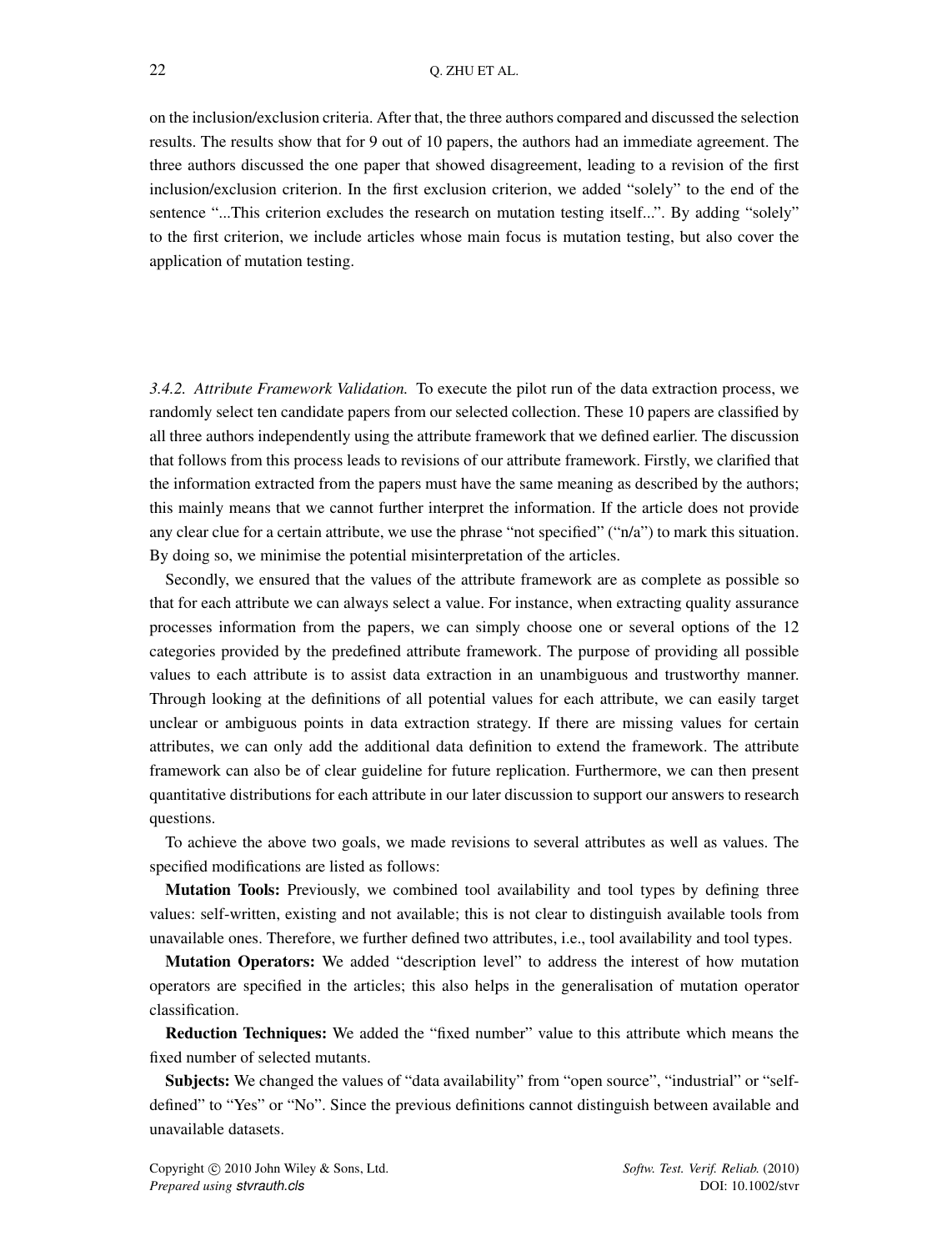<span id="page-23-2"></span>

| <b>Testing Activity</b>        | Assessment     | Guide | <b>Total</b> |
|--------------------------------|----------------|-------|--------------|
| test data generation           | 38             | 36    | 75           |
| test strategy evaluation       | 63             | 6     | 70           |
| test oracle                    | 13             | 5     | 18           |
| test case prioritisation       | 11             | 6     | 17           |
| test-suite selection/reduction | 10             | 5     | 15           |
| fault localisation             | 8              |       | 12           |
| program repairing              | $\overline{c}$ |       |              |
| test case minimisation         |                |       | っ            |
| fault tolerance                |                |       |              |
| development scheme evaluation  |                |       |              |
| model clone detection          |                |       |              |
| model review                   |                |       |              |
| Total                          | 134            | 57    | 191          |

Table IV. quality assurance processes summary

# 4. REVIEW RESULTS

<span id="page-23-0"></span>After developing the review protocol, we conducted the task of article characterisation accordingly. Given the attribute assignment under each facet, we are now at the stage of interpreting the observations and reporting our results. In the following section, we discuss our review results following the sequence of our research questions. While Section [4.1](#page-23-1) deals with the observations related to how mutation testing is applied (RQ1), Section [4.2](#page-29-0) will present the RQ2-related discussion. For each sub-research question, we will first show the distribution of the relevant attributes and our interpretation of the results (marked as Observation). Each answer to a subresearch question is also summarised at the end. More detailed characterisations results of all the surveyed papers are presented in our GitHub repository [\[77\]](#page-53-18).

#### <span id="page-23-1"></span>*4.1. RQ1: How is mutation testing used in quality assurance processes?*

<span id="page-23-3"></span>*4.1.1. RQ1.1 & RQ1.2: Which role does mutation testing play in each quality assurance process?*

*Observation*. We opt to discuss the two research questions RQ1.1 and RQ1.2 together, because it gives us the opportunity to analyse per quality assurance (e.g., test data generation) whether mutation testing is used as a way to guide the technique, or whether mutation testing is used as a technique to assess some (new) approach. Consider Table [IV,](#page-23-2) in which we report the role mutation testing plays in the two columns "Assessment" and "Guide" (see Table [III](#page-20-0) for the explanation about our attribute framework), while the quality assurance processes are projected onto the rows. The table is then populated with our survey results, with the additional note that some papers belong to multiple categories.

As Table [IV](#page-23-2) shows, test data generation and test strategy evaluation occupy the majority of quality assurance processes (accounting for 75.9%) and test suite reduction/selection (7.9%). Only two instances studied test-case minimisation; this shows mutation testing has not been widely used to simplify test cases by shortening the test sequence and removing irrelevant statements.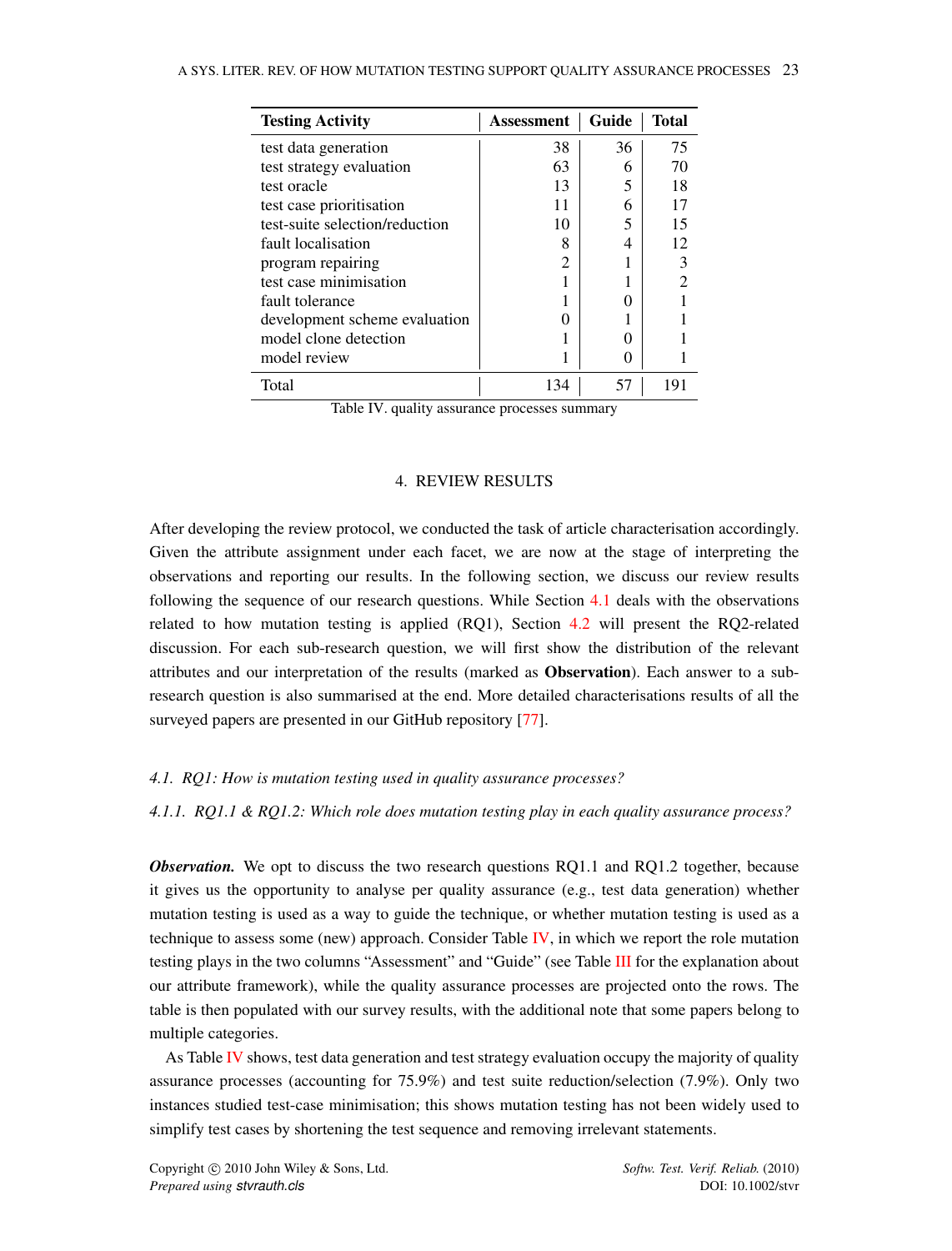As the two roles (assessment and guide) are used quite differently depending on the quality assurance processes, we will discuss them separately. Also, for the "guide" role, for which we see an increasing number of applications in recent decades, we find a number of hints and insights for future researchers to consider, which explains why we will analyse this part in a more detailed way when compared to the description of mutation testing as a tool for assessment.

#### *(1) Assessment.*

We observed that mutation testing mainly serves as an assessment tool to evaluate the faultfinding ability of the corresponding test or debug techniques (70.2%) as it is widely considered as a "high end" test criterion [\[15\]](#page-51-13). To this aim, mutation testing typically generates a significant number of mutants of a program, which are sometimes also combined with natural defects or hand-seeded ones. The results of the assessment are usually quantified as metrics of fault-finding capability: mutation score (or mutation coverage, mutation adequacy) [\[99,](#page-54-13) [100\]](#page-54-14) and killed mutants [\[101,](#page-54-15) [102\]](#page-54-16) are the most common metrics in mutation testing. Besides, in test-case prioritisation, the Average Percentage of Faults Detected (APFD) [\[103,](#page-54-17) [104\]](#page-54-18), which measures the rate of fault detection per percentage of test suite execution, is also popular.

Amongst the papers in our set, we also found 19 studies that performed *mutant analysis*, which means that the researchers tried to get a better understanding about mutation faults, e.g., which faults are more valuable in a particular context. A good example of this mutant analysis is the hardmutant problem investigated by Czemerinski et al. [\[105\]](#page-54-19) where they analysed the failure rate for the hard-to-kill mutants (killed by less than 20% of test cases) using the domain partition approach.

#### *(2) Guide.*

To provide insight into how mutation testing acts as guidance to improve testing methods per quality assurance process, we will highlight the most significant research efforts to demonstrate why mutation testing can be of benefit as a building block to guide other quality assurance processes. In doing so, we hope the researchers in this field can learn from the current achievements so as to explore other interesting applications of mutation testing in the future.

Firstly, let us start with test data generation, which attracts most interest when mutation testing is adopted as a building block (36 instances). The main idea of mutation-based test data generation is to generate test data that can effectively kill mutants. For automatic test data generation, killing mutants serves as a condition to be satisfied by test data generation mechanisms, such as constraintbased techniques and search-based algorithms; in this way, mutation-based test data generation can be transformed into the structural testing problem. The mutation killable condition can be classified into three steps as suggested by Offutt and Untch [\[25\]](#page-51-23): reachability, necessity, and sufficiency. When observing the experiments contained in the papers that we surveyed (except the model-based testing), we see that with regard to the killable mutant condition most papers (73.3%) are satisfied with a weak mutation condition (necessity), while a strong mutation condition (sufficiency) appears less (33.3%). The same is true when comparing first-order mutants (93.3%) to higher-order mutants (6.7%). Except for the entirely automatic test data generation, Baudry et al. [\[106](#page-54-20)[–108\]](#page-54-21) focused on the automation of the test case enhancement phase: they optimised the test cases regarding mutation score via genetic and bacteriological algorithms, starting from an initial test suite. Von Mayrhauser et al. [\[109\]](#page-54-22) and Smith and Williams [\[110\]](#page-55-0) augmented test input data using the requirement of killing as many mutants as possible. Compared to the existing literature survey of Hanh et al. [\[71\]](#page-53-10), which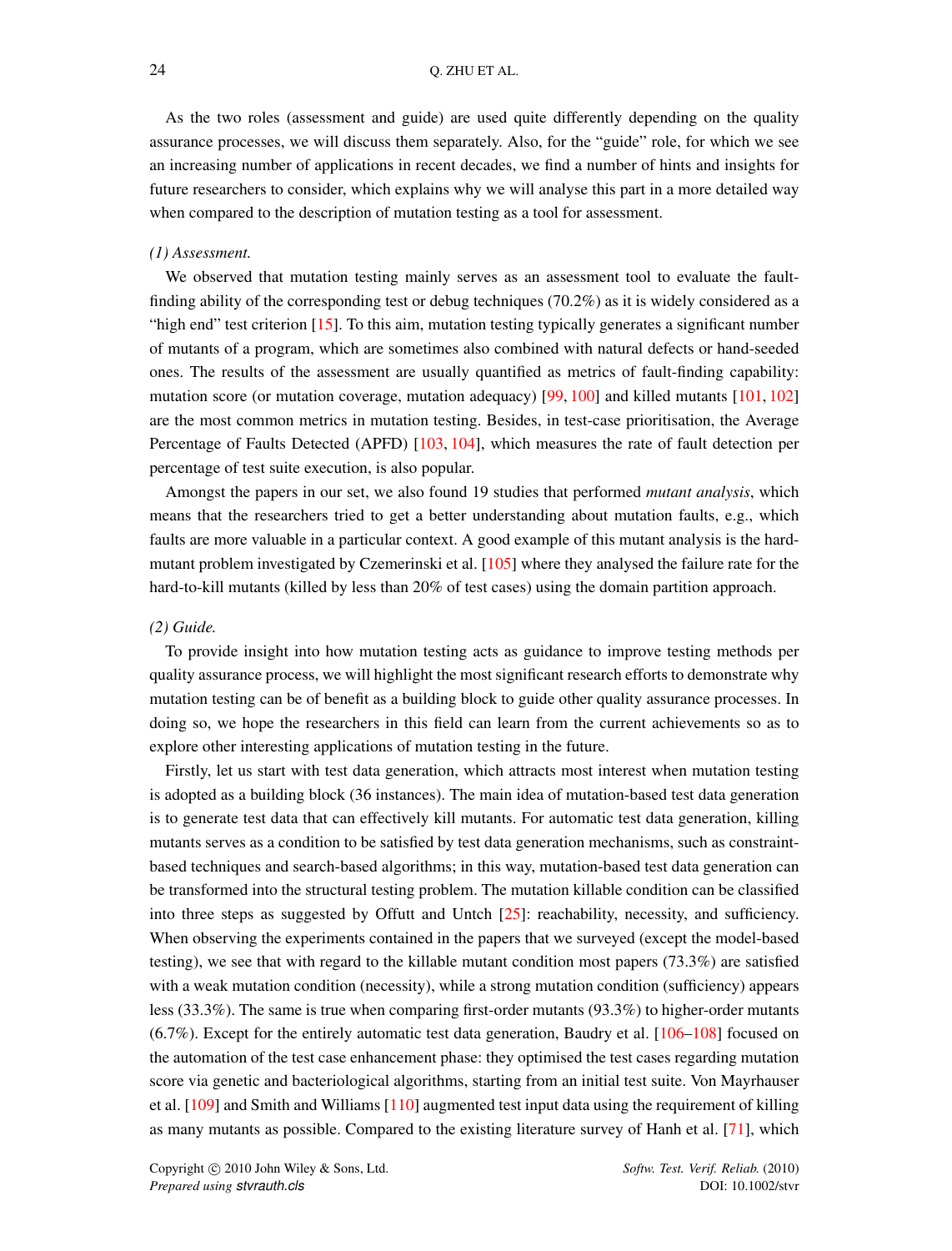shed light on mutation-based test data generation, we cover more studies and extend their work to 2015.

The second-most-frequent use cases when applying mutation testing to guide the testing efforts come from test case prioritisation (6 instances) and test strategy evaluation (6 instances). For test case prioritisation, the goal is to detect faults as early as possible in the regression testing process. The incorporation of measures of fault-proneness into prioritisation techniques is one of the directions to overcome the limitation of the conventional coverage-based prioritisation methods. As relevant substitutes of real faults, mutants are used to approximate the fault-proneness capability to reschedule the testing sequences. Qu et al. [\[111\]](#page-55-1) ordered test cases according to prior fault detection rate using both hand-seeded and mutation faults. Kwon et al. [\[112\]](#page-55-2) proposed a linear regression model to reschedule test cases based on Information Retrieval and coverage information, where mutation testing determines the coefficients in the model. Moreover, Rothermel et al. [\[61,](#page-53-2) [103\]](#page-54-17) and Elbaum et al. [\[62\]](#page-53-3) compared different approaches of test-case prioritisation, which included the prioritisation in order of the probability of exposing faults estimated by the killed mutant information. In Qi et al. [\[83\]](#page-53-24)'s study, they adopted a similar test-case prioritisation method to improve patch validation during program repairing.

Zooming in on the test strategy evaluation (6 instances), we observe, on the one hand, the idea of incorporating an estimation of fault-exposure probability into test data adequacy criteria intrigued some researchers. Among them are Chen et al.  $[113]$ : in their influential work they examined the fault-exposing potential (FEP) coverage adequacy which is estimated by mutation testing with four software testers to explore the cost-effectiveness of mutation testing for manually augmenting test cases. Their results indicate that mutation testing was regarded as an effective but relatively expensive technique for writing new test cases.

When it comes to the test oracle problem (5 instances), mutation testing can also be of benefit for driving the generation of assertions, as the prerequisite for killing the mutant is to distinguish the mutant from the original program. In Fraser and Zeller [\[114\]](#page-55-4)'s study, they illustrated how they used mutation testing to generate test oracles: assertions, as commonly used oracles, are generated based on the trace information of both the unchanged program and the mutants recorded during the executions. First, for each difference between the runs on the original program and its mutants, the corresponding assertion is added. After that, these assertions are minimised to find a sufficient subset to detect all the mutants per test case; this becomes a minimum set covering problem. Besides, Staats et al. [\[115\]](#page-55-5) and Gay et al. [\[116\]](#page-55-6) selected the most "effective" oracle data by ranking variables (trace data) based on their killed mutants information.

Mutation-based test-suite reduction (5 instances) relies on the number of killed mutants as a heuristic to perform test-suite reduction, instead of the more frequently used traditional coverage criteria, e.g., statement coverage. The intuition behind this idea is that the reduction based on the mutation faults can produce a better-reduced test suite with less or no loss in fault-detection capability. The notable examples include an empirical study carried out by Shi et al. [\[117\]](#page-55-7) who compared the trade-offs among various test-suite reduction techniques based on statement coverage and killed mutants.

As for the fault localisation (4 instances), the locations of mutants are used to assist the localisation of "unknown" faults (the faults which have been detected by at least one test case, but that have still to be located [\[68\]](#page-53-11)). The motivation of this approach is based on the following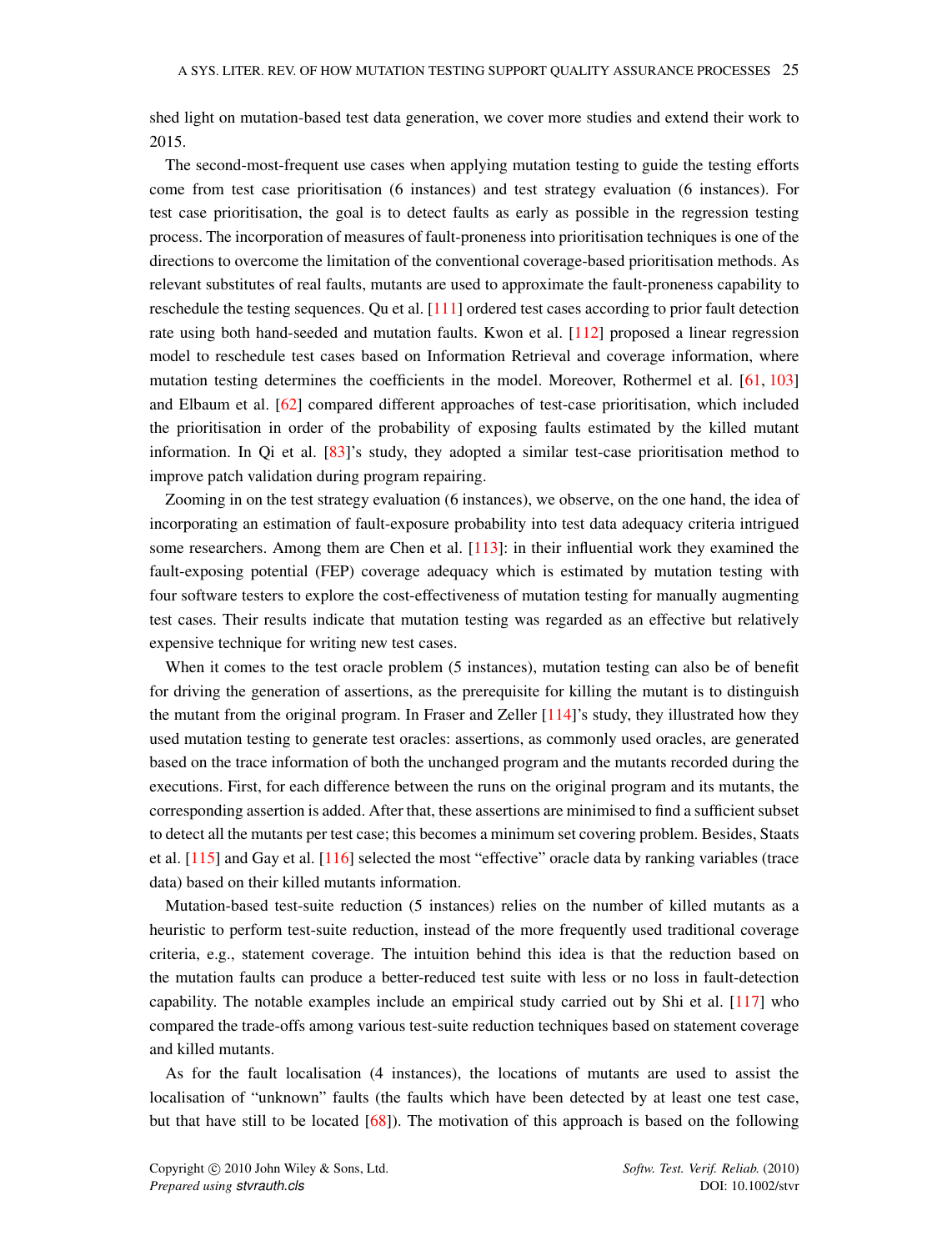<span id="page-26-0"></span>

| <b>Evaluation Fault Type</b>  | <b>Total</b>                |
|-------------------------------|-----------------------------|
| mutation faults               | 39                          |
| hand-seeded faults            |                             |
| hand-seeded + mutation faults | 4                           |
| no evaluation                 | 4                           |
| real faults                   | $\mathcal{D}_{\mathcal{A}}$ |
| other coverage criteria       |                             |

Table V. Guide Role Summary

observation: "Mutants located on the same program statements frequently exhibit a similar behaviour" [\[68\]](#page-53-11). Thus, the identification of an "unknown" fault could be obtained thanks to a mutant at the same (or close) location. Taking advantage of the implicit link between the behaviour of "unknown" faults with some mutants, Murtaza et al. [\[118\]](#page-55-8) used the traces of mutants and prior faults to train a decision tree to identify the faulty functions. Also, Papadakis et al. [\[68,](#page-53-11)[69\]](#page-53-12) and Moon et al. [\[119\]](#page-55-9) ranked the suspiciousness of "faulty" statements based on their passing and failing test executions of the generated mutants.

From the aforementioned guide roles of the quality assurance processes, we can see that mutation testing is mainly used as an indication of the potential defects: either (1) to be killed in test data generation, test case prioritisation, test-suite reduction, and test strategy evaluation, or (2) to be suspected in the fault localisation. In most cases, mutation testing serves as *where*-to-check constraints, i.e., introducing a modification in a certain statement or block. In contrast, only four studies applied mutation testing to solving the test oracle problem, which targets the *what*-to-check issue. The *what*-to-check problem is not an issue unique to mutation testing, but rather an inherent challenge of test data generation. As mentioned above, mutation testing cannot only help in precisely targeting at *where* to check but also suggesting *what* to check for [\[114\]](#page-55-4) (see the first recommendation labelled as  $\mathbf{R}1$  in Section [4.4\)](#page-45-0). In this way, mutation testing could be of benefit to improve the test code quality.

After we had analysed how mutation testing is applied to guide various quality assurance processes, we are now curious to better understand how these mutation-based testing methods were evaluated, especially because mutation testing is commonly used as an assessment tool. Therefore, we summed up the evaluation fault types among the articles labelled as "guide" in Table [V.](#page-26-0) We can see 43 cases (75.4%), which is the addition of the first and the third rows in Table  $V$  (39+ 4), still adopted mutation faults to assess the effectiveness. Among these studies, four instances [\[115,](#page-55-5) [116,](#page-55-6) [120,](#page-55-10) [121\]](#page-55-11) realised the potentially biased results caused by the same set of mutants being used in both guidance and assessment. They partitioned the mutants into different groups and used one as evaluation set. Besides, one study [\[55\]](#page-52-22) used a different mutation tool, while the other [\[94\]](#page-54-8) adopted different mutation operators to generate mutants intending to eliminate bias. These findings signal an open issue: how to find an adequate fault set instead of mutation faults to effectively evaluate mutation-based testing methods? (see the second recommendation labelled as R2 in Section [4.4\)](#page-45-0) Although hand-seeded faults and real bugs could be an option, searching for such an adequate fault set increases the difficulty when applying mutation testing as guidance.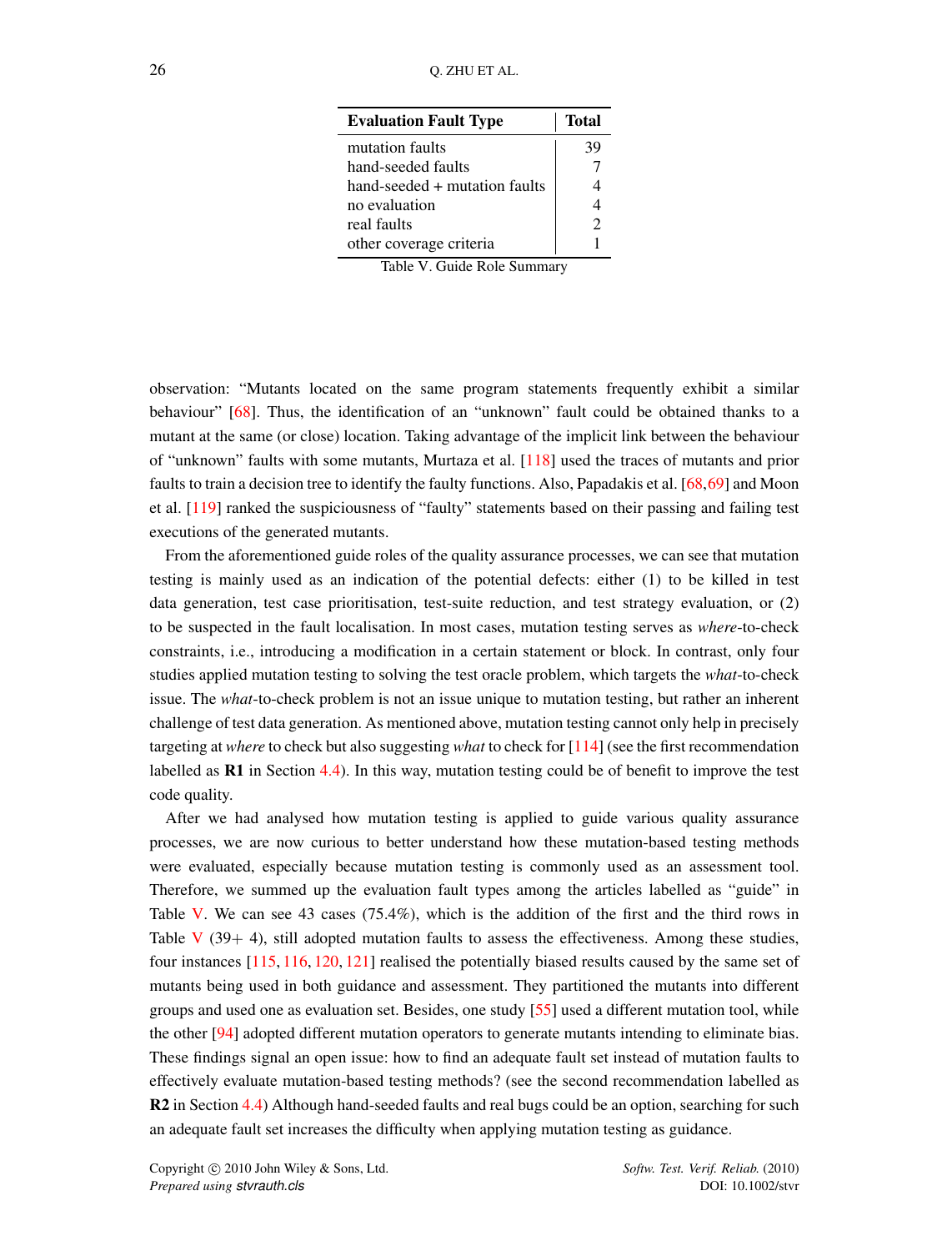| <b>Test Level</b> | <b>Total</b> |
|-------------------|--------------|
| n/a               | 84           |
| unit              | 77           |
| integration       | 15           |
| other             | 10           |
| system            | 10           |

Table VI. Test Level Summary

<span id="page-27-0"></span>*Summary.* Test data generation and test strategy evaluation occupy the majority of quality assurance processes when applying mutation testing (75.9%). While as guidance, mutation testing is primarily used in test data generation (36 instances), test strategy evaluation (6 instances) and test-case prioritisation (6 instances). From the above observations, we draw one open issue and one recommendation for the "guide" role of mutation testing. The open issue is how to find an adequate fault set instead of mutation faults to effectively evaluate mutation-based testing methods. The recommendation is that mutation testing can suggest not only *where* to check but also *what* to check. *Where* to check is widely used to generate killable mutant constraints in different quality assurance processes, while *what* to check is seldom adopted to improve the test data quality.

### <span id="page-27-1"></span>*4.1.2. RQ1.3: Which test level does mutation testing target?*

*Observations.* Table [VI](#page-27-0) presents the summary of the test level distribution across the articles. We observe that the authors of 84 papers do not provide a clear clue about the test level they target (the class marked as "n/a"). For example, Aichernig et al. [\[122\]](#page-55-12)'s study: they proposed a fully automated fault-based test case generation technique and conducted two empirical case studies derived from industrial use cases; however, they did not specify which test level they targeted. One good instance that clearly provides the information of the test level is Jee et al. [\[123\]](#page-55-13) where they specified that their test case generation technique for FBD programs is at unit testing level. This is an open invitation for future investigations in the area to be clearer about the essential elements of quality assurance processes such as the test level. For the remainder of our analysis of RQ1.3, we excluded the papers labelled as "n/a" when calculating percentages, i.e., our working set is  $107 (191 - 84)$  papers.

Looking at Table [VI,](#page-27-0) mutation testing mainly targets the unit-testing level (72.0%), an observation which is in accordance with the results of Jia and Harman's survey  $[1]$ . One of the underlying causes for the popularity of the unit level could be the origin of mutation testing. The principle of mutation testing is to introduce small syntactic changes to the original program; this means the mutation operators only focus on small parts of the program, such as arithmetical operators and *return* statements. Thus, such small changes mostly reflect the abnormal behaviour of unit-level functionality.

While unit testing is by far the most observed test level category in our set of papers, higherlevel testing, such as integration testing (15 instances), can also benefit from the application of mutation testing. Here we highlight some research works as examples: Hao et al. [\[124\]](#page-55-14) and Do and Rothermel [\[64\]](#page-53-5) used the programs with system test cases as their subjects in case studies. Hou et al. [\[94\]](#page-54-8) studied interface-contract mutation in support of integration testing under the context of component-based software. Li et al. [\[125\]](#page-55-15) proposed a two-tier testing method (one for integration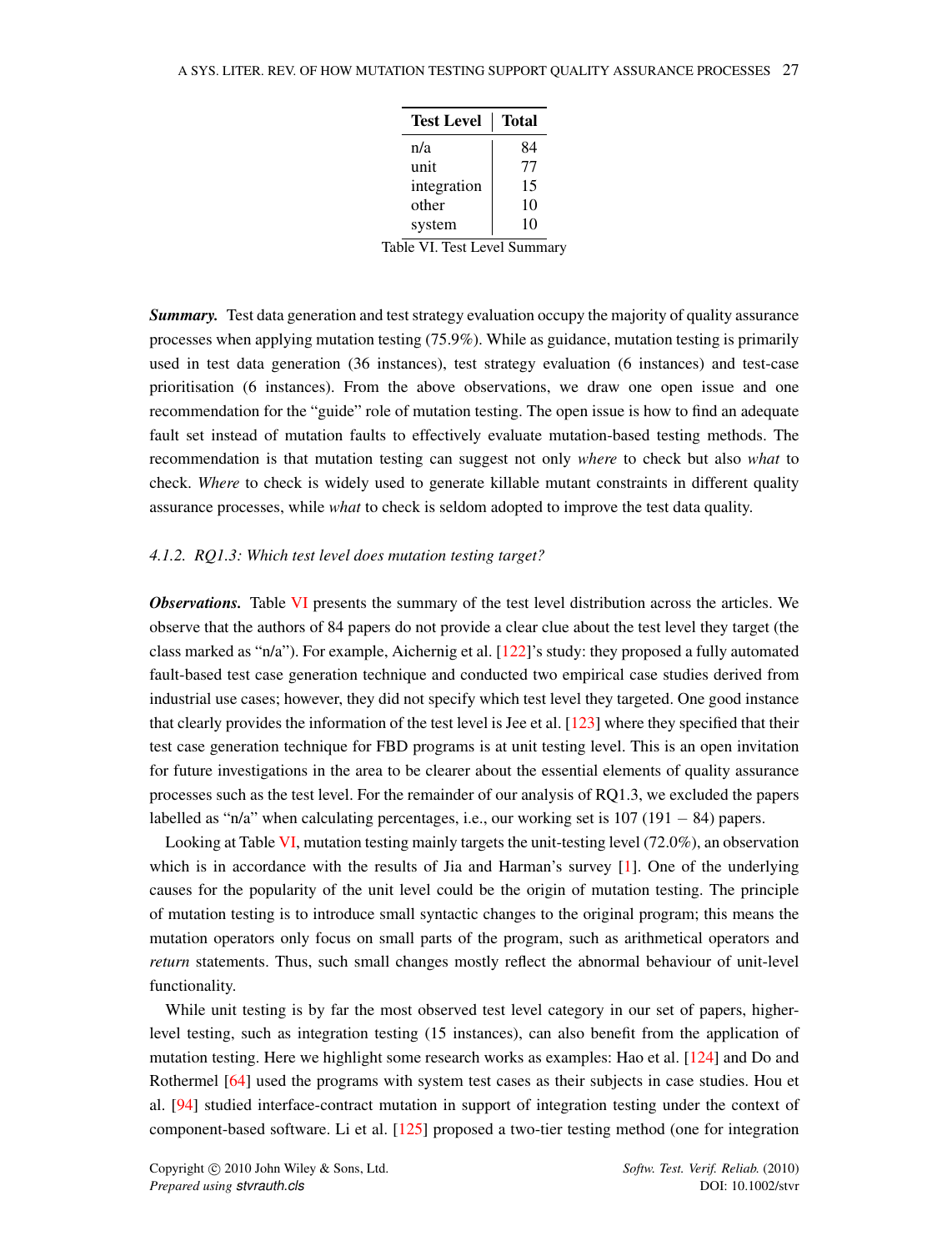level, the other for system level) for graphical user interface (GUI) software testing. Rutherford et al. [\[126\]](#page-55-16) defined and evaluated adequacy criteria under system-level testing for distributed systems. In Denaro et al. [\[127\]](#page-55-17)'s study, they proposed a test data generation approach using data flow information for inter-procedural testing of object-oriented programs.

The important point we discovered here is that all the aforementioned studies did not restrict mutation operators to model integration errors or system ones. In other words, the traditional program mutations can be applied to higher-level testing. Amongst these articles, the mutation operators adopted are mostly at the unit level, e.g., Arithmetic Mutation Replacement, Relational Mutation Replacement. The mutation operators designed for higher-level testing, e.g., [\[128](#page-55-18)[,129\]](#page-55-19), are seldom used in these studies. The only three exceptions in our collections are Flores and Polo [\[130\]](#page-55-20), Vincenzi et al. [\[131\]](#page-55-21) and Flores and Polo [\[132\]](#page-55-22), who adopted interface mutation to evaluate the integration testing techniques. This reveals a potential direction for future research: the crosscomparison of different levels of mutation operators and quality assurance processes at different test levels (see the third recommendation labelled as R3 in Section [4.4\)](#page-45-0). The investigation of different levels of mutants can explore the effectiveness of mutation faults at different test levels, such as the doubts whether the integration-level mutation is better than unit-level mutation when assessing testing techniques at the integration level. In the same vein, an analysis of whether mutants are a good alternative to real/hand-seeded ones (proposed by Andrews et al. [\[24\]](#page-51-22)) at higher levels of testing also seems like an important avenue to check out.

In addition, we created a class "others" in which we list 9 papers that we found hard to classify in any of the other four test phases. These works can be divided into three groups: grammar-based testing [\[133–](#page-55-23)[135\]](#page-55-24), spreadsheet-related testing [\[89,](#page-54-3)[136,](#page-55-25)[137\]](#page-56-0) and SQL-related testing [\[138](#page-56-1)[–140\]](#page-56-2). The application of mutation testing on the "other" set indicates that the definition of mutation testing is actually quite broad, thus potentially leading to even more intriguing possibilities [\[2\]](#page-51-1): what else can we mutate?

*Summary.* The application of mutation testing is mostly done at the unit-level testing (44.0% of papers did not clearly specify their target test level(s)). For reasons of clarity, understandability and certainly replicability, it is very important to understand exactly at what level the quality assurance processes take place. It is thus a clear call to arms to researchers to better describe these essential testing activity features.

#### *4.1.3. RQ1.4: Which testing strategies does mutation testing support?*

*Observations.* In Table [VII](#page-29-1) we summarised the distribution of testing strategies based on our coarsegrained classification (e.g., structural testing, specification-based testing) as mentioned in Table [III.](#page-20-0) Looking at Table [VII,](#page-29-1) structure-based testing (including the first and the third rows in Table [VII\)](#page-29-1), 109 instances). The underlying cause could be that structural testing is still the main focus of testing strategies in the software testing context. The other testing strategies have also been supported by mutation testing: (1) specification-based testing (including the second and the fifth rows in Table [VII\)](#page-29-1) accounts for 65 cases; (2) hybrid testing (combination of structural and structure-based testing) for seven instances, e.g., Briand et al. [\[141\]](#page-56-3) investigated how data flow information can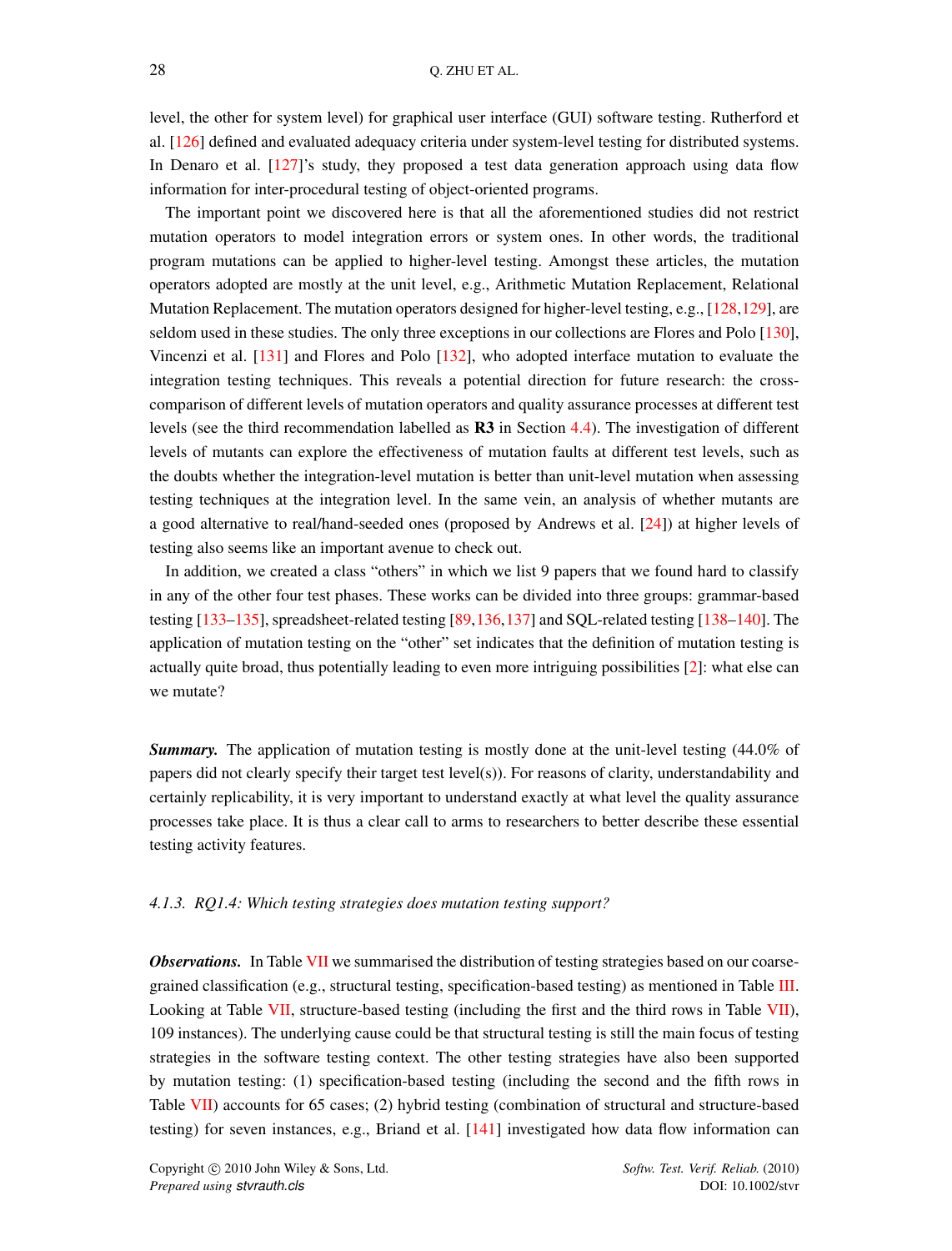<span id="page-29-1"></span>

| <b>Testing Strategies</b>              | Total |
|----------------------------------------|-------|
| structural testing                     | 57    |
| specification-based testing            | 52    |
| structural testing (enhanced)          | 52    |
| others                                 | 21    |
| specification-based testing (enhanced) | 13    |
| hybrid testing                         |       |
| similarity-based testing               |       |

Table VII. Testing Strategies summary

be used to improve the cost-effectiveness of state-based coverage criteria; (3) three cases applying mutation testing in similarity-based testing; (4) 21 instances in others, e.g., static analysis.

One interesting finding is that enhanced structural testing ranks third, including mutation-based techniques, information retrieval knowledge, observation notations and assertion coverage. The popularity of enhanced structural testing reveals the awareness of the shortage of conventional coverage-based testing strategies has increased.

Compared to enhanced structural testing, enhanced specification-based testing did not attract much interest. The 13 instances mainly adopted mutation testing (e.g., Qu et al. [\[111\]](#page-55-1) and Papadakis et al. [\[142\]](#page-56-4)) to improve the testing strategies.

*Summary.* Mutation testing has been widely applied in support of different testing strategies. From the observation, the testing strategies other than white box testing can also benefit from the application of mutation testing, such as specification-based testing, hybrid testing, and similaritybased testing. However, structural testing is more popular than the others (57.1%). Moreover, techniques like mutation-based techniques and information retrieval knowledge are also being adopted to improve the traditional structural-based testing, which typically only relies on the coverage information of software artefacts; this serves an indication of the increasing realisation of the limitations of coverage-based testing strategies.

#### <span id="page-29-0"></span>*4.2. R2: How are empirical studies related to mutation testing designed and reported?*

<span id="page-29-2"></span>*4.2.1. RQ2.1: Which mutation testing tools are being used?*

*Observations.* We are interested in getting insight into the types (as defined in Table [III\)](#page-20-0) of mutation testing tools that are being used and into their availability. Therefore, we tabulated the different types of mutation testing tools and their availability in Table [VIII.](#page-30-0) As shown in Table [VIII,](#page-30-0) 50.3% of the studies adopted existing tools which are open to the public; this matches our expectation: as mutation testing is not the main focus of the studies, if there exists a well-performing and opensource mutation testing tool, researchers are likely willing to use these tools. However, we also encountered 15 cases of using self-implemented tools and 12 studies that manually applied mutation operators. A likely reason for implementing a new mutation testing tool or for manually applying mutation operators is that existing tools do not satisfy a particular need of the researchers. Besides, most existing mutation testing tools are typically targeting one specific language and a specific set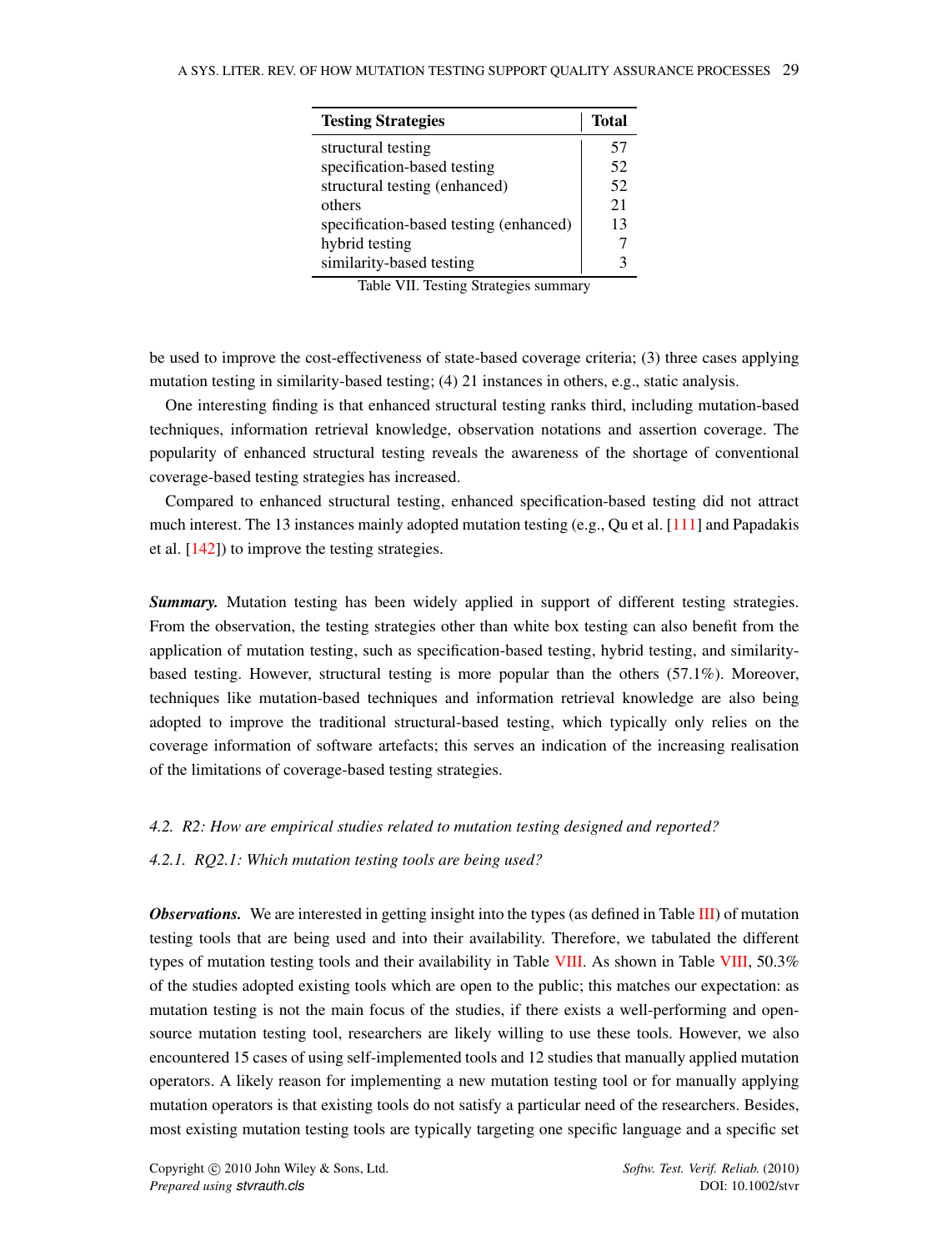<span id="page-30-0"></span>

| Availability | <b>Types</b>                                                                           | Total                |     |
|--------------|----------------------------------------------------------------------------------------|----------------------|-----|
| Yes          | existing<br>partially-based<br>self-written                                            | 96                   | 103 |
| Nο           | $n/a$ (no information)<br>existing (given the name/citation)<br>self-written<br>manual | 44<br>22<br>14<br>12 | 92  |

Table VIII. Mutation Tool Summary

of mutation operators [\[2\]](#page-51-1) and they are not always easy to extend, e.g., when wanting to add a newlydefined mutation operator. As such, providing more flexible mechanisms for creating new mutation operators in mutation testing tools is an important potential direction for future research  $\lceil 2, 143 \rceil$ (see the fourth recommendation labelled as R4 in Section [4.4\)](#page-45-0).

Unfortunately, there are also still 92 studies (48.2%) that do not provide access to the tools, in particular, 44 papers did not provide any accessible information about the tools (e.g., Hong et al. [\[92\]](#page-54-6), Belli et al. [\[101\]](#page-54-15) and Papadakis and Malveris [\[144\]](#page-56-6)), a situation that we marked as "n/a" in Table [VIII.](#page-30-0) This unclarity should serve as a notice to researchers: the mutation testing tool is one of the core elements in mutation testing, and lack of information on it seriously hinders replicability of the experiments.

Having discussed the tool availability and types, we are wondering which existing open-source mutation testing tools are most popular. The popularity of the tools cannot only reveal their level of maturity, but also provide a reference for researchers entering the field to help them choose a tool. To this end, we summarised the names of mutation tools for different programming languages in Table [IX.](#page-31-0) Table [IX](#page-31-0) shows that we encountered 19 mutation tools in total. Most tools target one programming language (except for Mothra [\[17\]](#page-51-15), which supports both C and Fortran). We encountered seven mutation tools for Java, with the top 3 most-used being MuJava [\[145\]](#page-56-7), JAVALANCHE [\[96\]](#page-54-10) and Major [\[146\]](#page-56-8). We found that four mutation tools for C are used, where Proteum [\[18\]](#page-51-16) is the most-frequently applied. Proteum/IM [\[147\]](#page-56-9) is a special mutation testing tool that targets interface mutation, which concerns integration errors. The integration errors are related to a connection between two units and the interactions along the connection, such as a wrong subprogram call.

In Jia and Harman [\[1\]](#page-51-0)'s literature review, they summarised 36 mutation tools developed between 1977 and 2009. When comparing their findings (36 tools) to ours (19 tools), we find that there are 12 tools in common. The potential reason for us not covering the other 24 is that we only consider peerreviewed conference papers and journals; this will likely filter some papers which applied the other 24 mutation tools. Also important to stress, is that the goal of Jia and Harman's survey is different to ours: while we focus on the application of mutation tools, their study surveys articles that introduce mutation testing tools. In doing so, we still managed to discover 8 mutation tools which are not covered by Jia and Harman: (1) two tools are for Java: PIT and Sofya; (2) one for C: SMT-C; (3) one for SQL: SchemaAnalyst; (4) one for UML: MoMuT::UML; (5) two for C#: GenMutants and PexMutator; (6) one for JavaScript: MUTANDIS. Most of these tools were released after 2009, which makes them too new to be included in the review of Jia and Harman. Moreover, we can also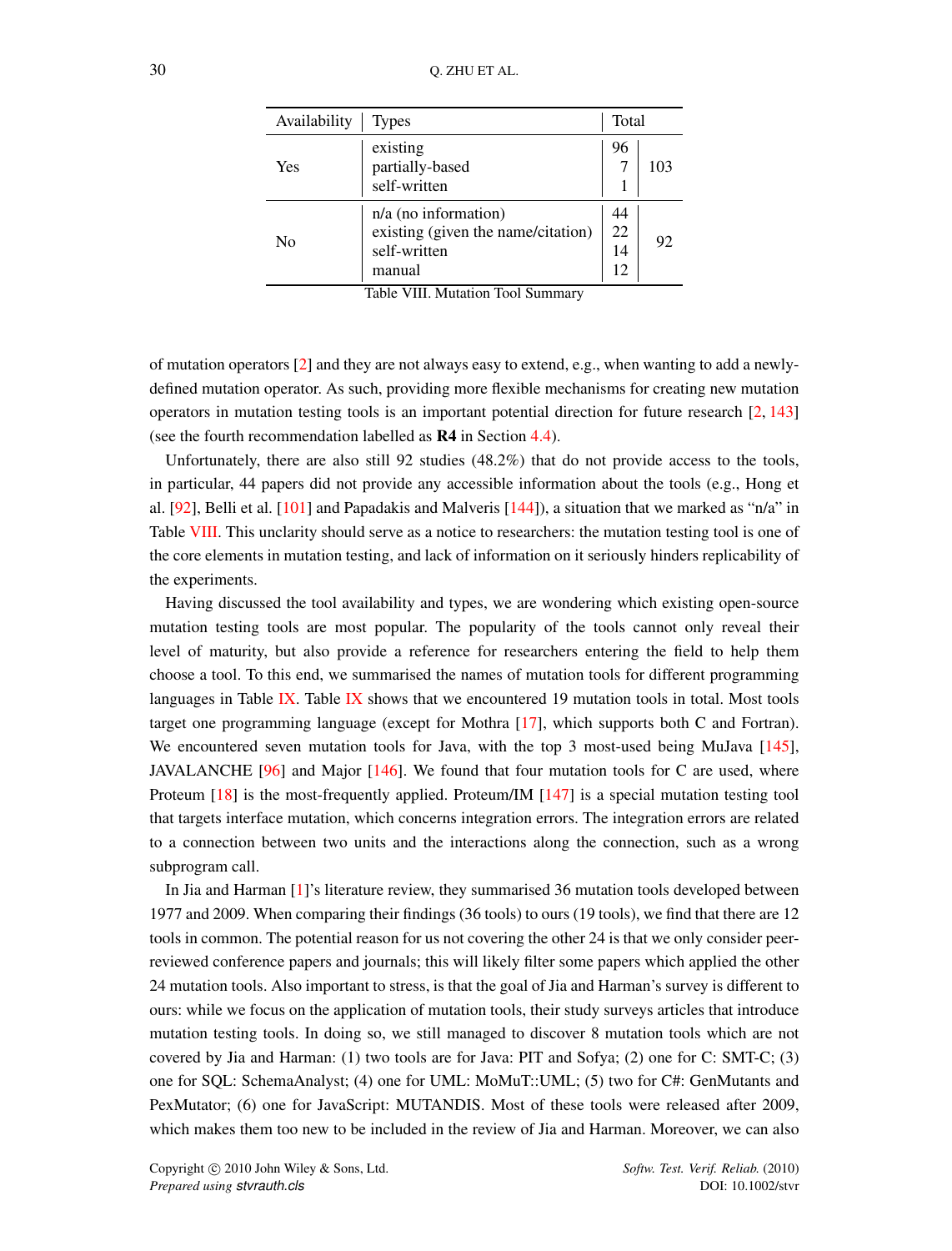<span id="page-31-0"></span>

| Language          | <b>Tool</b>                 | <b>Total</b>   |
|-------------------|-----------------------------|----------------|
|                   | $MuJava/\mu$ -java/Muclipse | 41             |
|                   | <b>JAVALANCHE</b>           | 9              |
|                   | <b>MAJOR</b>                | 9              |
| Java              | <b>PIT/PiTest</b>           |                |
|                   | Jumble                      | 2              |
|                   | Sofya                       | 1              |
|                   | Jester                      | 1              |
|                   | Proteum                     | 12             |
|                   | Proteum/IM                  | 3              |
|                   | MiLu                        | 2              |
|                   | SMT-C                       | 1              |
| Fortran           | Mothra                      | 4              |
|                   | SQLMutation/JDAMA           | 3              |
| SQL               | SchemaAnalyst               | 1              |
| C#                | <b>GenMutants</b>           | 1              |
|                   | PexMutator                  | 1              |
| JavaScript        | <b>MUTANDIS</b>             | 3              |
| AspectJ           | AjMutator                   | $\mathfrak{D}$ |
| UML specification | MoMuT::UML                  | 1              |

Table IX. Existing Mutation Tool Summary

witness the trend of the development of the mutation testing for programming languages other than Java and C when compared to Jia and Harman [\[1\]](#page-51-0)'s data.

*Summary.* 50.3% of the articles that we have surveyed adopt existing (open access) tools, while in a few cases (27 in total) the authors implemented their own tools or seeded the mutants by hand. This calls for a more flexible mutation generation engine that allows to easily add mutation operators or certain types of constraints. Furthermore, we found 44 papers that did not provide any information about the mutation tools they used in their experiments; this should be a clear call to arms to the research community to be more precise when reporting on mutation testing experiments. We have also gained insight into the most popular tools for various programming languages, e.g., MuJava for Java and Proteum for C. We hope this list of tools can be a useful reference for new researchers who want to apply mutation testing.

# <span id="page-31-1"></span>*4.2.2. RQ2.2: Which mutation operators are being used?*

*Observations* For the mutation operators, we first present the distribution of the three description levels (as mentioned in Table [III\)](#page-20-0) in Table [X.](#page-32-0) As Table [X](#page-32-0) shows,  $62.3\%$  (119 instances) of the studies that we surveyed specify the mutation operators that they use, while more than one-third of the articles do not provide enough information about the mutation operators to replicate the studies. These 61 instances are labelled as "n/a" (e.g., Briand et al. [\[148\]](#page-56-10), DeMillo and Offutt [\[149\]](#page-56-11) and Shi et al. [\[150\]](#page-56-12)).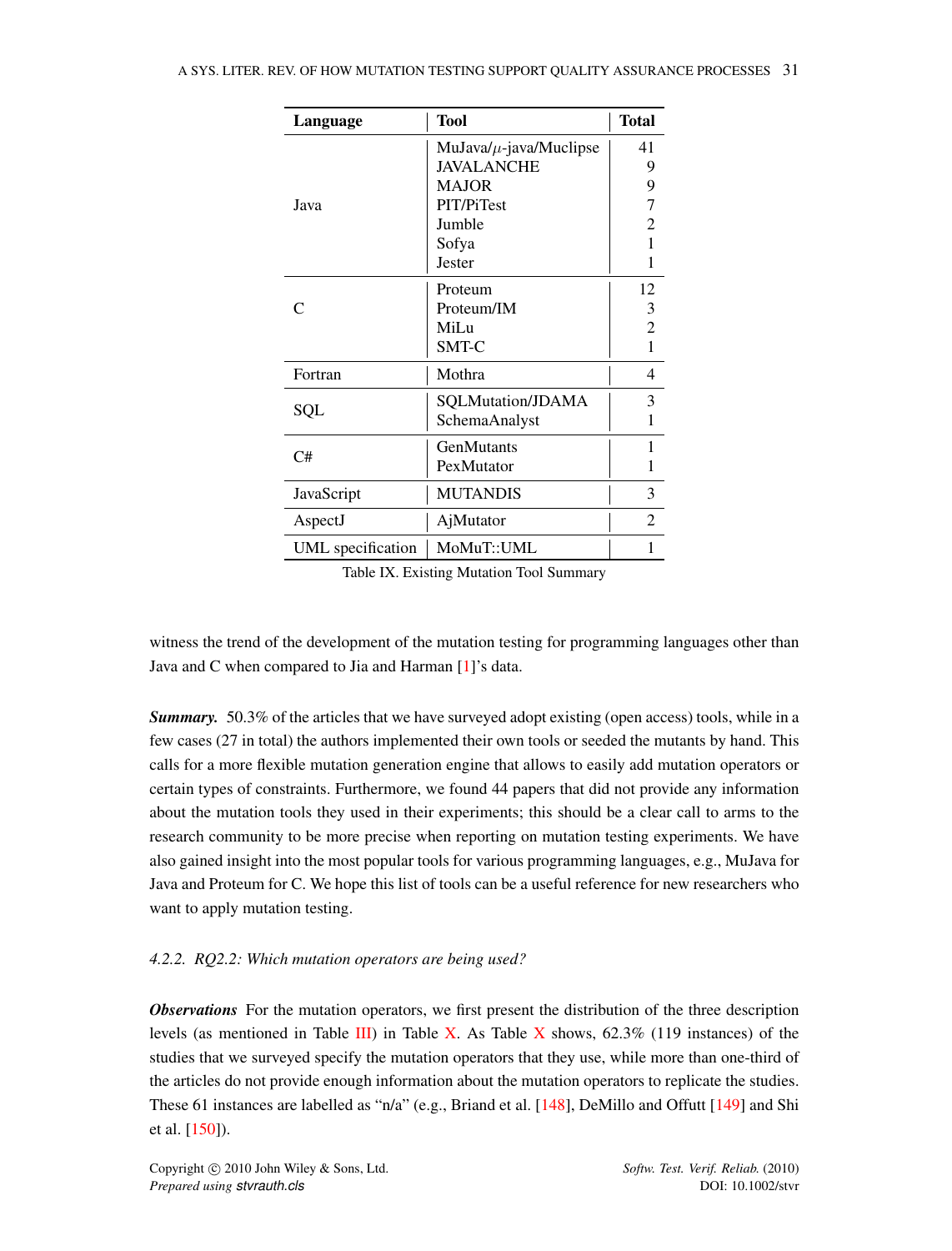| <b>Description Level</b> Total |     |
|--------------------------------|-----|
| well-defined                   | 119 |
| n/a                            | 44  |
| not sufficient                 | 28  |

Table X. Description Level of Mutation Operators Summary

<span id="page-32-0"></span>After that, based on our generalised classification of the mutation operators (as defined in Listing [1\)](#page-16-1), we characterised the 119 papers labelled as "well-defined". In addition to the overall distribution of the mutation operators regardless of the programming language, we are also interested in the differences of the mutation operators for different languages as the differences could indicate potential gaps in the existing mutation operator sets for certain programming languages. In Table [XI](#page-33-0) we project the various languages onto seven columns and our predefined mutation operator categories onto the rows, thus presenting the distribution of the mutation operators used in the literature under our research scope.

Overall, we can see that program mutation is more popular than specification mutation from Table [XI.](#page-33-0) Among the program mutation operators, the arithmetic, relational and conditional operators are the top 3 mutation operators. These three operators are often used together in most cases as their total number of applications are similar. The underlying cause of the popularity of these three operators could be that the three operators are among Offutt et al. [\[30\]](#page-51-28)'s 5 sufficient mutation operators. Moreover, the expression-level operators are more popular than the statementlevel ones. As for the statement-level mutation operators, statement deletion, method call, and return statement are the top 3 mutation operators.

When we compare the mutation operators used in different languages to our mutation operator categories, we see that there exist differences between different programming languages, just like we assumed. Table [XI](#page-33-0) leads to several interesting findings that reveal potential gaps in various languages (note that Table [XI](#page-33-0) only listed seven programming languages that have been widely used). Moreover, as Jia and Harman [\[1\]](#page-51-0) also discussed mutation operators in their review, it is interesting to see whether their summary agrees with our work. Therefore, we also compared our findings to Jia and Harman's as follows:

- 1. For Java, seven mutation operators at the expression and statement level (except go to label which is not supported in Java) are not covered by our survey: type, bomb statement, do statement, brace, loop trap, while statement and if statement. Compared to Jia and Harman's survey, Alexander et al. [\[151,](#page-56-13)[152\]](#page-56-14)'s design of Java Object mutation cannot be found in our collection.
- 2. For C, only two operators are not covered by our dataset. The C programming language does not provide direct support for exception handling. There is no article applying mutation operators that target specific C program defects or vulnerabilities surveyed by Jia and Harman, such as buffer overflows [\[153\]](#page-56-15) and format string bugs [\[154\]](#page-56-16).
- 3. For C++, 3 expression-level, 10 statement-level and the OO-specific operators are not used in our dataset. Jia and Harman have not covered mutation operators for C++.

<span id="page-32-1"></span><sup>∗</sup>The Java-specific operator here refers to the static modifier change (including insertion and deletion).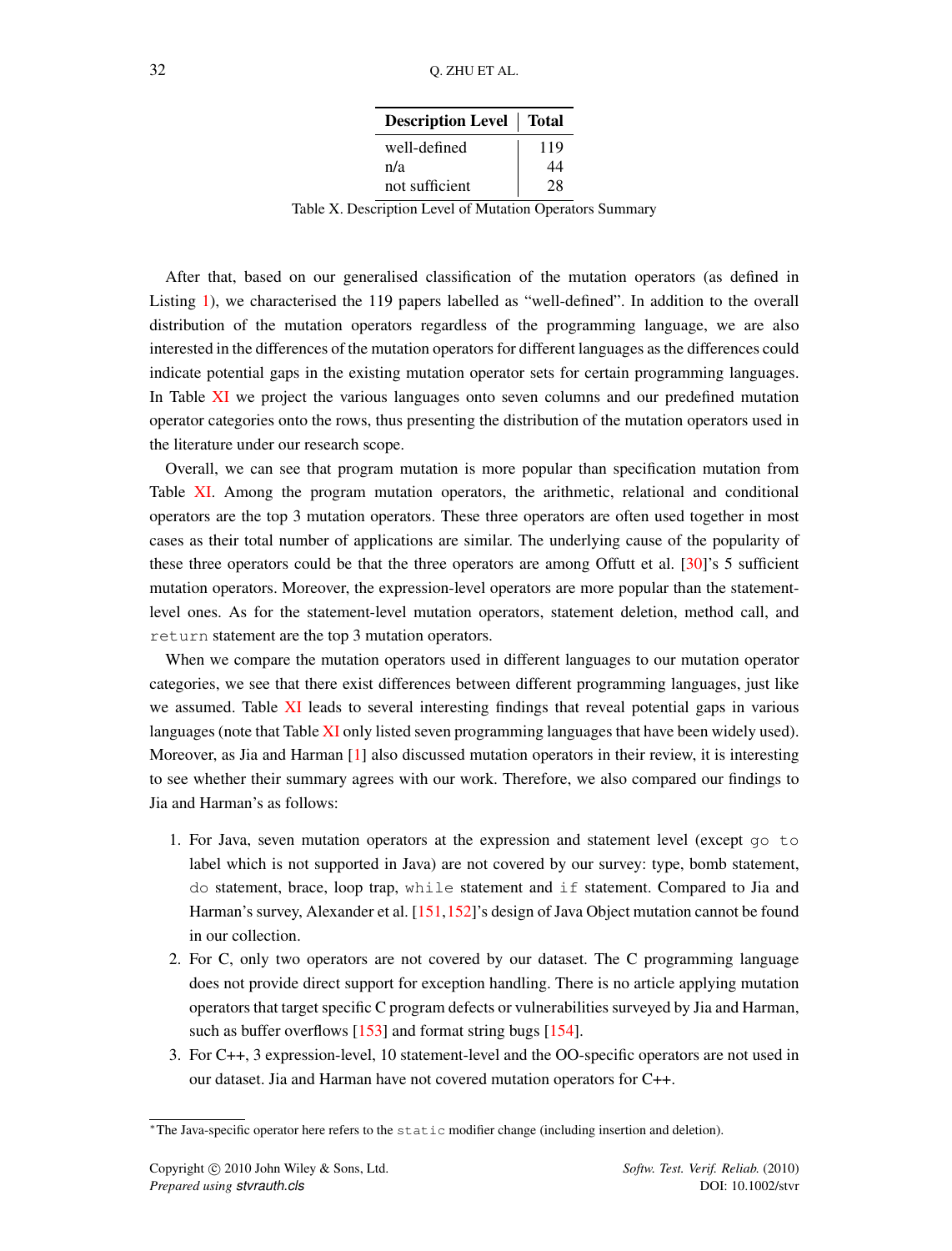<span id="page-33-0"></span>

| <b>Level</b>                  | Operator                                                                                                                                                                                                                                             | Java                                                                                                               | $\cup$                                                                                                                            | $\rm \dot{t}$                                                                                                                                                                                | đ,                                                                  | Fortran                                                                                                                 | TÒS                                                                                  | JavaScript                                                                                                           | Total                                                                         |
|-------------------------------|------------------------------------------------------------------------------------------------------------------------------------------------------------------------------------------------------------------------------------------------------|--------------------------------------------------------------------------------------------------------------------|-----------------------------------------------------------------------------------------------------------------------------------|----------------------------------------------------------------------------------------------------------------------------------------------------------------------------------------------|---------------------------------------------------------------------|-------------------------------------------------------------------------------------------------------------------------|--------------------------------------------------------------------------------------|----------------------------------------------------------------------------------------------------------------------|-------------------------------------------------------------------------------|
| <b>Specification Mutation</b> |                                                                                                                                                                                                                                                      | $\overline{c}$                                                                                                     | $\overline{c}$                                                                                                                    | $\mathbf{1}$                                                                                                                                                                                 | ÷,                                                                  | ÷,                                                                                                                      |                                                                                      | ÷,                                                                                                                   | 23                                                                            |
| <b>Program Mutation</b>       |                                                                                                                                                                                                                                                      | 55                                                                                                                 | 12                                                                                                                                | $\overline{4}$                                                                                                                                                                               | 3                                                                   | $\overline{c}$                                                                                                          | 5                                                                                    | 1                                                                                                                    | 95                                                                            |
| Expression-level              | arithmetic operator<br>relational operator<br>conditional operator<br>bitwise operator<br>assignment operator<br>constant<br>shift operator<br>variable<br>absolute value<br>conditional expression<br>parenthesis<br>type                           | 51<br>47<br>47<br>36<br>33<br>18<br>33<br>15<br>19<br>9<br>1<br>÷,                                                 | 10<br>8<br>7<br>$\overline{\mathcal{A}}$<br>$\overline{\mathcal{L}}$<br>5<br>$\overline{2}$<br>4<br>3<br>3<br>$\overline{c}$<br>3 | $\overline{4}$<br>$\overline{4}$<br>$\overline{4}$<br>$\overline{2}$<br>$\overline{2}$<br>$\overline{2}$<br>$\overline{2}$<br>$\overline{2}$<br>$\overline{2}$<br>$\overline{a}$<br>÷,<br>÷, | 1<br>1<br>$\overline{2}$<br>ä,<br>÷<br>÷<br>÷<br>1<br>1<br>÷,<br>÷, | $\overline{c}$<br>$\overline{c}$<br>$\overline{2}$<br>÷<br>÷<br>$\overline{c}$<br>ä,<br>$\overline{2}$<br>1<br>÷.<br>÷, | 3<br>3<br>3<br>÷,<br>÷,<br>3<br>$\bar{a}$<br>3<br>3<br>÷,<br>÷,<br>÷,                | $\frac{1}{2}$<br>÷,<br>÷,<br>÷,<br>÷,<br>÷,<br>÷,<br>1<br>÷,<br>÷,<br>÷,<br>$\overline{a}$                           | 79<br>74<br>72<br>43<br>39<br>37<br>36<br>31<br>31<br>14<br>3<br>3            |
| Statement-level               | statement deletion<br>method call<br>return statement<br>control-flow disruption<br>exception handler<br>goto label<br>statement swap<br>bomb statement<br>switch statement<br>do statement<br>brace<br>loop trap<br>while statement<br>if statement | 11<br>11<br>10<br>6<br>1<br>÷,<br>$\overline{2}$<br>÷<br>$\overline{2}$<br>$\qquad \qquad \blacksquare$<br>L<br>ä, | 4<br>÷,<br>3<br>$\overline{c}$<br>L.<br>3<br>$\overline{2}$<br>$\overline{c}$<br>3<br>$\overline{2}$<br>3<br>3<br>3               | $\overline{2}$<br>$\overline{2}$<br>1<br>$\overline{c}$<br>÷,<br>ä,<br>÷,<br>ä,<br>$\overline{\phantom{a}}$<br>$\overline{\phantom{a}}$                                                      | 2<br>÷,<br>ä,<br>÷<br>÷,<br>÷<br>÷<br>÷,<br>÷,<br>÷,                | 2<br>÷,<br>$\overline{c}$<br>÷,<br>ä,<br>$\overline{2}$<br>$\overline{2}$<br>÷,<br>$\overline{2}$<br>÷,<br>÷,<br>÷,     | L.<br>$\overline{a}$<br>÷,<br>L,<br>÷,<br>÷,<br>L,<br>$\overline{\phantom{0}}$<br>÷, | ÷,<br>1<br>÷,<br>÷,<br>L.<br>÷,<br>$\frac{1}{2}$<br>÷,<br>$\overline{\phantom{m}}$<br>$\overline{\phantom{m}}$<br>÷, | 23<br>16<br>16<br>9<br>5<br>6<br>5<br>5<br>5<br>5<br>3<br>3<br>$\overline{3}$ |
| Others                        | OO-specific<br>Java-specific<br>Interface mutation<br>SQL-specific<br>Concurrent mutation<br>AOP-specific<br>Spreadsheet-specific<br>JavaScript-specific                                                                                             | 23<br>17<br>4<br>4<br>÷,<br>L.                                                                                     | 2<br>÷,<br>٠<br>$\overline{a}$<br>$\overline{a}$                                                                                  | $1*$<br>÷,<br>$\overline{a}$<br>-<br>$\overline{\phantom{a}}$<br>$\overline{a}$                                                                                                              | ٠<br>٠<br>٠<br>٠                                                    | ÷<br>÷,<br>٠<br>۰                                                                                                       | 5<br>$\overline{\phantom{a}}$<br>÷,<br>$\overline{\phantom{0}}$                      | ÷,<br>÷,<br>$\frac{1}{2}$<br>÷,<br>$\overline{\phantom{a}}$<br>÷,<br>$\overline{\phantom{m}}$<br>1                   | 26<br>17<br>7<br>5<br>$\overline{4}$<br>3<br>$\overline{2}$<br>1              |

Table XI. Mutation Operators Used In our collection

- 4. For C#, only a limited set of mutation operators are applied based on our dataset. Our collection has no application of OO-specific operators [\[155\]](#page-56-17) summarised in Jia and Harman's survey.
- 5. For Fortran, the earliest programming language mutation testing was applied to, the studies in our collection cover a basic set. These mutation operators agree with Jia and Harman's work.
- 6. For SQL, since the syntax of SQL is quite different from imperative programming languages, only six operators at the expression level and SQL-specific ones are used in our dataset. Compared to Jia and Harman's literature review, a set of mutation operators addressing SQL injection vulnerabilities [\[156\]](#page-56-18) are not found in our collection.
- 7. For JavaScript, only three JavaScript-specific mutation operators are adopted in studies we selected. Mutation operators for JavaScript [\[157\]](#page-56-19) have not been covered by Jia and Harman as the paper introducing them (i.e., Milani et al. [\[157\]](#page-56-19)) is more recent.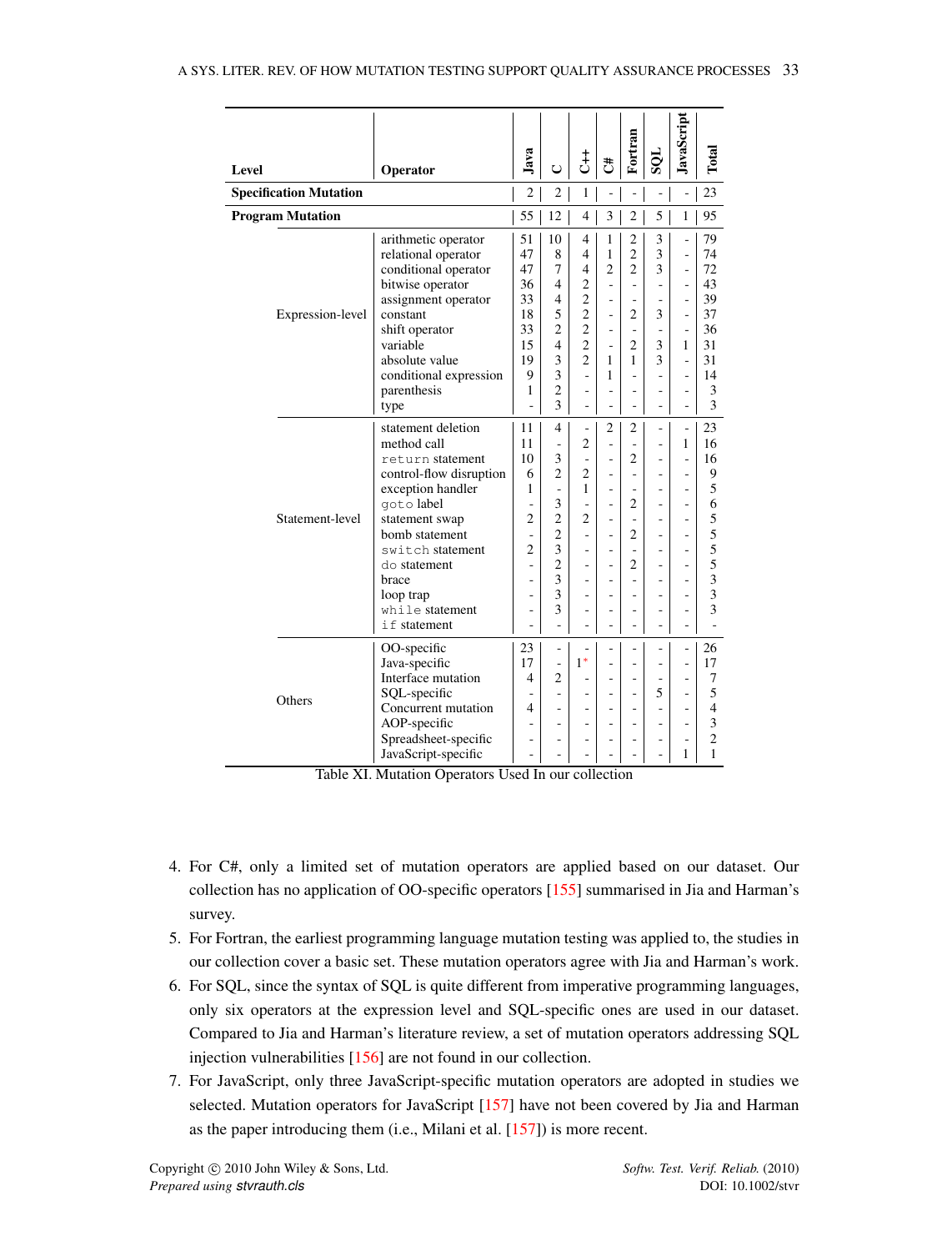The comparison with Jia and Harman's literature review has shown that for most programming languages (except for C++ and JavaScript), a few mutation operators summarised by Jia and Harman have no *actual* applications in our collection. As we only considered 22 venues, we might miss the studies that adopted these mutation operators in other venues. Without regard to the potential threat of missing papers in our dataset, these mutation operators that have no applications in our collection pose interesting questions for further exploration, e.g., why are these operators seldom used by other researchers? What is the difference between these operators and other widely used operators?

Also, from the above findings, we can see that for different languages the existing studies did not cover all the mutation operators that we listed in Table [XI:](#page-33-0) some are caused by the differences in the syntax, while the others could point to potential gaps. However, these potential gaps are just the initial results in which we neither did further analysis to chart the syntax differences of these languages nor investigate the possibility of the equivalent mutants caused by our classification. Moreover, for some languages, e.g., JavaScript, the relevant studies are too few to draw any definitive conclusions. We can only say that Table [XI](#page-33-0) can be a valuable reference for further investigations into mutation operator differences and gaps in different programming languages.

Furthermore, our generalised classification of the existing mutation operators can also be of benefit to compare mutation tools in the future. Thereby, we compared the existing mutation testing tools (as listed in Table [IX\)](#page-31-0) to our mutation operator categories in Table [XII.](#page-35-0) Table [XII](#page-35-0) is based on the documentation or manuals of these tools. Here we used the definitions of mutation operator groups from Listing [1](#page-16-1) (mainly based on MuJava [\[86,](#page-54-0) [87\]](#page-54-1) and Proteum [\[49\]](#page-52-17)) as the baseline: if there is a possible mutation missing in a group for a mutation testing tool, we marked "\*" in Table [XII.](#page-35-0) As there exist different syntaxes in different programming languages, we also consider syntactic differences when categorising the mutation operators of different tools. For example, there is no modulus operator "%" in Fortran (but a MOD function instead), therefore, when considering the arithmetic mutation operators for Fortran (Mothra), we do not require the modulus operator "%" to be included in Mothra.

It is important to mention that Table [IX](#page-31-0) is not the complete list of all the existing mutation tools that have been published so far; these tools are chosen to investigate how mutation testing supports quality assurance processes. We analyse them here as they are open to public and have been applied by researchers at least once. The analysis of mutation operators in these tools could also be a valuable resource for researchers in mutation testing to consider.

The result shows that none of the existing mutation testing tools we analysed can cover all types of operators we classified. For seven mutation testing tools for Java, they mainly focus on the expression-level mutations and only five kinds of statement-level mutators are covered. Furthermore, MuJava, PIT, and Sofya provide some OO-specific operators, whereas PIT only supports one type, the Constructor Calls Mutator. For the four mutation testing tools for C (including Mothra) that we have considered, Proteum covers the most mutation operators. SMT-C is an exceptional case of the traditional mutation testing which targets semantic mutation testing. Proteum/IM is the only mutation tool listed in Table [XII](#page-35-0) that supports interface mutation. For the tools designed for C#, OO-specific operators are not present.

Moreover, when we further analyse the missing mutations in each mutation operator group (marked as "\*" in Table [XII\)](#page-35-0), we found that most tools miss one or several mutations compared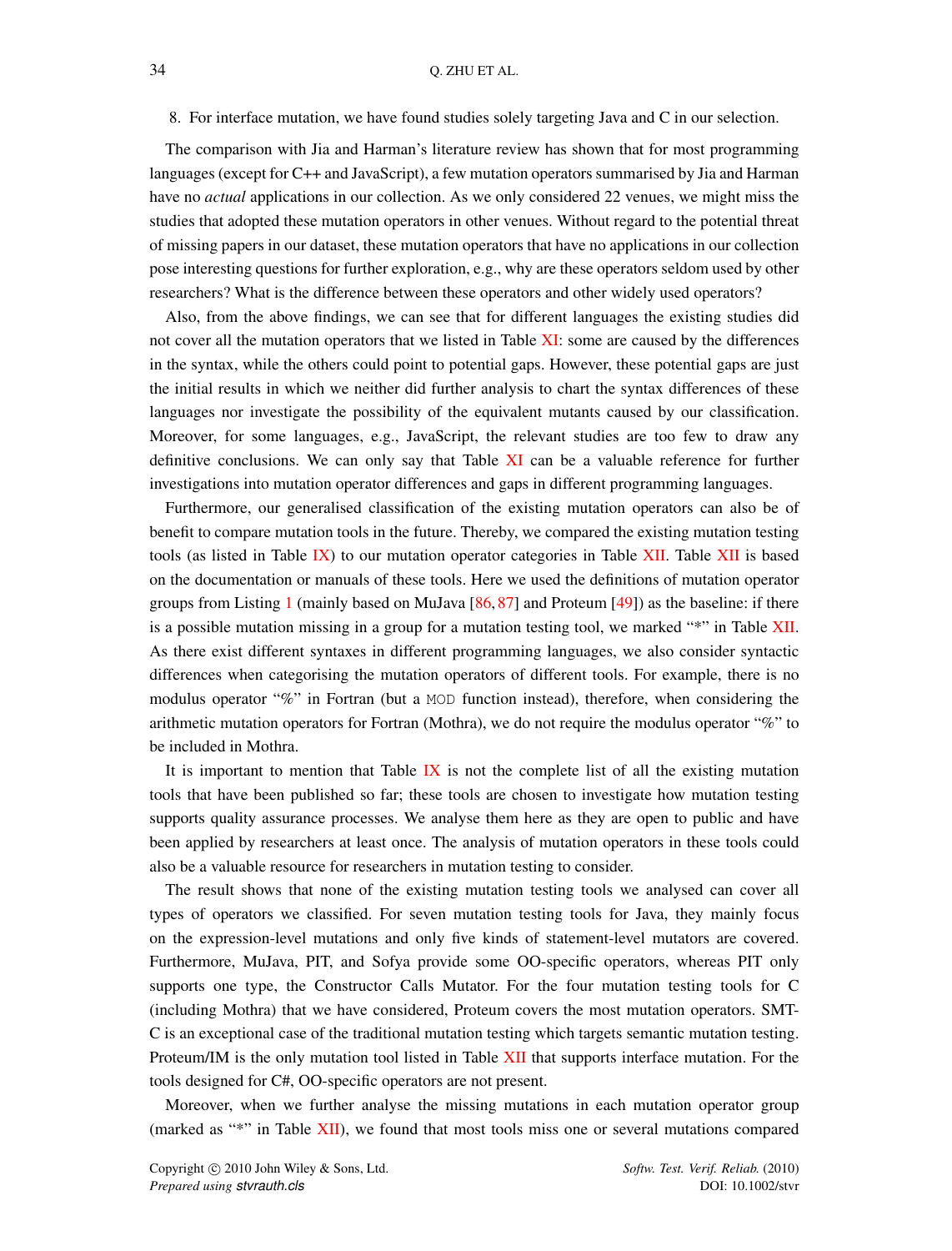<span id="page-35-0"></span>

|                            | MuJava/µ-java/Muclipse [86,87,158] | PIT/PiTest [85, 159] | JAVALANCHE [96,160] | MAJOR [161,162]        | Jumble [163] | Sofya [164] | Jester [165] | 66<br>Proteum [49, | MiLu [167]   | SMT-C [168]  | 169<br>47<br>Proteum/IM | Mothra [17]  | $\overline{20}$<br>SQLMutation/JDAMA | SchemaAnalyst [170] | GenMutants [171] | PexMutator [172] | MUTANDIS [88]   | AjMutator [173] | MoMuT::UML |
|----------------------------|------------------------------------|----------------------|---------------------|------------------------|--------------|-------------|--------------|--------------------|--------------|--------------|-------------------------|--------------|--------------------------------------|---------------------|------------------|------------------|-----------------|-----------------|------------|
| Specification Mutation     |                                    |                      |                     |                        |              |             |              |                    |              |              |                         |              |                                      |                     |                  |                  |                 |                 |            |
| arithmetic operator        | $\sqrt{}$                          | $\mathcal{p}^*$      | ν                   |                        |              |             |              |                    |              | $\sqrt{}$    |                         |              |                                      |                     | $\mathcal{p}^*$  |                  | $\checkmark$    |                 |            |
| relational operator        | $\checkmark$                       | $\sqrt{*}$           |                     | $\checkmark$           |              |             |              | ν                  | $\checkmark$ | ν            |                         | $\checkmark$ | $\checkmark$                         |                     | $\checkmark$     | $\checkmark$     | $\sqrt{}$       |                 |            |
| conditional operator       | $\checkmark$                       | $\sqrt{*}$           | $\checkmark$        | $\sqrt{\phantom{a}^*}$ | ٧            |             |              |                    |              |              |                         | $\sqrt{ }$   | $\checkmark$                         |                     | $\checkmark$     | $\checkmark$     | $\mathcal{p}^*$ |                 |            |
| assignment operator        | $\checkmark$                       | $\sqrt{*}$           |                     | $\sqrt{*}$             |              |             |              |                    |              |              |                         |              |                                      |                     |                  |                  |                 |                 |            |
| bitwise operator           | $\checkmark$                       |                      |                     | $\checkmark$           | ν            |             |              | r                  |              |              |                         |              |                                      |                     |                  |                  |                 |                 |            |
| shift operator             | $\checkmark$                       |                      |                     | $\sqrt{}$              |              |             |              |                    |              |              |                         |              |                                      |                     |                  |                  |                 |                 |            |
| constant                   | $\checkmark$                       |                      | $\checkmark$        | $\checkmark$           |              |             | ν            |                    |              |              |                         | $\checkmark$ | $\checkmark$                         |                     |                  |                  | $\checkmark$    |                 |            |
| variable                   | $\sqrt{2}$                         | $\checkmark$         | $\sqrt{}$           | $\sqrt{\phantom{a}^*}$ |              |             |              |                    |              |              |                         | $\checkmark$ | $\checkmark$                         |                     |                  |                  | $\checkmark$    |                 |            |
| absolute value             |                                    |                      | $\sqrt{}$           | $\sqrt{}$              |              |             |              |                    |              |              |                         | $\sqrt{}$    | $\sqrt{}$                            |                     | $\checkmark$     | $\checkmark$     |                 |                 |            |
| conditional expression     |                                    |                      | $\sqrt{}$           | $\sqrt{}$              |              |             | $\checkmark$ |                    |              |              |                         |              |                                      |                     |                  |                  |                 |                 |            |
| parenthesis                |                                    |                      |                     |                        |              |             |              |                    |              | $\checkmark$ |                         |              |                                      |                     |                  |                  |                 |                 |            |
| type<br>statement deletion |                                    |                      |                     |                        |              |             |              |                    |              |              |                         |              |                                      |                     |                  |                  | $\checkmark$    |                 |            |
| method call                | $\checkmark$                       |                      | $\checkmark$        | $\mathsf{v}$           |              |             |              | ٦                  |              |              |                         | $\checkmark$ |                                      | L,                  |                  |                  | $\sqrt{}$       |                 |            |
| return statement           |                                    |                      |                     | $\sqrt{}$              |              |             |              |                    |              | ν            |                         |              |                                      |                     |                  |                  | $\checkmark$    |                 |            |
| if statement               |                                    |                      |                     | $\checkmark$           | $\checkmark$ |             |              | ν                  |              |              |                         | $\checkmark$ |                                      |                     |                  |                  |                 |                 |            |
| exception handler          |                                    |                      |                     |                        |              |             |              | L                  |              | ν            |                         |              |                                      |                     |                  |                  |                 |                 |            |
| goto label                 |                                    |                      |                     |                        |              |             |              | ν                  |              |              |                         | $\checkmark$ |                                      |                     |                  |                  | L               |                 |            |
| control-flow disruption    |                                    |                      |                     | ν                      |              |             |              |                    |              |              |                         |              |                                      |                     |                  |                  | $\checkmark$    |                 |            |
| statement swap             |                                    |                      |                     |                        |              |             |              | r                  |              |              |                         |              |                                      |                     |                  |                  | $\checkmark$    |                 |            |
| bomb statement             |                                    |                      |                     |                        |              |             |              | r                  |              | -            |                         | $\checkmark$ |                                      |                     |                  |                  |                 |                 |            |
| switch statement           |                                    |                      |                     |                        |              |             |              |                    |              | $\checkmark$ |                         |              |                                      |                     |                  |                  |                 |                 |            |
| do statement               |                                    |                      |                     |                        |              |             |              |                    |              |              |                         | $\sqrt{ }$   |                                      | L,                  |                  |                  |                 |                 |            |
| brace                      |                                    |                      |                     |                        |              |             |              | ν                  |              |              |                         |              |                                      |                     |                  |                  |                 |                 |            |
| loop trap                  |                                    |                      |                     |                        |              |             |              |                    |              |              |                         |              |                                      |                     |                  |                  |                 |                 |            |
| while statement            |                                    |                      |                     |                        |              |             |              |                    |              |              |                         |              |                                      | L,                  |                  |                  |                 |                 |            |
| OO-specific                | $\checkmark$                       |                      |                     |                        |              |             |              |                    |              |              |                         |              |                                      |                     |                  |                  |                 |                 |            |
| Java-specific              | $\checkmark$                       |                      |                     |                        |              |             |              |                    |              |              |                         |              |                                      |                     |                  |                  |                 |                 |            |
| SQL-specific               |                                    |                      |                     |                        |              |             |              |                    |              |              |                         |              | ν                                    | ٦                   |                  |                  |                 |                 |            |
| JavaScript-specific        |                                    |                      |                     |                        |              |             |              | L                  |              |              |                         |              | L,                                   | L.                  |                  |                  | $\checkmark$    |                 |            |
| AOP-specific               |                                    |                      |                     |                        |              |             |              | L                  |              |              |                         |              |                                      |                     |                  |                  |                 |                 |            |
| interface mutation         |                                    |                      |                     |                        |              |             |              |                    |              |              |                         |              |                                      |                     |                  |                  |                 |                 |            |

Note: the entry marked with \* means the tool does not provide the full possible mutations. Our summary of the mutation tools is based on the available manuals and open repositories (if they exist) for the tools. If there are different versions of the tools, we only consider the newest one.

Table XII. Comparison of Mutation Operators in Existing Mutation Tools

to our generalised classification. Particularly for the arithmetic operator, only MuJava and Proteum apply all possible mutations. The other tools that adopt the arithmetic operator all miss Arithmetic Operator Deletion (as defined in MuJava [\[86\]](#page-54-0)).

Another interesting finding when we compared Table [XI](#page-33-0) and Table [XII,](#page-35-0) is that the  $\pm$  f statement mutator is not used in literature, but it is supported by SMT-C. This observation indicates that not all the operators provided by the tools are used in the studies when applying mutation testing. Therefore, we zoom in on this finding and investigate whether it is a common case that only a subset of the mutation operators from the existing mutation tools is adopted in studies based on our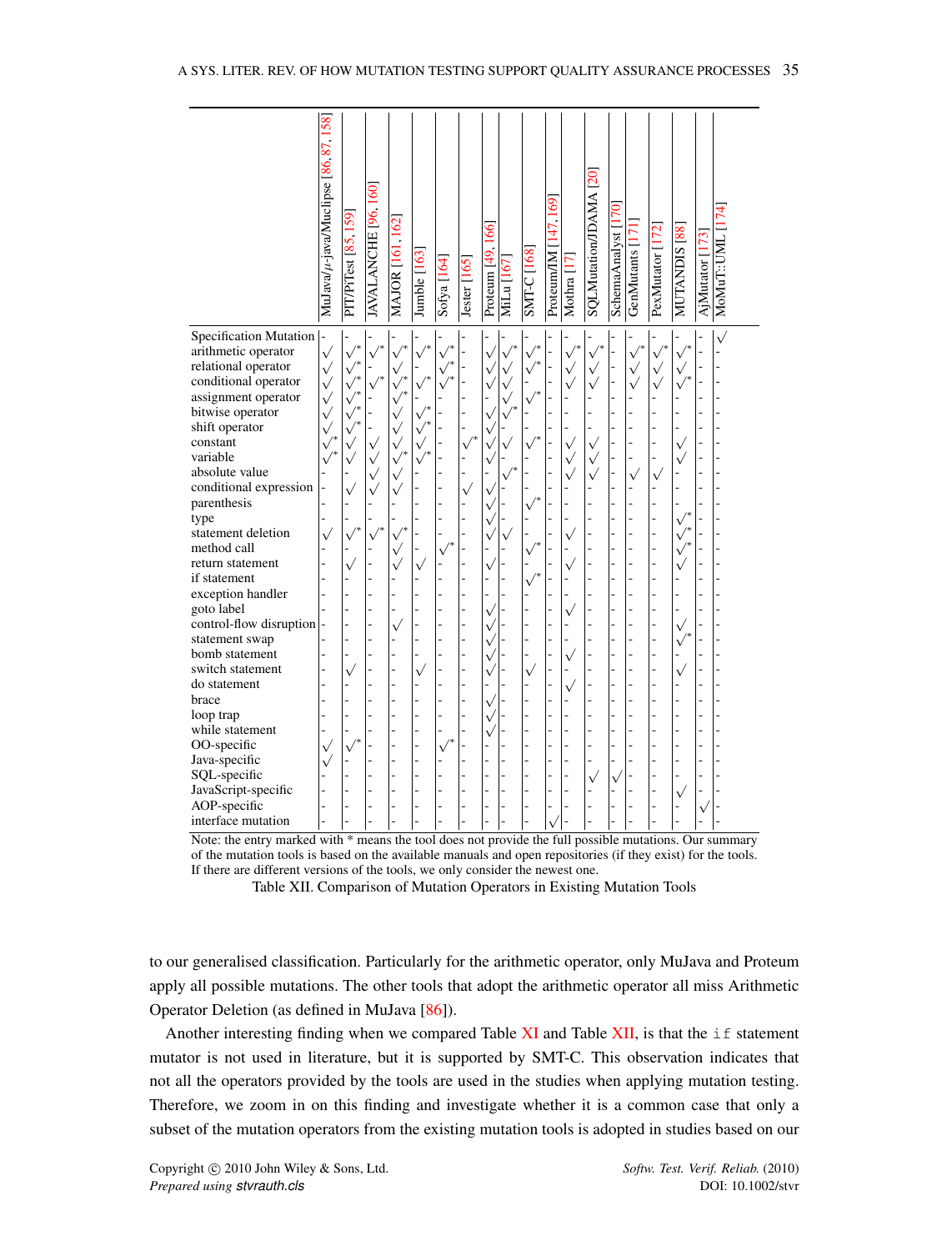collection. The result shows that 21 studies out of  $54^{\dagger}$  applied a subset of the mutation operators from the existing tools; this reinforces our message of the need for "well-defined" mutation operators when reporting mutation testing studies.

*Summary.* For the mutation operators, we focused on two attributes: their description level and a generalised classification across tools and programming languages. When investigating the description level of the mutation operators that are used in studies, we found that 62.3% (119 instances) explicitly defined the mutation operators used; this leads us to strongly recommend improving the description level for the sake of replicability. Furthermore, the distribution of mutation operators based on our predefined categories shows the lacking of certain mutation operators in some programming languages among the existing (and surveyed) mutation testing tools. A possible avenue for future work is to see which of the *missing* mutation operators can be implemented for the programming languages lacking these operators.

<span id="page-36-1"></span>*4.2.3. RQ2.3: Which approaches are used to overcome the equivalent mutant problem when applying mutation testing?*

*Observations.* In Table [XIII,](#page-37-0) we summarised our findings of how the studies that we surveyed deal with the equivalent mutant problem. More specifically, Table [XIII](#page-37-0) presents how many times we encountered each of the approaches for solving the equivalent mutant problem. When looking at the results, we first observe that in 56.5% of the cases we assigned "n/a", such as Androutsopoulos et al. [\[104\]](#page-54-18) and Flores and Polo [\[132\]](#page-55-22).

As shown in Table [XIII,](#page-37-0) there are only 17 instances actually adopting equivalent mutant detectors by using automatic mechanisms. Specifically, 6 instances use "model checker" (e.g., Gay et al. [\[175\]](#page-57-12)); 8 instances use "reduce likelihood" (e.g., Milani et al. [\[157\]](#page-56-19)); and 3 instances apply "deterministic model" (Belli et al. [\[101\]](#page-54-15)). In the remaining papers, the problem of equivalent mutants is solved by: (1) manual analysis (e.g., Liu et al. [\[176\]](#page-57-13) and Xie et al. [\[177\]](#page-57-14)); (2) making assumptions (treating mutants not killed as either equivalent or non-equivalent, e.g., Fang et al. [\[178\]](#page-57-15) and Rothermel et al. [\[61\]](#page-53-2)); (3) no investigation (e.g., Offutt and Liu [\[179\]](#page-57-16), Chen et al [\[113\]](#page-55-3) and Fraser and Zeller [\[114\]](#page-55-4)). The manual investigation (38 instances) and the method of treating mutants not killed as equivalent (17 instances) are more commonly used than other methods. We also compared our results with Madeyski et al. [\[6\]](#page-51-5)'s survey on the equivalent mutant problem. In their review, they reviewed 17 methods for overcoming the equivalent mutant problem. Among these 17 techniques, we found that only the model-checker approach [\[42\]](#page-52-9) was adopted.

We can only speculate as to the reasons behind the situation above: Firstly, most studies use mutation testing as an evaluation mechanism or guiding heuristic, rather than their main research topic. So, the authors might be not willing to spare too much effort in dealing with problems associated with mutation testing. Moreover, looking at the internal features of existing tools used in literature (in Table [XIV\)](#page-38-0), we found that only five tools adopt techniques to address the equivalent mutant problem. Most of the tools did not assist in dealing with the equivalent mutant problem.

<span id="page-36-0"></span><sup>†</sup>The studies that are categorised as "yes" in the tool availability, "existing tool" in the tool type and "well-defined" in the mutation operator description level.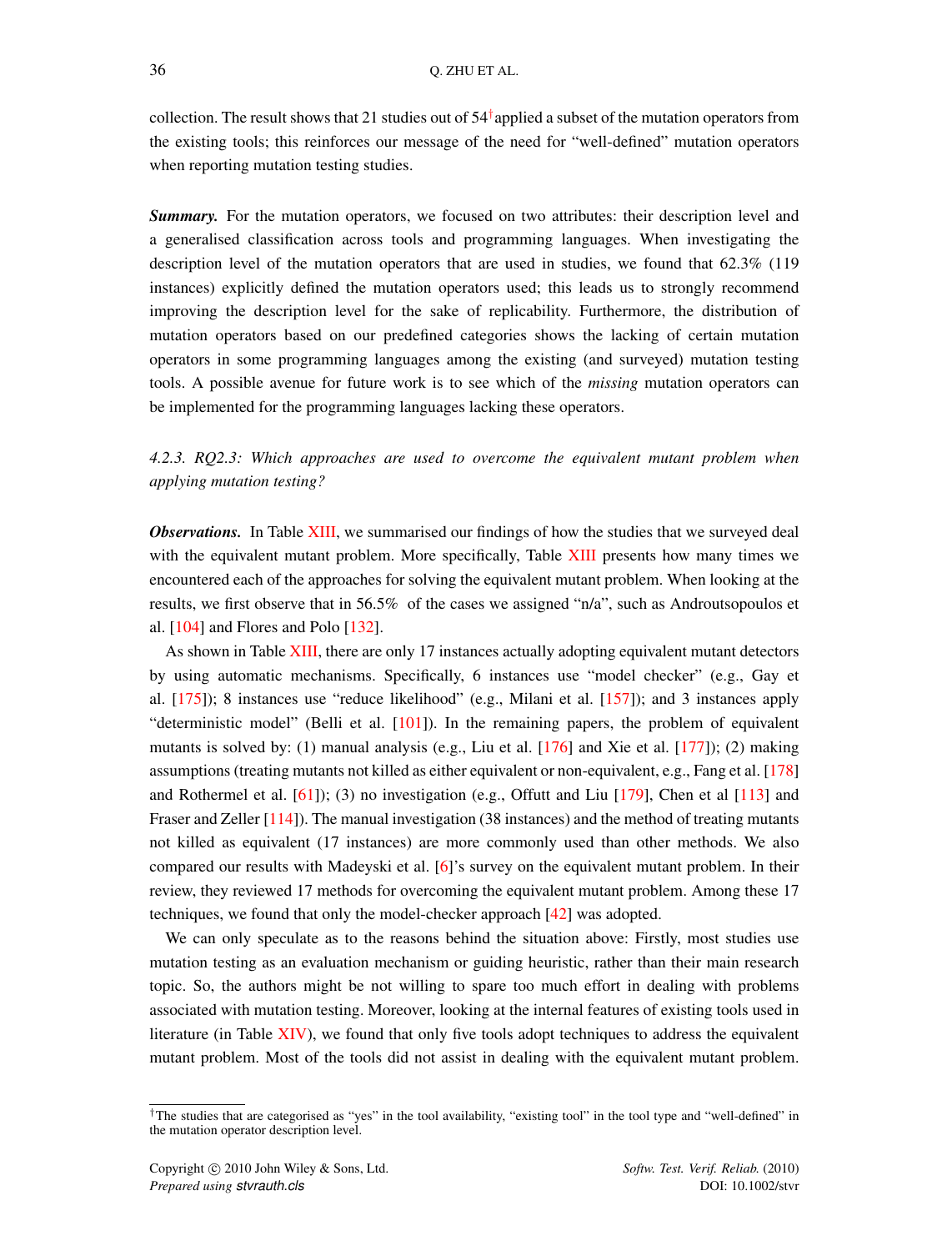<span id="page-37-0"></span>

| <b>Equivalence Detector</b>  | <b>Total</b> |
|------------------------------|--------------|
| n/a                          | 108          |
| manual investigation         | 38           |
| not killed as equivalent     | 17           |
| no investigation             | 11           |
| reduce likelihood            | 8            |
| model checker                |              |
| deterministic model          | 3            |
| not killed as non-equivalent |              |

Table XIII. Methods for Overcoming E(quivalent) M(utant) P(roblem) Summary

Therefore, in this paper, we consider the aforementioned three solutions: (1) manual analysis, (2) making assumptions, or (3) no investigation. If there exists a well-developed auxiliary tool that can be seamlessly connected to the existing mutation systems for helping the authors detect equivalent mutants, this tool might be more than welcomed. We recommend that future research on the equivalent mutant problem can further implement their algorithms in such an auxiliary tool and make it open to the public (see the fifth recommendation labelled as  $\mathbb{R}5$  in Section [4.4\)](#page-45-0).

Secondly, the mutation score is mainly used as a relative comparison for estimating the effectiveness of different techniques. Sometimes, mutation testing is only used to generate likely faults; equivalent mutants have no impact on the other measures such as the Average Percentage of Fault Detection rate (APFD) [\[103\]](#page-54-17). Furthermore, the definition of the mutation score is also modified by some authors (e.g., Rothermel et al.  $[61]$ ) : they used the total number of mutants as the denominator instead of the number of non-equivalent mutants. The equivalent mutant problem seems to not pose a significant threat to the validation of the testing techniques involved in these studies.

However, we should not underestimate the impact of the equivalent mutant problem on the accuracy of the mutation score. Previous empirical results indicated that 10 to 40 percent of mutants are equivalent [\[186,](#page-57-17) [187\]](#page-57-18). What's more, Schuler and Zeller [\[47\]](#page-52-15) further claimed that around 45% of all undetected mutants turned out to be equivalent; this observation leads to the assumption that by simply treating mutants not killed as equivalent mutations, we could be overestimating the mutation score. Therefore, we recommend performing more large-scale investigations on whether the equivalent mutant problem has a strong impact on the accuracy of the mutation score.

**Summary.** The techniques for equivalent mutant detection are not commonly used when applying mutation testing. The main approaches that are used are the manual investigation and treating mutants not killed as equivalent. Based on the results, we recommend that further research on the equivalent mutant problem can develop a mature and useful auxiliary tool which can easily link to the existing mutation system. Such an extra tool assists people to solve the equivalent mutant problem when applying mutation testing more efficiently. Moreover, research on whether the equivalent mutant problem has a high impact on the accuracy of the mutation score is still needed, as the majority did not consider the equivalent mutant problem as a significant threat to the validation of the quality assurance processes. Also, 56.5% of the studies are lacking an explanation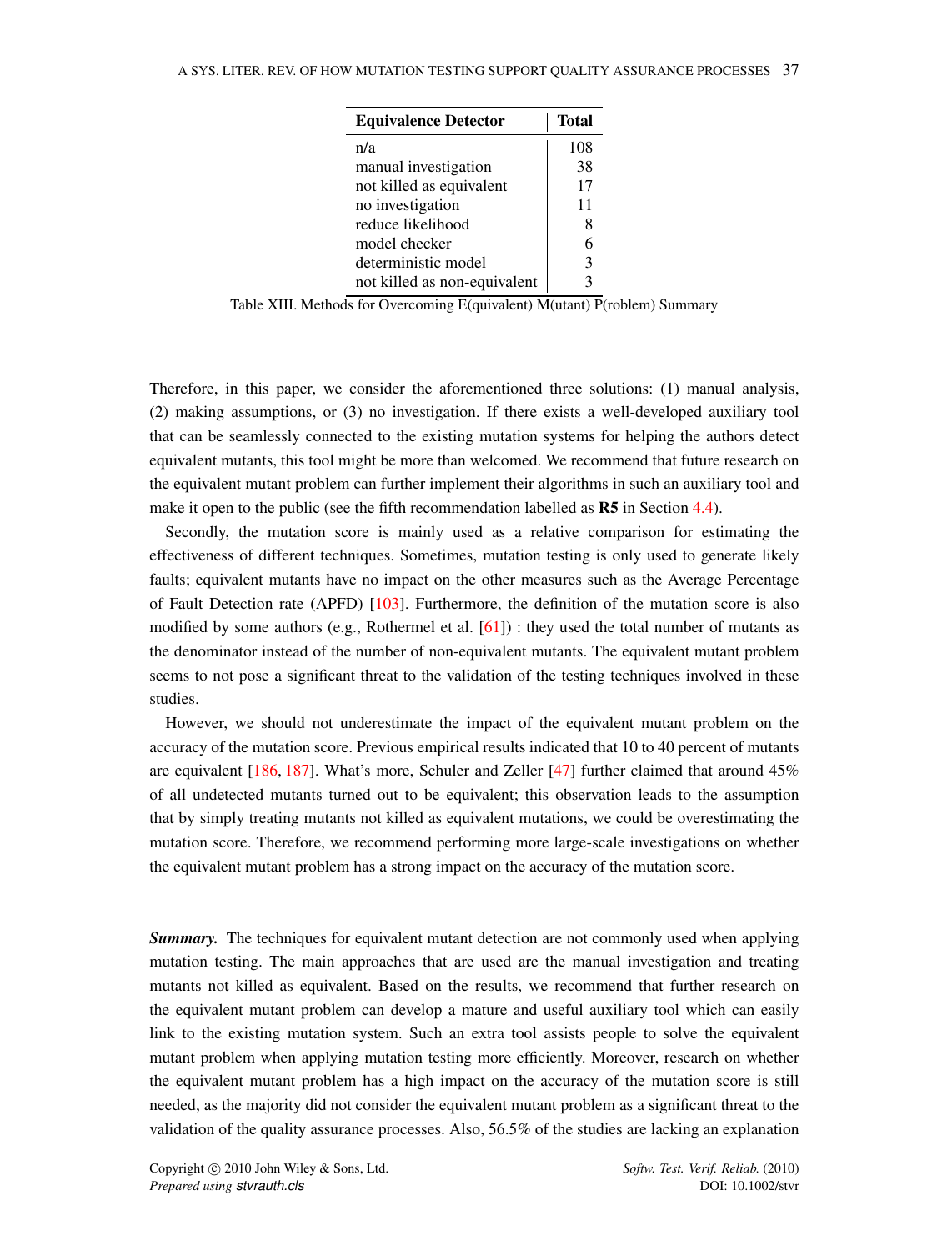<span id="page-38-0"></span>

| Language          | <b>Tool</b>                  | Equivalent<br><b>Mutants</b>                        | <b>Cost Reduction</b>                                                                                 |  |  |  |
|-------------------|------------------------------|-----------------------------------------------------|-------------------------------------------------------------------------------------------------------|--|--|--|
|                   | MuJava/ $\mu$ -java/Muclipse | n/a                                                 | MSG, bytecode translation (BCEL) [145]                                                                |  |  |  |
| Java              | PIT/PiTest                   | n/a                                                 | Bytecode translation (ASM), coverage-<br>based test selection [180]                                   |  |  |  |
|                   | <b>JAVALANCHE</b>            | Ranking<br>mutations<br>by impact $[96]$            | MSG,<br>bytecode translation<br>(ASM).<br>coverage-based test selection, parallel<br>execution $[96]$ |  |  |  |
|                   | <b>MAJOR</b>                 | n/a                                                 | Compiler-integrated, coverage-based test<br>selection [146]                                           |  |  |  |
|                   | Jumble                       | n/a                                                 | Bytecode translation (BCEL), conven-<br>tional test selection [181]                                   |  |  |  |
|                   | Sofya                        | n/a                                                 | Bytecode translation (BCEL) [182]                                                                     |  |  |  |
|                   | Jester                       | n/a                                                 | n/a                                                                                                   |  |  |  |
|                   | Proteum                      | n/a                                                 | Mutant sample [18]                                                                                    |  |  |  |
| C                 | MiLu                         | <b>Trivial Compiler</b><br>Equiva-<br>lence $[183]$ | Higher-order mutants, test harness [184]                                                              |  |  |  |
|                   | SMT-C                        | n/a                                                 | Interpreter-based, weak mutation [185]                                                                |  |  |  |
|                   | Proteum/IM                   | n/a                                                 | Compiler-based, control flow optimisa-<br>tion [147]                                                  |  |  |  |
| Fortran           | Mothra                       | n/a                                                 | Interpreter-based [1]                                                                                 |  |  |  |
| SQL               | SQLMutation/JDAMA            | Constraint bind-<br>ing $[20]$                      | n/a                                                                                                   |  |  |  |
|                   | SchemaAnalyst                | n/a                                                 | n/a                                                                                                   |  |  |  |
| C#                | GenMutants                   | n/a                                                 | n/a                                                                                                   |  |  |  |
|                   | PexMutator                   | n/a                                                 | Compiler-based [55]                                                                                   |  |  |  |
| JavaScript        | <b>MUTANDIS</b>              | Reduce<br>likelihood [88]                           | Selection strategy [88]                                                                               |  |  |  |
| AspectJ           | AjMutator                    | Static<br>analysis $[173]$                          | Compiler-based [173]                                                                                  |  |  |  |
| UML specification | MoMuT::UML                   | n/a                                                 | Compiler-based [174]                                                                                  |  |  |  |

Note: "n/a" in the table means we did not find any relevant information recorded in literature or websites, and some tools might adopt certain techniques but did not report such information in the sources we can trace. Table XIV. Inner features of Existing Mutation Tool

as to how they are dealing with overcoming the equivalent mutant problem; this again calls for more attention on reporting mutation testing *appropriately*.

<span id="page-38-1"></span>*4.2.4. RQ2.4: Which techniques are used to reduce the computational cost when applying mutation testing?*

**Observations.** Since mutation testing requires high computational demands, cost reduction is necessary for applying mutation testing, especially in an industrial environment. We summarized the use of such computational cost reduction techniques when using mutation testing in Table [XV.](#page-39-0) Please note that we excluded the runtime optimisation and selective mutation techniques. We opted to exclude this because the runtime optimisation is related to tool implementation, which is not very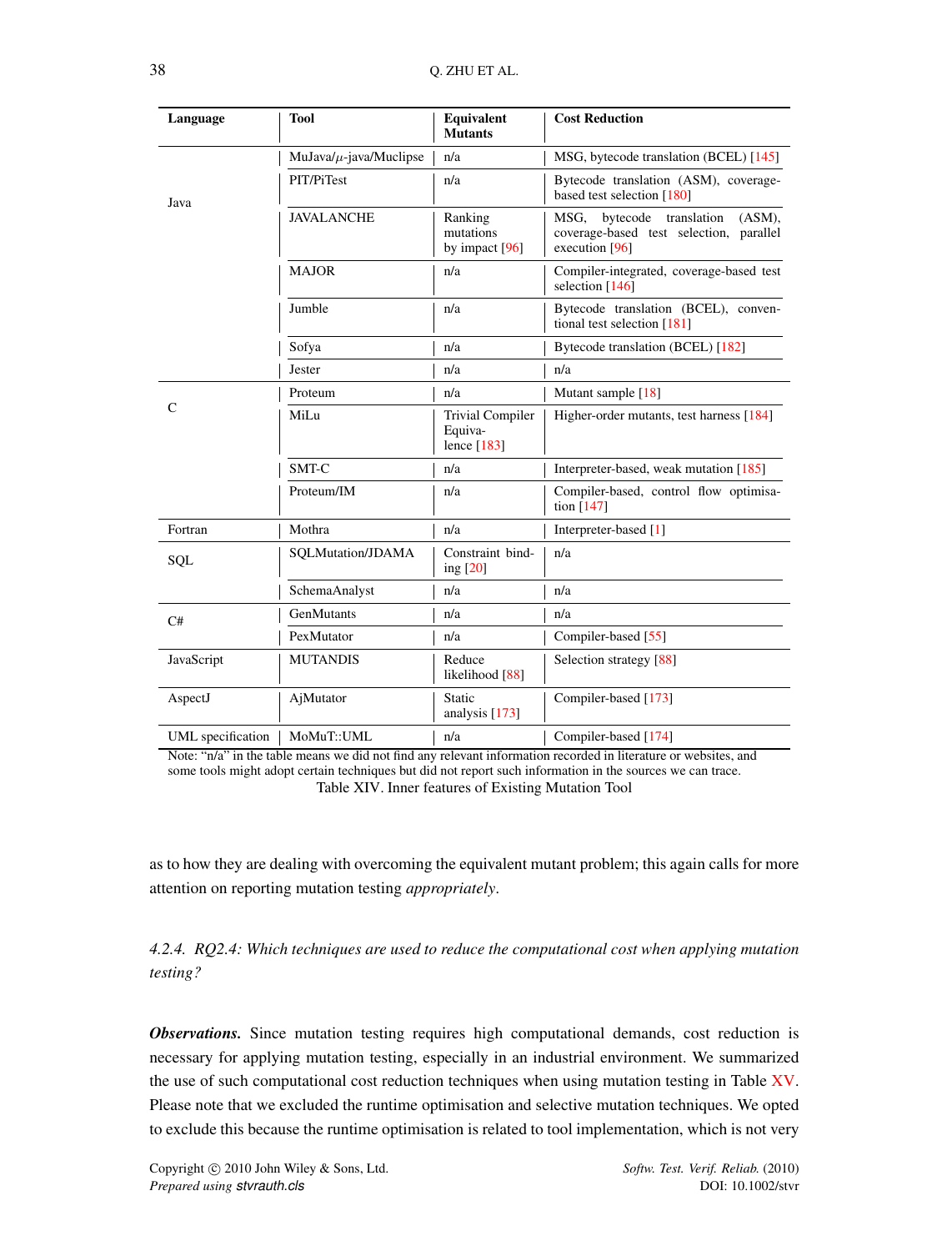<span id="page-39-0"></span>

| <b>Cost Reduction Technique</b> | <b>Total</b> |
|---------------------------------|--------------|
| n/a                             | 131          |
| fixed number                    | 28           |
| weak mutation                   | 15           |
| mutant sample                   | 11           |
| selection strategy              |              |
| higher-order                    |              |

Table XV. Cost Reduction Summary

likely to appear in the papers under our research scope, while the second one, selective mutation, is adopted by all the papers.

First of all, we noticed that 131 articles (68.6%) did not mention any reduction techniques, e.g., Außerlechner et al. [\[89\]](#page-54-3) and Baker and Habli [\[188\]](#page-57-25). If we take into account those papers that used the runtime optimisation and selective mutation, one plausible explanation for the numerous "n/a" instances is a lack of awareness of *properly* reporting mutation testing, as we mentioned earlier. Secondly, random selection of the mutants based on a fixed number comes next (28 instances, e.g., Namin and Andrews [\[57\]](#page-52-24) and Staats et al. [\[189\]](#page-57-26)), followed by weak mutation (15 instances, e.g. Hennessy and Power [\[133\]](#page-55-23) and Vivanti et al. [\[190\]](#page-57-27)) and mutant sampling (11 cases, e.g. Arcuri and Briand [\[191\]](#page-58-0) and Stephan and Cordy [\[192\]](#page-58-1)). However, why is the technique of using a "fixed number" of mutants more popular than the others? We speculate that this could be because choosing a certain number of mutants is more realistic in real software development: the total number of mutants generated by mutation tools is enormous; while, realistically, only a few faults are made by the programmer during implementation. By fixing the number of mutants, it becomes easier to control the mutation testing process. Instead, relying on the weak mutation condition would require additional implementation efforts to modify the tools. It is also important to note that the difference between the "fixed number" and "mutant sample" choice: while the first one implies a fixed number of mutants, the second one relies on a fixed sampling rate. Compared to using a fixed number, mutant sampling sometimes cannot achieve the goal of reducing the number of mutants efficiently. In particular, it is hard to set one sample ratio if the size of the subjects varies greatly. For example, consider the following situation: one subject has 100,000 mutants while the other has 100 mutants. When the sample ratio is set to 1%, the first subject still has 1000 mutants left, while the number of mutants for the second one is reduced to one.

We performed a further analysis of the mutation tools in Table [XIV.](#page-38-0) We find that most tools adopted some types of cost reduction techniques to overcome the high computational expense problem. For mutation testing tools for Java, bytecode translation is frequently adopted while Mutant Schemata Generation (MSG) is used in two tools, MuJava and JAVALANCHE. Another thing to highlight is that MiLu used a special test harness to reduce runtime [\[184\]](#page-57-23). This test harness is created containing all the test cases and settings for running each mutant. Therefore, only the test harness needs to be executed while each mutant runs as an internal function call during the testing process.

Selective mutation is also widely applied in almost all the existing mutation testing tools (as shown in Table [XII\)](#page-35-0). This brings us to another issue: *is the selected subset of mutation operators sufficient to represent the whole mutation operator set?* When adopting selective mutation, some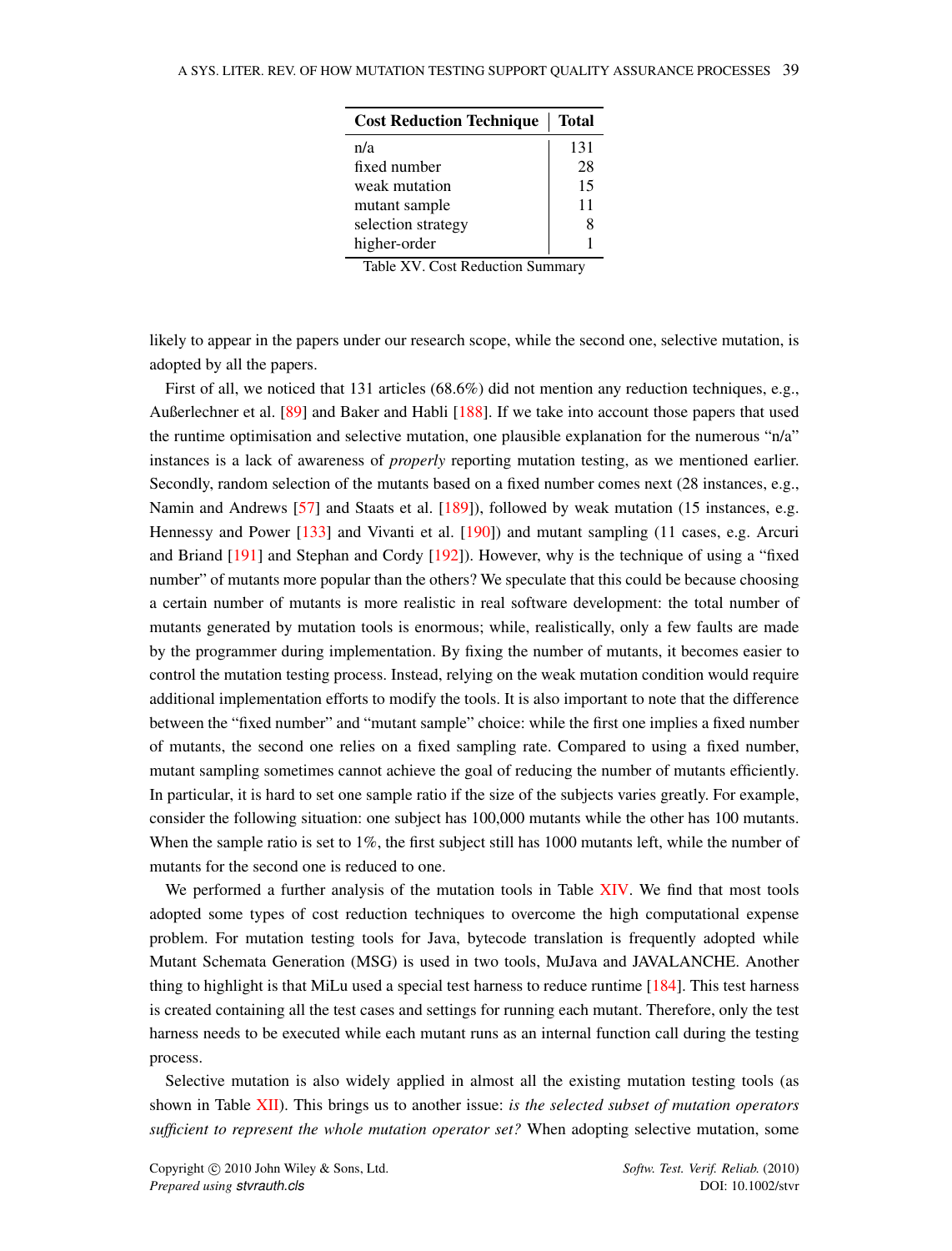configurations are based on prior empirical evidence, e.g., Offutt et al.'s five sufficient Fortran mutation operators [\[30\]](#page-51-28), and Siami et al.'s 28 sufficient C mutation operators [\[32\]](#page-52-0). However, most of the articles are not supported by empirical or theoretical studies that show a certain subset of mutation operators can represent the whole mutation operator set. As far as we know, most studies on selective mutation are merely based on Fortran  $[27,30,31]$  $[27,30,31]$  $[27,30,31]$  and C  $[32,193-195]$  $[32,193-195]$  $[32,193-195]$  programs. Thereby, we recommend more empirical studies on selective mutation in programming languages other than Fortran).

Compared to Jia and Harman's literature review [\[1\]](#page-51-0), most of the cost reduction techniques they surveyed have been adopted in our collection. Runtime optimisation techniques which they summarised, e.g., interpreter-based technique [\[17\]](#page-51-15), compiler-based approach [\[18\]](#page-51-16) and bytecode translation [\[145\]](#page-56-7) have been widely adopted in existing mutation testing tools. However, the articles we have reviewed did not apply Firm Mutation [\[196\]](#page-58-4) and advanced platforms support for mutation testing, such as SIMD [\[197\]](#page-58-5) and MIMD machines [\[198\]](#page-58-6). For Firm Mutation, there is no publicly available tool to support this method; thus, other researchers cannot adopt this approach conveniently. As for advanced platforms, these machines are not easy for other researchers in the mutation testing field to obtain. One exception is the cost reduction technique with a *fixed number*, which was not covered by Jia and Harman  $[1]$ . As mentioned earlier, the fixed-number-of-mutants technique is different from mutant sampling as the former selects a subset of mutants based on a fixed number rather than a ratio. We speculated the reason why Jia and Harm [\[1\]](#page-51-0) did not include this method is that reduction based on a fixed number is too simple to be considered as a real technique for cost reduction in mutation testing. However, such a technique is surprisingly popular among the applications of mutation testing.

*Summary.* Based on the above discussion, we infer that the problem of the high computational cost of mutation testing can be adequately controlled using the state-of-art reduction techniques, especially selective mutation and runtime optimisation. Selective mutation is the most widely used method for reducing the high computational cost of mutation testing. However, in most cases, there are no existing studies to support the prerequisite that selecting a particular subset of mutation operators is sufficient to represent the whole mutation operator set for other programming languages instead of C and Fortran. Therefore, one recommendation is to conduct more empirical studies on selective mutation in various programming languages. Random selection of the mutants based on a fixed number (28 papers) is the most popular technique used to reduce the computational cost. The other popular techniques are weak mutation and mutant sampling. Besides, a high percentage of the papers (68.6%) did not report any reduction techniques used to cope with computational cost when applying mutation testing; this again should serve as a reminder for the research community to pay more attention to *properly* reporting mutation testing in testing experiments.

# <span id="page-40-0"></span>*4.2.5. RQ2.5: What subjects are being used in the experiments (regarding programming language, size, and data availability)?*

**Observations.** To analyse the most common subjects used in the experiments, we focus on three attributes of the subject programs, i.e., programming language, size and data availability. We will discuss these three attributes one by one in the following paragraphs.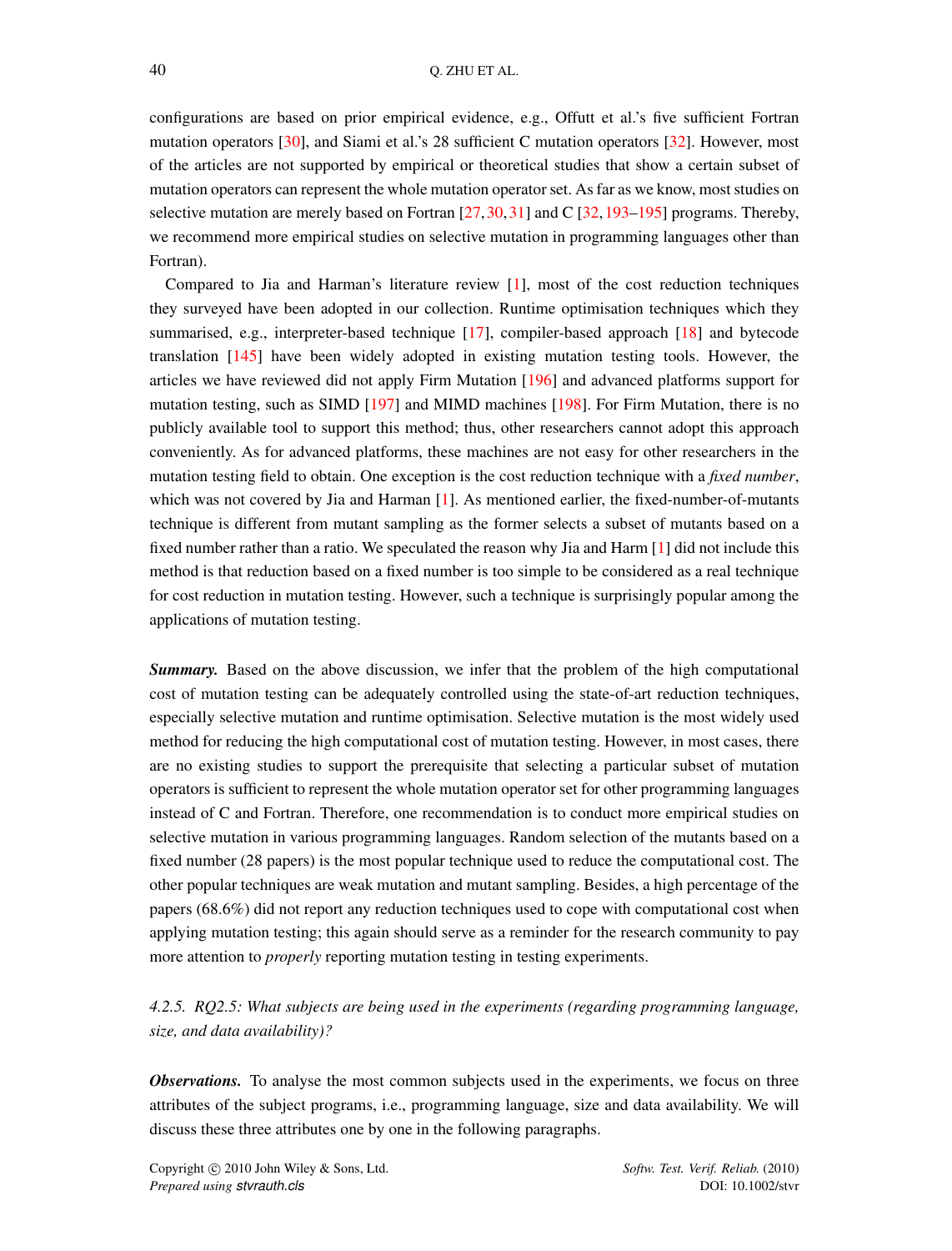Table [XVI](#page-42-0) shows the distribution of the programming languages. We can see that Java and C dominate the application domain (66.0%, 126 instances). While JavaScript is an extensively used language in the web application domain, we only found three research studies in our datasets that applied mutation testing for this programming language. The potential reasons for this uneven distribution are unbalanced data availability and the complex nature of building a mutation testing system. The first cause, uneven data availability, is likely instigated by the fact that existing, welldefined software repositories such as SIR [\[97\]](#page-54-11), SF100 [\[98\]](#page-54-12) are based on C and Java. We have not encountered such repositories for JavaScript, C# or SQL. Furthermore, it is easier to design a mutation system targeting one programming language; this stands in contrast to many web applications, which are often composed out of a combination of JavaScript, HTML, CSS, etc; thus, this increases the difficulty of developing a mutation system for these combinations of programming languages. It is also worth noticing that we have not found any research on a purely functional programming language in our research scope.

When considering the size of the subject programs, in addition to our collection, we also summarise the data presented in Jia and Harman's survey [\[1\]](#page-51-0) in Table [XVII.](#page-42-1) In Jia and Harman [1]'s survey, they summarised all the programs used in empirical studies related to mutation testing including the program size and the total number of uses. In Table [XVII,](#page-42-1) to summarise the data from Jia and Harman, we first categorise the programs into five classes (as shown in the first column) according to their size in LOC, and then add up the total number of usages (as shown in the third column). It is important to note that the program data in Jia and Harman's survey [\[1\]](#page-51-0) is different from ours: they collected the programs from empirical studies which aimed to evaluate the effectiveness of mutation testing, e.g., Mathur and Wong compared data flow criteria with mutation testing [\[21\]](#page-51-19). These studies are not part of our research scope: we focus on the application perspective while these works target the development of mutation testing approaches. The purpose of the comparison of Jia and Harman's data is to investigate the difference between two perspectives of mutation testing, i.e., the *development* and the *application* perspective. Moreover, they listed all the possible programs used in empirical studies while we only collected the *maximum* size of the programs.

As for our collection, studies involving preliminary (<100 LOC), small (100∼10K LOC) subjects or studies with no information about programs size ("n/a" instances in Table [XVII\)](#page-42-1) represent 80.6%(154 instances) of papers in our collection. Among these "n/a" cases, some papers (e.g., Xie et al. [\[177\]](#page-57-14)) did not provide any information about the subject size (LOC), and a few cases (e.g., Baudry et al [\[107\]](#page-54-23)) report outdated links. This high percentage of preliminary, small and "n/a" subjects indicates that mutation testing is rarely applied to programs whose size is larger than 10K LOC. We did find that only 35 studies use medium size subjects, which corresponds to 29.9% $\ddagger$  of papers. Compared to Jia and Harman's data [\[1\]](#page-51-0), preliminary programs account for  $63.4\%$ <sup>[§](#page-42-2)</sup> of the study set, which is much higher than in our study. There are two possible causes for this finding. The one is that we only consider the maximum size of the programs in each study, we could subtract many potential cases that used preliminary programs from our results. The other is that a considerable number of the empirical studies on mutation testing that Jia and Harman reviewed date back to the 1990s. These early-stage research works on mutation testing mainly involving preliminary subjects. Also, we witness an increasing trend of medium and large size

<span id="page-41-0"></span><sup>&</sup>lt;sup>‡</sup>Notice that we did not consider the number of "n/a" value when calculating the percentage.(191 – 74 = 117).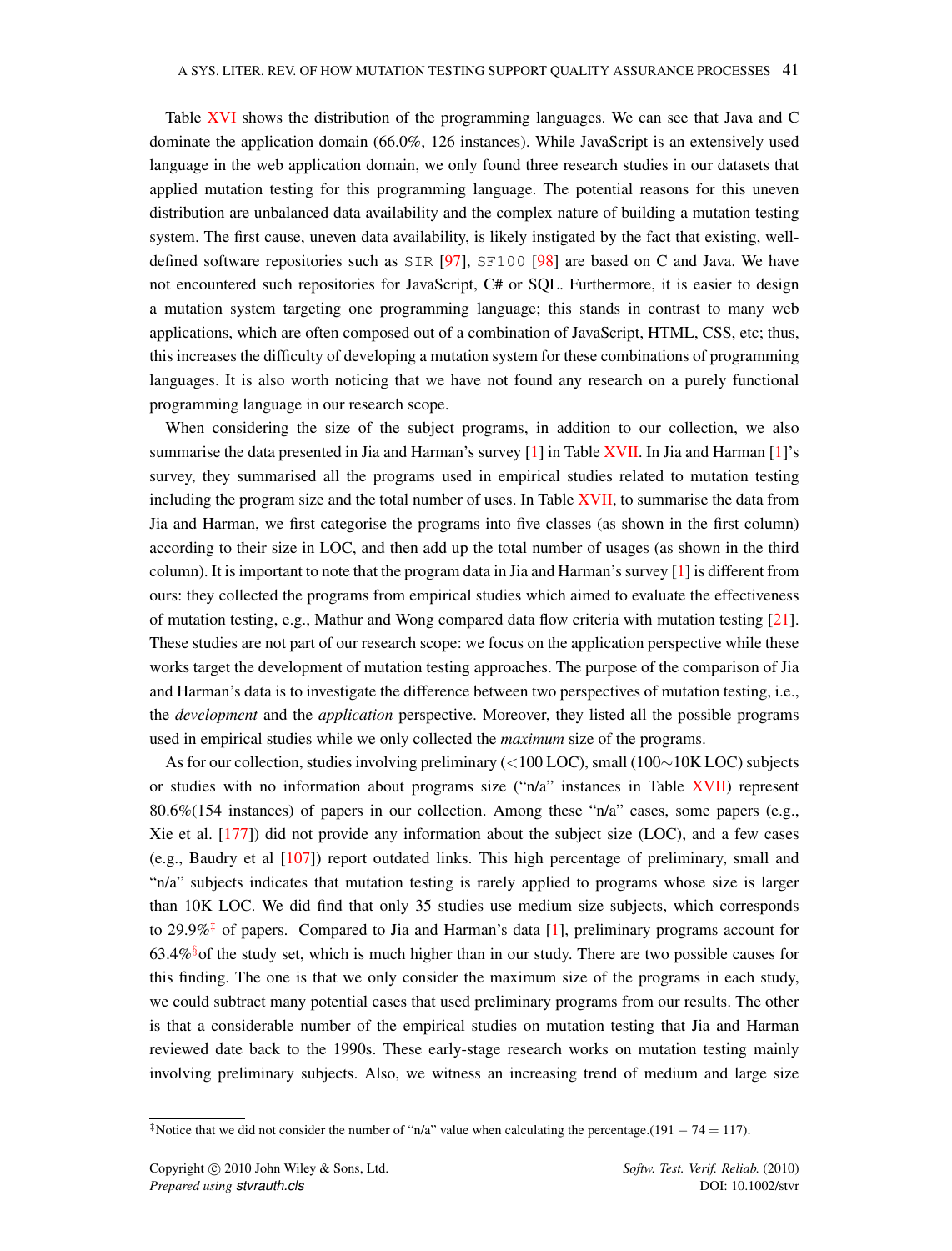<span id="page-42-0"></span>

| Language                         | <b>Total</b> |
|----------------------------------|--------------|
| Java                             | 92           |
| C                                | 34           |
| Lustre/Simulink                  | 8            |
| C#                               | 6            |
| Fortran                          | 6            |
| n/a                              | 6            |
| $C++$                            | 5            |
| SQL                              | 5            |
| Eiffel                           |              |
| Spreadsheet                      | 333322       |
| AspectJ                          |              |
| JavaScript                       |              |
| Enterprise JavaBeans application |              |
| $C/C++$                          |              |
| Ada                              | $\mathbf{1}$ |
| Kermeta                          | 1            |
| Delphi                           | 1            |
| ISO C++ grammar                  | 1            |
| <b>PLC</b>                       | 1            |
| Sulu                             | 1            |
| <b>XACML</b>                     | 1            |
| <b>XML</b>                       | 1            |
| <b>HLPSL</b>                     | 1            |
| <b>PHP</b>                       | 1            |
| other specification languages    | 10           |

Table XVI. Programming Language Summary

<span id="page-42-1"></span>

| <b>Subject Size</b>        | Our collection | <b>Jia and Harman</b> |
|----------------------------|----------------|-----------------------|
| n/a                        | 74             | 28                    |
| small $(100\sim)10K$ LOC)  | 70             | 128                   |
| medium $(10K \sim 1M$ LOC) | 35             |                       |
| preliminary $(<100$ LOC)   | 10             | 237                   |
| large $(>1M$ LOC)          |                |                       |

Note: The results of our collection are based on the *maximum* size of the programs used in each study while Jia and Harman's is based on *all* the programs.

Table XVII. Subject Size Summary

subject systems being used in studies on mutation testing; this shows the full potential of mutation testing in large-scale applications.

With regard to data availability, we observe the following: 49.7% of the studies provide open access to their experiments. Some studies, such as Staats et al. [\[199\]](#page-58-7), used close-sourced programs from industry. There are also a few cases for which the source links provided by the authors are not accessible anymore, e.g., Jolly et al. [\[200\]](#page-58-8). We also found that several cases used open-source

<span id="page-42-2"></span><sup>§</sup>Similarly, we removed the cases of "n/a" here when calculating the percentage.(402 – 28 = 374).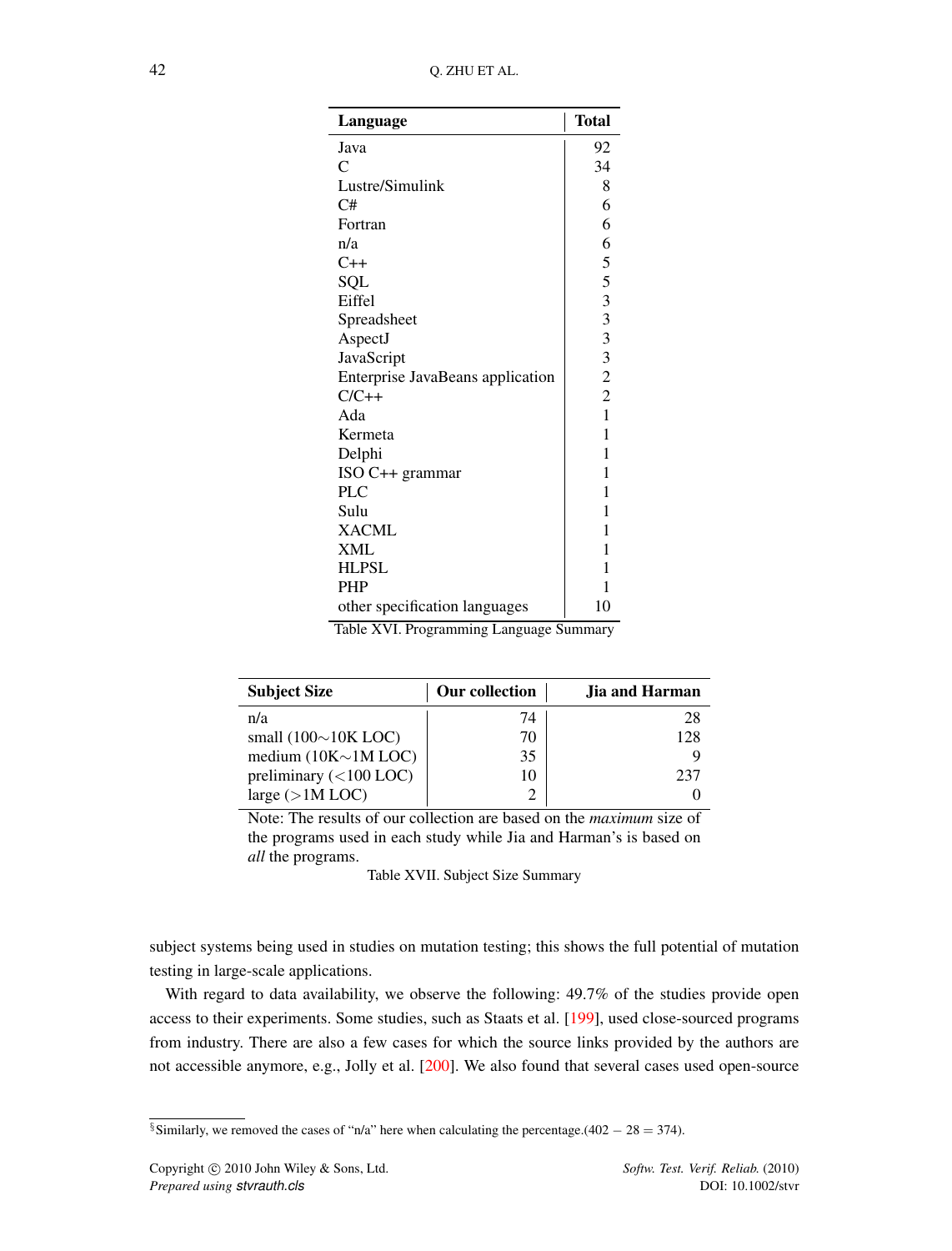| Data Availability | <b>Total</b> |
|-------------------|--------------|
| no                | 96           |
| yes               | 95           |
|                   |              |

Table XVIII. Data Availability Summary

software corpora, such as SF110, but they only used a sample of the corpus (e.g., Rojas et al. [\[201\]](#page-58-9)) without providing sample information. The others did not provide information about sources in their paper, e.g., Kanewala and Bieman [\[202\]](#page-58-10).

Together with 6 instances of "n/a" in Table [XVI](#page-42-0) and 74 in Table [XVII](#page-42-1) (including subjects which cannot be measured as LOC, e.g., spreadsheet applications), it is worth noticing that subject programs used in the experiment should be clearly specified. Also, basic information on the programming language, size and subject should also be clearly specified in the articles to ensure replicability.

*Summary.* For the subjects used in the experiments in our survey, we discussed three aspects: programming language, size of subject projects and data availability. For programming languages, Java and C are the most common programming languages used in the experiments when applying mutation testing. There is a clear challenge in creating more mutation testing tools for other programming languages, especially in the area of web applications and functional programming (see the recommendation labelled as R7 in Section [4.4\)](#page-45-0).

As for the maximum size of subject programs, small to medium scale projects (100∼1M) are widely used when applying mutation testing. Together with two large-scale cases, we can see the full potential of mutation testing as a practical testing tool for large industrial systems. We recommend more research on large-scale systems to further explore scalability issues (see the recommendation labelled as **R8** in Section [4.4\)](#page-45-0).

The third aspect we consider is data availability. Only 49.7% of the studies that we surveyed provide access to the subjects used; this again calls for more attention on reporting test experiments *appropriately*: the authors should explicitly specify the subject programs used in the experiment, covering at least the details of programming language, size, and source.

## <span id="page-43-0"></span>*4.3. Summary of Research Questions*

We now revisit the research questions and answer them in the light of our observations.

*RQ1: How is mutation testing used in quality assurance processes?* Mutation testing is mainly used as a fault-based evaluation method (70.2%) in different quality assurance processes. It assesses the fault detection capability of various testing techniques through the mutation score or the number of killed mutants. Adopting mutation testing to improve other quality assurance processes as a guide was first proposed by DeMillo and Offutt [\[35\]](#page-52-2) in 1991 when they used it to generate test data. As a "high end" test criterion, mutation testing started to gain popularity as a building block in different quality assurance processes, like test data generation (36 instances), test case prioritisation (6 cases) and test strategy evaluation (6 instances). However, using mutation testing as part of new test approaches raises a challenge in itself, namely how to efficiently evaluate mutation-based testing?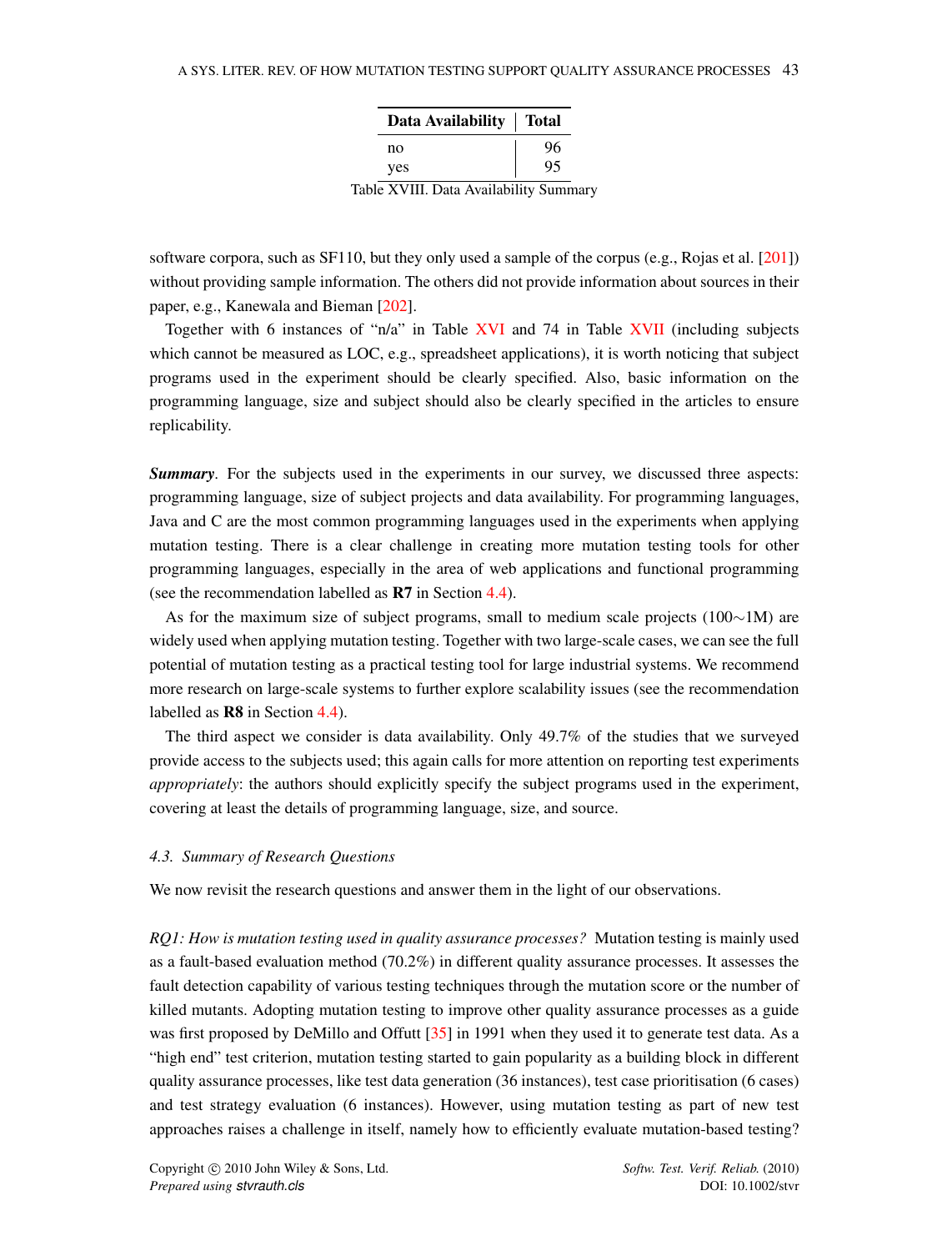Besides, we found one limitation related to the "guide" role of mutation testing: mutation testing usually serves as a *where*-to-check constraint rather than a *what*-to-check improvement. Another finding of the application of mutation testing is that it often targets unit-level testing (72.0%), with only a small number of studies featuring higher-level testing showing the overall benefit of mutation testing. As a result, we conclude that the current state of the application of mutation testing is still rather limited.

*RQ2: How are empirical studies related to mutation testing designed and reported?* First of all, for the mutation testing tools and mutation operators used in literature, we found that 47.6% of the articles adopted existing (open-access) mutation testing tools, such as MuJava for Java and Proteum for C. In contrast, we did encounter a few cases (27 in total) where the authors implemented their own tools or seeded mutants by hand. Furthermore, to investigate the distribution of mutation operators in the studies, we created a generalised classification of mutation operators as shown in Listing [1.](#page-16-1) The results indicate that certain programming languages lack specific mutation operators, at least as far as the mutation tools that we have surveyed concern.

Moreover, when looking at the two most significant problems related to mutation testing, the main approaches to dealing with the equivalent mutant problem are (1) treating mutants not killed as equivalent and (2) not investigating the equivalent mutants at all. In terms of cost reduction techniques, we observed that the "fixed number of mutants" is the most popular technique, although we should mention that we did not focus on built-in reduction techniques.

The findings above suggest that the existing techniques designed to support the application of mutation testing are largely still under development: a mutation testing tool with a more complete set of mutation operators or a flexible mutation generation engine to which mutation operators can be added, is still needed  $[2, 143]$  $[2, 143]$  $[2, 143]$ . In the same vein, a more mature and efficient auxiliary tool for assisting in overcoming the equivalent mutant problem is needed. Furthermore, we have observed that we lack insight into the impact of the selective mutation on mutation testing; this suggests that a deeper understanding of mutation testing is required. For example, if we know what particular kinds of faults mutation is good at finding or how useful a certain type of mutant is when testing real software, we can then design the mutation operators accordingly, such as Just et al. [\[203\]](#page-58-11).

Based on the distribution of subject programs used in testing experiments or case studies, Java and C are the most common programming languages used in the experiments. Also, small to medium scale projects (100∼1M LOC) are the most common subjects employed in the literature.

From the statistics of the collection, we found that a considerable amount of papers did not provide a sufficiently clear or thorough specification when reporting mutation testing in their empirical studies. We summarised the poorly-specified aspects of mutation testing in Table [XIX.](#page-45-1) As a result, we call for more attention on reporting mutation testing appropriately. The authors should provide at least the following details in the articles: the mutation tool (preferably with a link to its source code), mutation operators used in experiments, how to deal with the equivalent mutant problem, how to cope with high computational cost and details of the subject program (see the ninth recommendation labelled as R9 in Section [4.4\)](#page-45-0).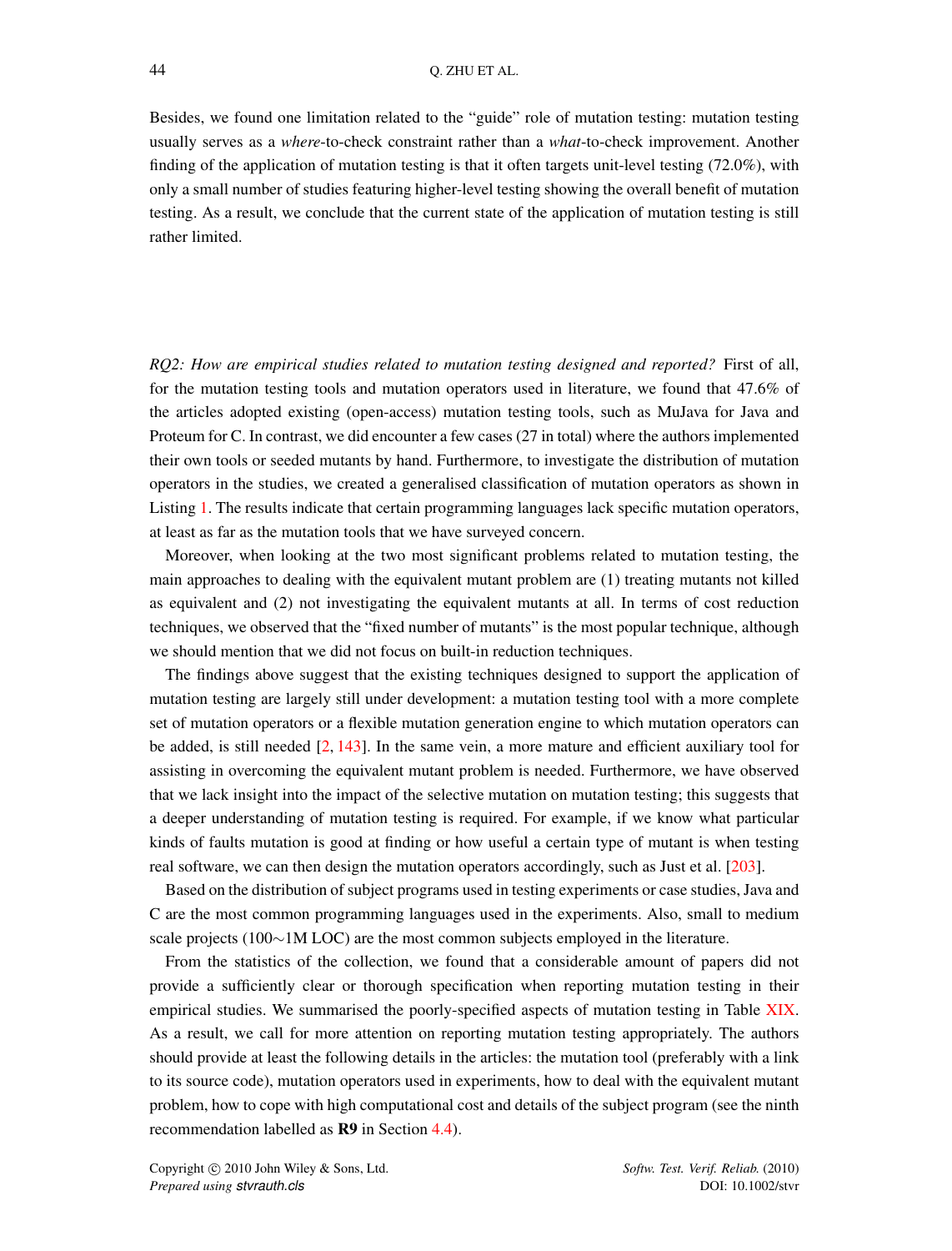<span id="page-45-1"></span>

| The poorly-specified aspects in reporting muta-<br>tion testing | Number of papers |
|-----------------------------------------------------------------|------------------|
| test level (see Section $4.1.2$ )                               | 84               |
| mutation tool source (see Section $4.2.1$ )                     | 92               |
| mutation operators (see Section 4.2.2)                          | 72               |
| equivalent mutant problem (see Section 4.2.3)                   | 108              |
| reduction problem (see Section 4.2.4)                           | 131              |
| subject program source (see Section $4.2.5$ )                   | 96               |

Table XIX. Poorly-specified aspects in empirical studies

# <span id="page-45-0"></span>*4.4. Recommendation for Future Research*

In this section, we will summarise the recommendations for future research based on the insights obtained for the two main research questions (see Sections [4.1](#page-23-1) through [4.3\)](#page-43-0). We propose nine recommendations for future research:

• R1: Mutation testing cannot only be used as *where*-to-check constraints but also to suggest *what* to check to improve test code quality.

As shown in Table [IV](#page-23-2) in Section [4.1.1,](#page-23-3) when mutation testing serves as a "guide", mutants generated by the mutation testing system are mainly used to suggest the location to be checked, i.e., *where*-to-check constraints. For example, the location of mutants is used to assist the localisation of "unknown" faults in fault localisation. The mutation-based test data generation also used the position information to generate killable mutant conditions. However, mutation testing is not widely considered to be a benefit to improve test code quality by suggesting *what* to check, especially in the test oracle problem. The *what*-to-check direction can be one opportunity for future research in mutation testing as a "guide" role.

• R2: For testing approaches that are guided by a mutation approach, more focus can be given to finding an appropriate way to evaluate mutation-based testing in an efficient manner.

When looking at the evaluation types in Table [V](#page-26-0) in Section [4.1.1,](#page-23-3) we observe that 75.4% of the mutation-based testing techniques still adopt mutation faults to assess their effectiveness. This raises the question of whether the conclusions might be biased. As such, we open the issue of finding an appropriate way to evaluate mutation-based testing efficiently.

• R3: Study the higher-level application of mutation testing.

In Section [4.1.2](#page-27-1) we observed that mutation testing seems to mainly target unit-level testing, accounting for 72.0% of the studies we surveyed. This reveals a potential gap in how mutation testing is currently applied. It is thus our recommendation that researchers pay more attention to higher-level testing, such as integration testing and system testing. The research community should not only investigate potential differences in applying mutation testing at the unit-level or at a higher level of testing but should also explore whether the conclusions based on unitlevel mutation testing still apply to higher-level mutation testing. A pertinent question in this area could be, for example, whether an integration mutation fault can be considered as an alternative to a real bug at the integration level.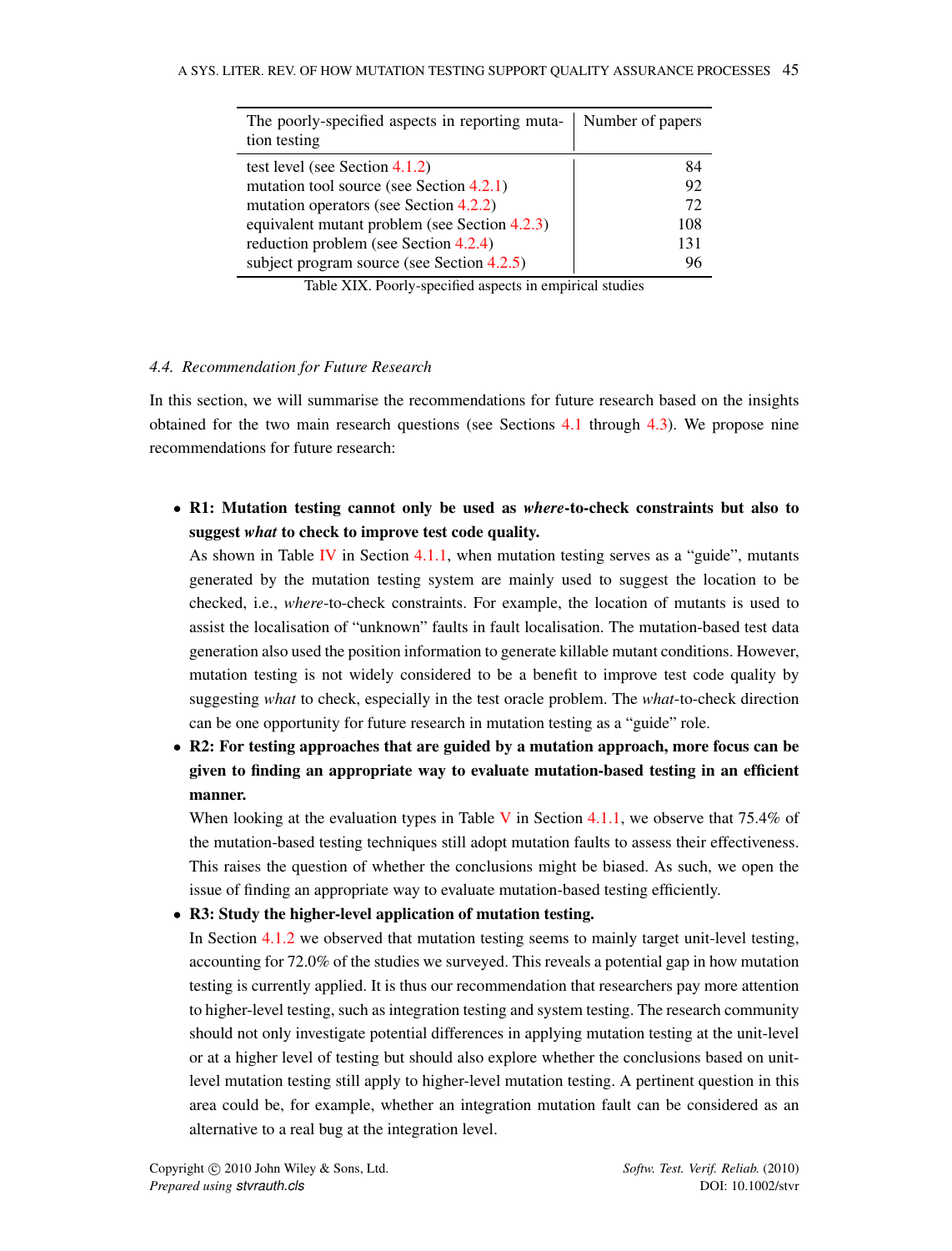• R4: The design of a more flexible mutation generation engine that allows for the easy addition of new mutation operators.

As shown in Table [VIII](#page-30-0) in Section [4.2.1,](#page-29-2) 50.3% of the articles adopted the existing tools which are open-source, while we also found 27 instances of researchers implementing their own tool or seeding the mutants by hand. Furthermore, in Table [XI](#page-33-0) and Table [XII,](#page-35-0) we can see certain existing mutation testing tools lack certain mutation operators. These findings imply that existing mutation testing tools cannot always satisfy all kinds of needs, and new types of mutation operators are also potentially needed. Since most existing mutation testing tools have been initialized for one particular language and a specific set of mutation operators, we see a clear need for a more flexible mutation generation engine to which new mutation operators can be easily added [\[2\]](#page-51-1).

• R5: A mature and efficient auxiliary tool to detect equivalent mutants that can be easily integrated with existing mutation tools.

In Section [4.2.3,](#page-36-1) the problem of equivalent mutants is mainly solved by manual analysis, assumptions (treating mutants not killed as either equivalent or non-equivalent) or no investigation at all during application. This observation leads to doubt about the efficacy of the state-of-art equivalent mutant detection. In the meanwhile, if there is a mature and efficient auxiliary tool which can easily link to the existing mutation system, the auxiliary tool can be a practical solution for the equivalent mutant problem when applying mutation testing. As a result, we call for a well-developed and easy to integrate an auxiliary tool for the equivalent mutant problem.

• R6: More empirical studies on the selective mutation method can pay attention to programming languages other than Fortran and C.

As mentioned in Section [4.2.4,](#page-38-1) selective mutation is used by all the studies in our research scope. However, the selection of a subset of mutation operators in most papers is not well supported by existing empirical studies, except for Fortran [\[27,](#page-51-25) [30,](#page-51-28) [31\]](#page-52-10) and C [\[32,](#page-52-0) [193–](#page-58-2)[195\]](#page-58-3). Selective mutation requires more empirical studies to explore whether a certain subset of mutation operators can be applied in different programming languages.

• R7: More attention should be given to other programming languages, especially web applications and functional programming projects.

As discussed in RQ2.5 in Section [4.2.5,](#page-40-0) Java and C are the most common programming languages that we surveyed. While JavaScript and functional programming languages are scarce. JavaScript, as one of the most popular languages for developing web applications, calls for more attention from researchers. In the meanwhile, functional programming languages, such as Lisp and Haskell, are still playing an inevitable role in the implementation of programs; they thus deserve more focus in future studies.

• R8: Application of mutation testing in large-scale systems to explore scalability issues. From Table [XVII](#page-42-1) in Section [4.2.5,](#page-40-0) we learn that the application of mutation testing to largescale programs whose size is greater than 1M LOC rarely happens (only two cases). To effectively apply mutation testing in industry, the scalability issue of mutation testing requires more attention. We recommend future research to use mutation testing in more large-scale systems to explore scalability issues.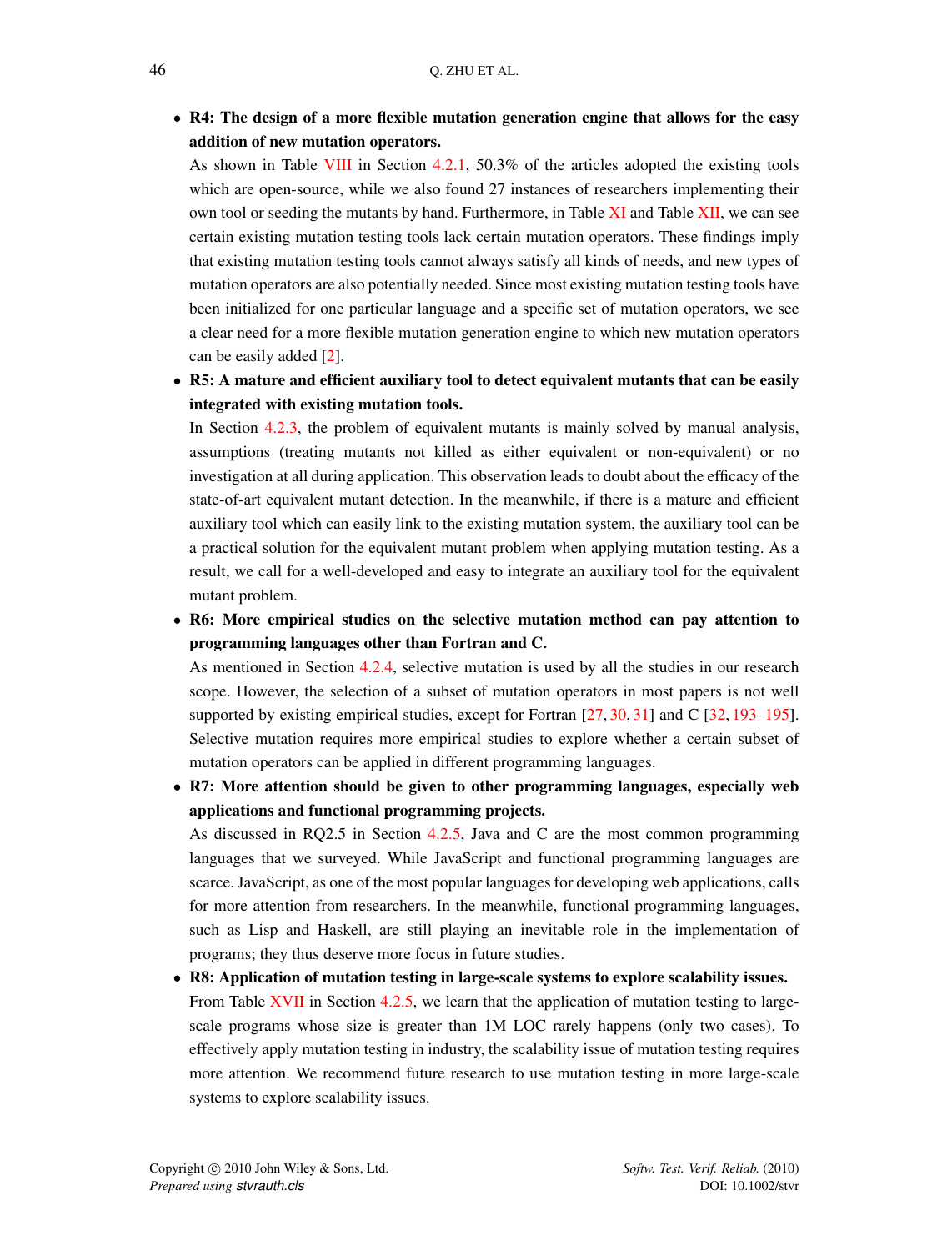• R9: Authors should provide at least the following details in the articles: mutation tool source, mutation operators used in experiments, how to deal with the equivalent mutant problem, how to cope with high computational cost and subject program source. From Table [XIX](#page-45-1) in Section [4.4,](#page-45-0) we remember that a considerable amount of papers inadequately reported on mutation testing. To help progress research in the area more quickly and to allow for replication studies, we all need to take care to be careful in how we report mutation testing in empirical research. We consider the above five elements to be essential when reporting mutation testing.

# 5. THREATS TO THE VALIDITY OF THIS REVIEW

<span id="page-47-0"></span>We have presented our methodology for performing this systematic literature review and its findings in the previous sections. As conducting a literature review largely relies on manual work, there is the concern that different researchers might end up with slightly different results and conclusions. To eliminate this potential risk caused by researcher bias as much as possible, we follow the guidelines for performing systematic literature reviews by Kitchenman [\[7\]](#page-51-6), Wohlin [\[75\]](#page-53-16), and Brereton et al. [\[72\]](#page-53-13)) whenever possible. In particular, we keep a detailed record of procedures made throughout the review process by documenting all the metadata from article selection to characterisation (see [\[77\]](#page-53-18)).

In this section, we describe the main threats to the validity of this review and discuss how we attempted to mitigate the risks regarding four aspects: the article selection, the attribute framework, the article characterisation and the result interpretation.

# *5.1. Article Selection*

Mutation testing is an active research field, and a plethora of realisations have been achieved as shown in Jia and Harman's thorough survey  $[1]$ . To address the main interest of our review, i.e., the actual application of mutation testing, we need to define inclusion/exclusion criteria to include papers of interest and exclude irrelevant ones. But this also introduces a potential threat to the validity of our study: unclear article selection criteria. To minimise the ambiguity caused by the selection strategies, we carried out a pilot run of the study selection process to validate our selection criteria among the three authors. This selection criteria validation led to a tiny revision. Besides, if there is any doubt about whether a paper belongs in our selected set, we had an internal discussion to see whether the paper should be included or not.

The venues listed in Table [II](#page-11-0) were selected because we considered them to be the key venues in software engineering and most relevant to software testing, debugging, software quality and validation. This presumption might result in an incomplete paper collection. In order to mitigate this threat, we also adopted snowballing to extend our set of papers from pre-selected venues to reduce the possibility of missing papers. Moreover, we also ran two sanity checks (as mentioned in Section [3.2\)](#page-10-1) to examine the completeness of our study collection, and recorded the dataset in each step for further validation.

Although we made efforts to minimise the risks with regard to article selection, we cannot make definitive claims about the completeness of this review. We have one major limitation related to the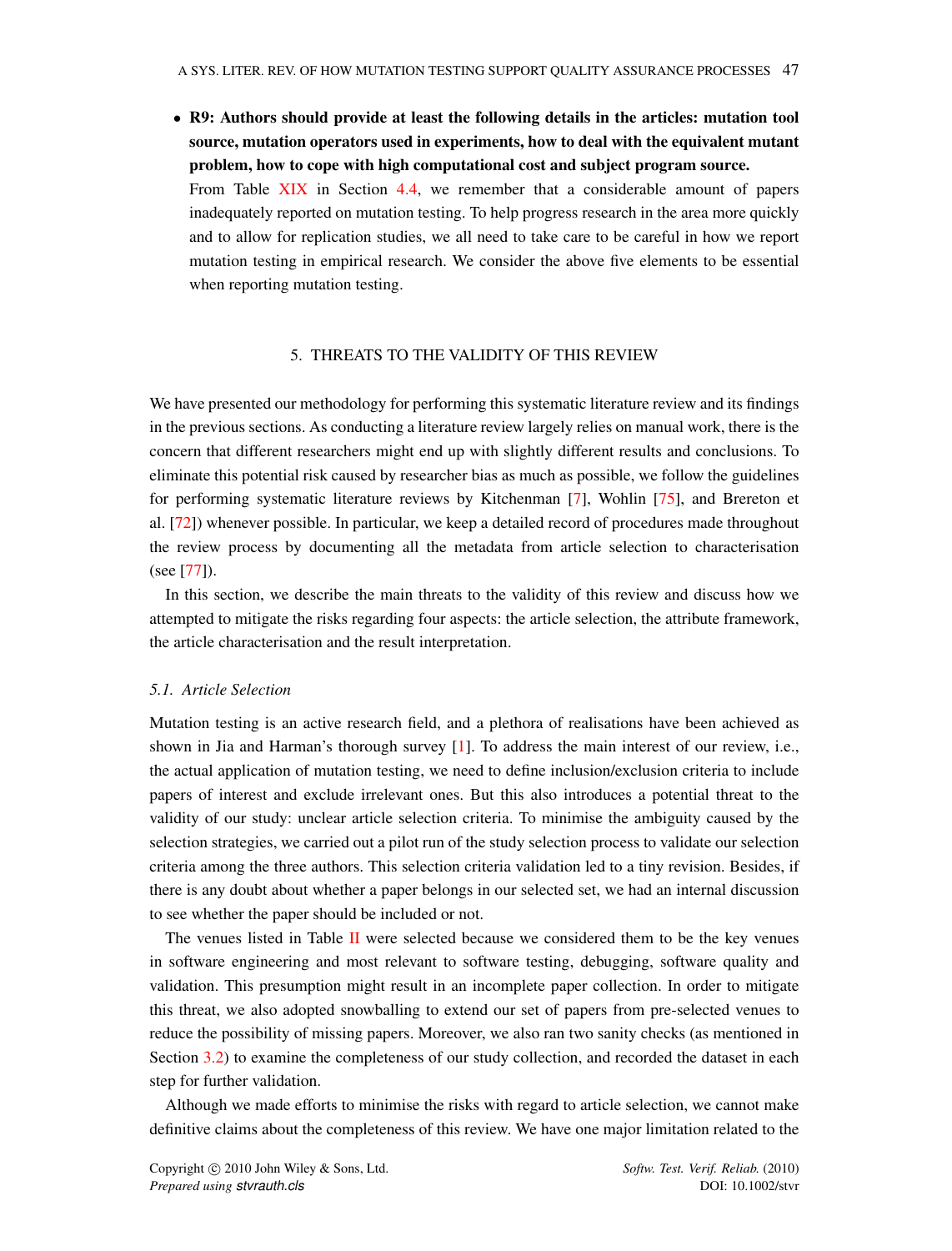article selection: we only considered top conference or journal papers to ensure the high quality while we excluded article summaries, interviews, reviews, workshops (except the International Workshop on Mutation Analysis ), panels and poster sessions. Vice versa, sometimes we were also confronted with a vague use of the "mutation testing" terminology, in particular, some papers used the term "mutation testing", while they are doing fault seeding, e.g., Lyu et al. [\[204\]](#page-58-12). The main difference between mutation testing and error seeding is the way how to introduce defects in the program [\[205\]](#page-58-13): mutation testing follows certain rules while error seeding adds the faults directly without any particular techniques.

#### *5.2. Attribute Framework*

We consider the attribute framework to be the most subjective step in our approach: the generalisation of the attribute framework could be influenced by the researcher's experience as well as the reading sequence of the papers. To generate a useful and reasonable attribute framework, we followed a two-step approach: (1) we first wrote down the facets of interest according to our research questions and then (2) derived corresponding attributes of interest. Moreover, for each attribute, we need to ensure all possible values of each attribute are available, as well as a precise definition of each value. In this manner, we can target and modify the unclear points in our framework quickly. In particular, we conducted a pilot run for specifically for validating our attribute framework. The results led to several improvements to the attribute framework and demonstrated the applicability of the framework.

# *5.3. Article Characterisation*

Thanks to the complete definitions of values for each attribute, we can assign the value(s) to articles in a systematic manner. However, applying the attribute framework to the research body is still a subjective process. To eliminate subtle differences caused by our interpretation, we make no further interpretation of the information extracted from the papers in the second pilot run of validation. In particular, if a detail is not specified in a paper, we mark it as "n/a". Furthermore, we listed our data extraction strategies about how to identify and classify the values of each attribute in Section [3.3.](#page-13-1)

#### *5.4. Result Interpretation*

Researcher bias could cause a potential threat to validity when it comes to the result interpretation, i.e., the author might seek what he expected for in the review. We reduce the bias by (1) selecting all possible papers in a manner that is fair and seen to be fair and (2) discuss our findings based on statistical data we collected from the article characterisation. Also, our results are discussed among all the authors to reach an agreement.

# 6. CONCLUSION

<span id="page-48-0"></span>In this paper, we have reported on a systematic literature review on the *application perspective* of mutation testing, clearly contrasting previous literature reviews that surveyed the main development of mutation testing, and that did not specifically go into how mutation testing is applied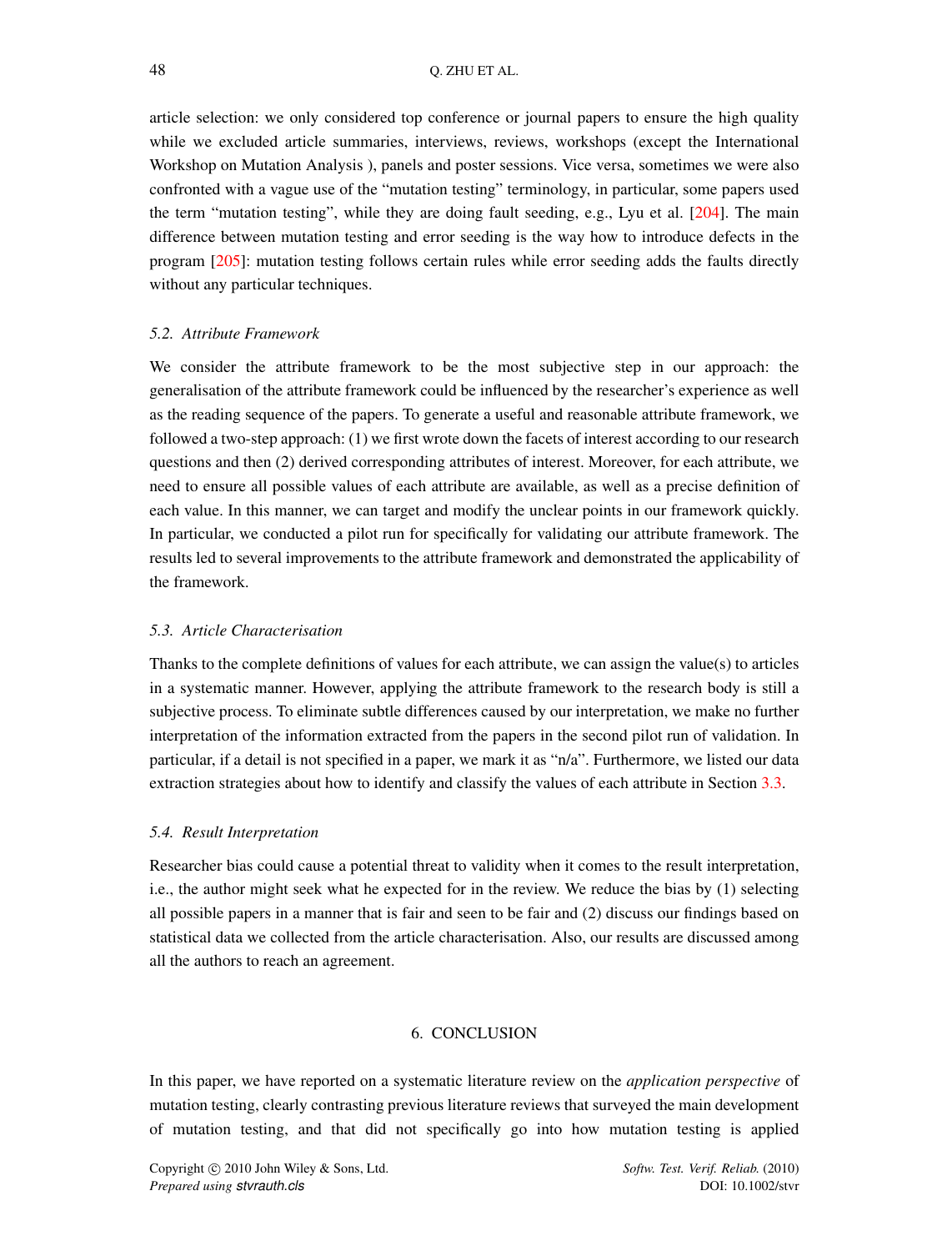(e.g.,  $[1, 2, 6]$  $[1, 2, 6]$  $[1, 2, 6]$  $[1, 2, 6]$  $[1, 2, 6]$ ). We have characterised the studies that we have found on the basis of seven facets: (1) the role that mutation testing has in quality assurance processes; (2) the quality assurance processes (including categories, test level and testing strategies); (3) the mutation tools used in the experiments; (4) the mutation operators used in the experiments; (5) the description of the equivalent mutant problem; (6) the description of cost reduction techniques for mutation testing; and (7) the subject software systems involved in the experiments (in terms of programming language, size and data availability). These seven facets pertain to our two main research questions: RQ1 *How is mutation testing used in quality assurance processes?* and RQ2 *How are empirical studies related to mutation testing designed and reported?*

Figure [1](#page-8-1) shows our main procedures to conduct this systematic literature review. To collect all the relevant papers under our research scope, we started with search queries in online libraries considering 17 venues. We selected the literature that focuses on the supporting role of mutation testing in quality assurance processes with sufficient evidence to suggest that mutation testing is used. After that, we performed a snowballing procedure to collect missing articles, thus resulting in a final selection of 191 papers from 22 venues. Through a detailed reading of this research body, we derived an attribute framework that was consequently used to characterise the studies in a structured manner. The resulting systematic literature review can be of benefit for researchers in the area of mutation testing. Specifically, we provide (1) guidelines on how to apply and subsequently report on mutation testing in testing experiments and (2) recommendations for future work.

The derived attribute framework is shown in Table [III.](#page-20-0) This attribute framework generalises and details the essential elements related to the *actual* application of mutation testing, such as in which circumstances mutation testing is used and which mutation testing tool is selected. In particular, a generic classification of mutation operators is constructed to study and compare the mutation operators used in the experiments described. This attribute framework can be used as a reference for researchers when describing mutation operators. We then presented the characterisation data of all the surveyed papers in our GitHub repository [\[77\]](#page-53-18). Based on our analysis of the results (in Section [4\)](#page-23-0), four points are key to remember:

- 1. Most studies use mutation testing as an assessment tool; they target the unit level. Not only should we pay more attention to higher-level and specification mutation, but we should also study how mutation testing can be employed to improve the test code quality. Furthermore, we also encourage researchers to investigate and explore more interesting applications for mutation testing in the future by asking such questions as: what else can we mutate? (Sections [4.1.1—](#page-23-3)[4.1.2\)](#page-27-1)
- 2. Many of the supporting techniques for making mutation testing truly applicable are still under-developed. Also, existing mutation tools are not complete with regard to the mutation operators they offer. The two key problems, namely the equivalent mutant detection problem and the high computation cost of mutation testing issues, are not well-solved in the context of our research body (Sections [4.2.1—](#page-29-2)[4.2.4\)](#page-38-1).
- 3. A deeper understanding of mutation testing is required, such as what particular kinds of faults mutation testing is good at finding. This would help the community to develop new mutation operators as well as overcome some of the inherent challenges (Section [4.3\)](#page-43-0).
- 4. The awareness of *appropriately* reporting mutation testing in testing experiments should be raised among the researchers (Section [4.3\)](#page-43-0).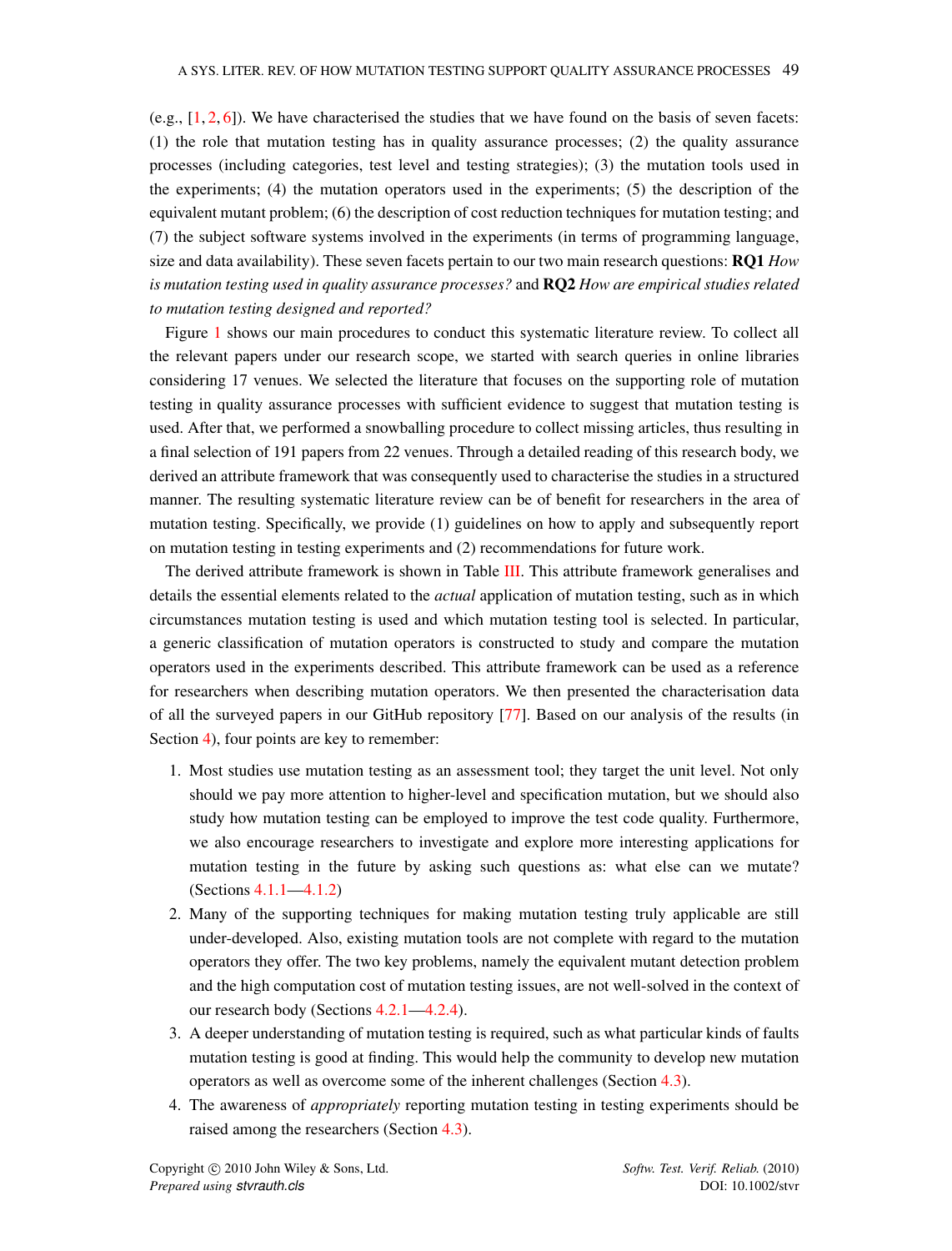In summary, the work described in this paper makes following contributions:

- 1. A systematic literature review of 191 studies that apply mutation testing in scientific experiments, which includes an in-depth analysis of how mutation testing is applied and reported on.
- 2. A detailed attribute framework that generalises and details the essential elements related to the *actual* use of mutation testing
- 3. A generic classification of mutation operators that can be used to compare different mutation testing tools.
- 4. An actual characterisation of all the selected papers based on the attribute framework.
- <span id="page-50-0"></span>5. A series of recommendations for future work including valuable suggestions on how to report mutation testing in testing experiments in an appropriate manner.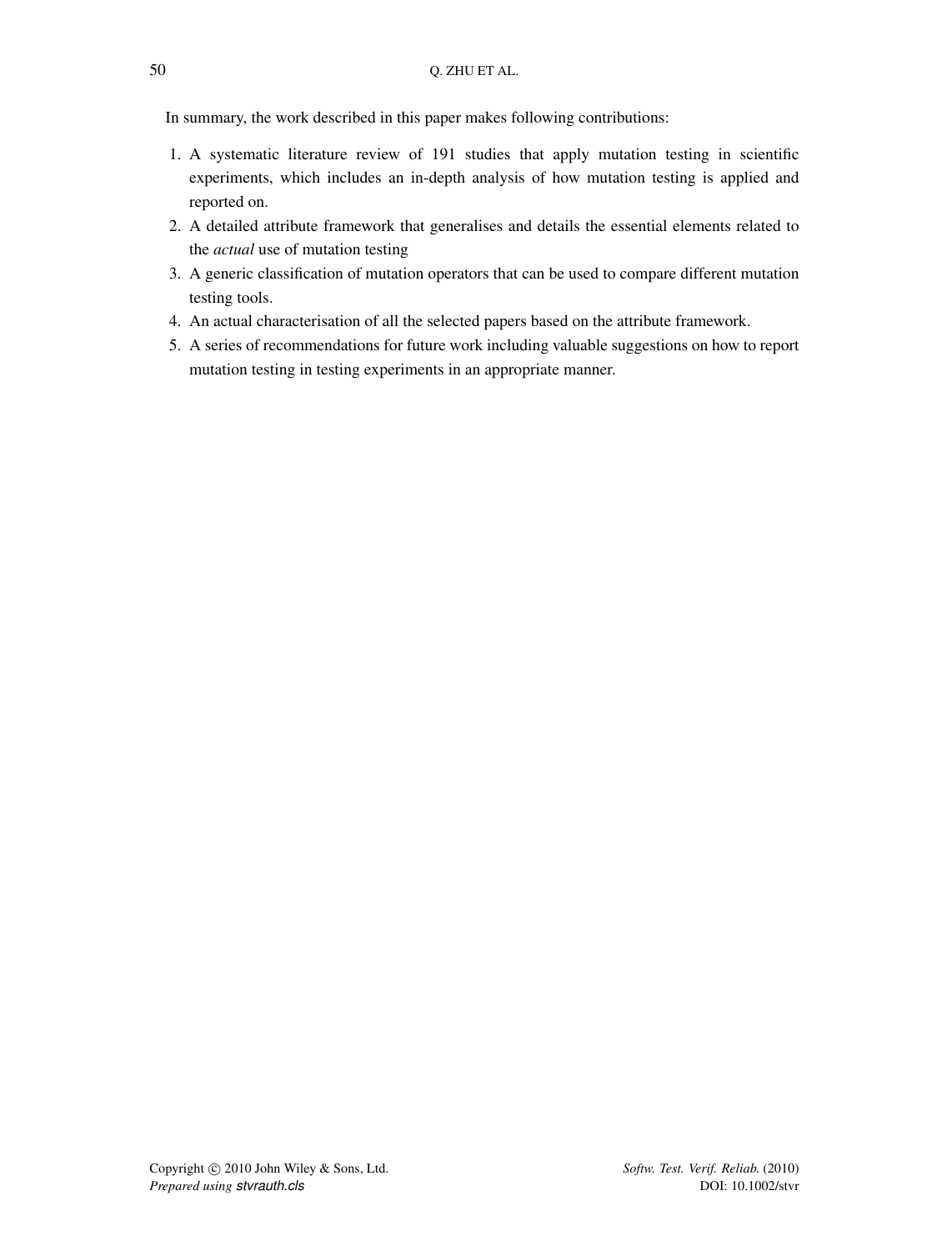#### **REFERENCES**

- <span id="page-51-0"></span>1. Jia Y, Harman M. An analysis and survey of the development of mutation testing. *Software Engineering, IEEE Transactions on* 2011; 37(5):649–678.
- <span id="page-51-1"></span>2. Offutt J. A mutation carol: Past, present and future. *Information and Software Technology* 2011; 53(10):1098– 1107.
- <span id="page-51-2"></span>3. Lipton R. Fault diagnosis of computer programs. *Student Report, Carnegie Mellon University* 1971; .
- <span id="page-51-3"></span>4. DeMillo RA, Lipton RJ, Sayward FG. Hints on test data selection: Help for the practicing programmer. *Computer* 1978; (4):34–41.
- <span id="page-51-4"></span>5. Hamlet RG. Testing programs with the aid of a compiler. *Software Engineering, IEEE Transactions on* 1977; (4):279–290.
- <span id="page-51-5"></span>6. Madeyski L, Orzeszyna W, Torkar R, Jozala M. Overcoming the equivalent mutant problem: A systematic ´ literature review and a comparative experiment of second order mutation. *Software Engineering, IEEE Transactions on* 2014; 40(1):23–42.
- <span id="page-51-6"></span>7. Kitchenham B. Guidelines for performing systematic literature reviews in software engineering. *Technical Report EBSE-2007-01*, 2007.
- <span id="page-51-7"></span>8. Offutt A. The coupling effect: fact or fiction. *ACM SIGSOFT Software Engineering Notes*, vol. 14, ACM, 1989; 131–140.
- <span id="page-51-8"></span>9. Offutt AJ. Investigations of the software testing coupling effect. *ACM Transactions on Software Engineering and Methodology (TOSEM)* 1992; 1(1):5–20.
- <span id="page-51-9"></span>10. Wah K. Fault coupling in finite bijective functions. *Software Testing, Verification and Reliability* 1995; 5(1):3–47.
- 11. Wah K. A theoretical study of fault coupling. *Software testing, verification and reliability* 2000; 10(1):3–45.
- <span id="page-51-10"></span>12. Wah KHT. An analysis of the coupling effect i: single test data. *Science of Computer Programming* 2003; 48(2):119–161.
- <span id="page-51-11"></span>13. Kapoor K. Formal analysis of coupling hypothesis for logical faults. *Innovations in Systems and Software Engineering* 2006; 2(2):80–87.
- <span id="page-51-12"></span>14. Budd TA, Angluin D. Two notions of correctness and their relation to testing. *Acta Informatica* 1982; 18(1):31–45.
- <span id="page-51-13"></span>15. Ammann P, Offutt J. *Introduction to software testing*. Cambridge University Press, 2008.
- <span id="page-51-14"></span>16. Budd T, Sayward F. Users guide to the pilot mutation system. *Yale University, New Haven, Connecticut, Technique Report* 1977; 114.
- <span id="page-51-15"></span>17. King KN, Offutt AJ. A fortran language system for mutation-based software testing. *Software: Practice and Experience* 1991; 21(7):685–718.
- <span id="page-51-16"></span>18. Delamaro ME, Maldonado JC, Mathur A. Proteum-a tool for the assessment of test adequacy for c programs users guide. *PCS*, vol. 96, 1996; 79–95.
- <span id="page-51-17"></span>19. Ma YS, Offutt J, Kwon YR. Mujava: a mutation system for java. *Proceedings of the 28th international conference on Software engineering*, ACM, 2006; 827–830.
- <span id="page-51-18"></span>20. Tuya J, Suárez-Cabal MJ, De La Riva C. Mutating database queries. *Information and Software Technology* 2007; 49(4):398–417.
- <span id="page-51-19"></span>21. Mathur AP, Wong WE. An empirical comparison of data flow and mutation-based test adequacy criteria. *Software Testing, Verification and Reliability* 1994; 4(1):9–31.
- <span id="page-51-20"></span>22. Frankl PG, Weiss SN, Hu C. All-uses vs mutation testing: an experimental comparison of effectiveness. *Journal of Systems and Software* 1997; 38(3):235–253.
- <span id="page-51-21"></span>23. Li N, Praphamontripong U, Offutt J. An experimental comparison of four unit test criteria: Mutation, edge-pair, all-uses and prime path coverage. *Software Testing, Verification and Validation Workshops, 2009. ICSTW'09. International Conference on*, IEEE, 2009; 220–229.
- <span id="page-51-22"></span>24. Andrews JH, Briand LC, Labiche Y. Is mutation an appropriate tool for testing experiments?[software testing]. *Software Engineering, 2005. ICSE 2005. Proceedings. 27th International Conference on*, IEEE, 2005; 402–411.
- <span id="page-51-23"></span>25. Offutt AJ, Untch RH. Mutation 2000: Uniting the orthogonal. *Mutation testing for the new century*. Springer, 2001; 34–44.
- <span id="page-51-24"></span>26. Acree Jr AT. On mutation. *Technical Report*, DTIC Document 1980.
- <span id="page-51-25"></span>27. Wong WE, Mathur AP. Reducing the cost of mutation testing: An empirical study. *Journal of Systems and Software* 1995; 31(3):185–196.
- <span id="page-51-26"></span>28. Hussain S. Mutation clustering. *Ms. Th., King's College London, Strand, London* 2008; .
- <span id="page-51-27"></span>29. Ji C, Chen Z, Xu B, Zhao Z. A novel method of mutation clustering based on domain analysis. *SEKE*, vol. 9, 2009; 422–425.
- <span id="page-51-28"></span>30. Offutt AJ, Lee A, Rothermel G, Untch RH, Zapf C. An experimental determination of sufficient mutant operators. *ACM Transactions on Software Engineering and Methodology (TOSEM)* 1996; 5(2):99–118.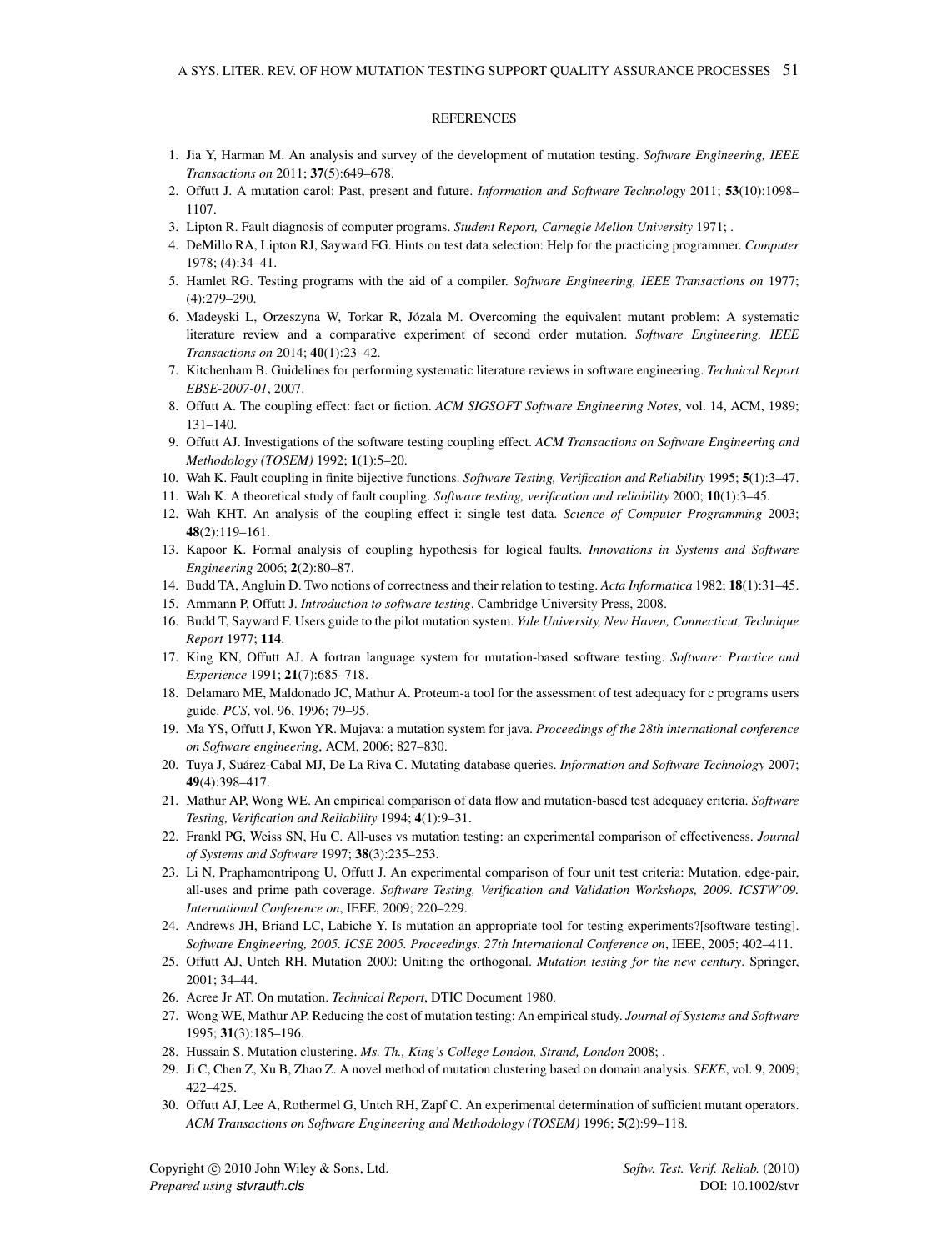- <span id="page-52-10"></span>31. Mresa ES, Bottaci L. Efficiency of mutation operators and selective mutation strategies: An empirical study. *Software Testing Verification and Reliability* 1999; 9(4):205–232.
- <span id="page-52-0"></span>32. Siami Namin A, Andrews JH, Murdoch DJ. Sufficient mutation operators for measuring test effectiveness. *Proceedings of the 30th international conference on Software engineering*, ACM, 2008; 351–360.
- <span id="page-52-1"></span>33. Howden WE. Weak mutation testing and completeness of test sets. *IEEE Transactions on Software Engineering* 1982; (4):371–379.
- 34. Offutt AJ, Lee SD. An empirical evaluation of weak mutation. *IEEE Transactions on Software Engineering* 1994; 20(5):337–344.
- <span id="page-52-2"></span>35. DeMillo R, Offutt AJ. Constraint-based automatic test data generation. *Software Engineering, IEEE Transactions on* 1991; 17(9):900–910.
- <span id="page-52-3"></span>36. Untch RH. Mutation-based software testing using program schemata. *Proceedings of the 30th annual Southeast regional conference*, ACM, 1992; 285–291.
- <span id="page-52-4"></span>37. Untch R, Offutt AJ, Harrold MJ. Mutation testing using mutant schemata. *Proc. International Symposium on Software Testing and Analysis (ISSTA)*, 1993; 139–148.
- <span id="page-52-5"></span>38. Baldwin D, Sayward F. Heuristics for determining equivalence of program mutations. *Technical Report*, DTIC Document 1979.
- <span id="page-52-6"></span>39. Hierons R, Harman M, Danicic S. Using program slicing to assist in the detection of equivalent mutants. *Software Testing, Verification and Reliability* 1999; 9(4):233–262.
- <span id="page-52-7"></span>40. Martin E, Xie T. A fault model and mutation testing of access control policies. *Proceedings of the 16th international conference on World Wide Web*, ACM, 2007; 667–676.
- <span id="page-52-8"></span>41. Ellims M, Ince D, Petre M. The csaw c mutation tool: Initial results. *Testing: Academic and Industrial Conference Practice and Research Techniques-MUTATION, 2007. TAICPART-MUTATION 2007*, IEEE, 2007; 185–192.
- <span id="page-52-9"></span>42. du Bousquet L, Delaunay M. Towards mutation analysis for lustre programs. *Electronic Notes in Theoretical Computer Science* 2008; 203(4):35–48.
- <span id="page-52-11"></span>43. Harman M, Hierons R, Danicic S. The relationship between program dependence and mutation analysis. *Mutation testing for the new century*. Springer, 2001; 5–13.
- <span id="page-52-12"></span>44. Adamopoulos K, Harman M, Hierons RM. How to overcome the equivalent mutant problem and achieve tailored selective mutation using co-evolution. *Genetic and evolutionary computation conference*, Springer, 2004; 1338– 1349.
- <span id="page-52-13"></span>45. Vincenzi AMR, Nakagawa EY, Maldonado JC, Delamaro ME, Romero RAF. Bayesian-learning based guidelines to determine equivalent mutants. *International Journal of Software Engineering and Knowledge Engineering* 2002; 12(06):675–689.
- <span id="page-52-14"></span>46. Schuler D, Dallmeier V, Zeller A. Efficient mutation testing by checking invariant violations. *Proceedings of the eighteenth international symposium on Software testing and analysis*, ACM, 2009; 69–80.
- <span id="page-52-15"></span>47. Schuler D, Zeller A. (un-) covering equivalent mutants. *2010 Third International Conference on Software Testing, Verification and Validation*, IEEE, 2010; 45–54.
- <span id="page-52-16"></span>48. Budd TA, Lipton RJ, DeMillo RA, Sayward FG. *Mutation analysis*. Yale University, Department of Computer Science, 1979.
- <span id="page-52-17"></span>49. Agrawal H, DeMillo R, Hathaway R, Hsu W, Hsu W, Krauser E, Martin RJ, Mathur A, Spafford E. Design of mutant operators for the c programming language. *Technical Report*, Technical Report SERC-TR-41-P, Software Engineering Research Center, Department of Computer Science, Purdue University, Indiana 1989.
- <span id="page-52-18"></span>50. DeMillo RA. Test adequacy and program mutation. *Software Engineering, 1989. 11th International Conference on*, 1989; 355–356, doi:10.1109/ICSE.1989.714449.
- <span id="page-52-19"></span>51. Ntafos SC. On testing with required elements. *Proceedings of COMPSAC*, vol. 81, 1981; 132–139.
- <span id="page-52-21"></span>52. Ntafos SC. An evaluation of required element testing strategies. *Proceedings of the 7th international conference on Software engineering*, IEEE Press, 1984; 250–256.
- 53. Ntafos SC. On required element testing. *Software Engineering, IEEE Transactions on* 1984; (6):795–803.
- <span id="page-52-20"></span>54. Duran JW, Ntafos SC. An evaluation of random testing. *Software Engineering, IEEE Transactions on* 1984; (4):438–444.
- <span id="page-52-22"></span>55. Zhang L, Xie T, Zhang L, Tillmann N, De Halleux J, Mei H. Test generation via dynamic symbolic execution for mutation testing. *Software Maintenance (ICSM), 2010 IEEE International Conference on*, IEEE, 2010; 1–10.
- <span id="page-52-23"></span>56. Papadakis M, Malevris N. Automatically performing weak mutation with the aid of symbolic execution, concolic testing and search-based testing. *Software Quality Journal* 2011; 19(4):691–723.
- <span id="page-52-24"></span>57. Namin AS, Andrews JH. The influence of size and coverage on test suite effectiveness. *Proceedings of the eighteenth international symposium on Software testing and analysis*, ACM, 2009; 57–68.
- <span id="page-52-25"></span>58. Inozemtseva L, Holmes R. Coverage is not strongly correlated with test suite effectiveness. *Proceedings of the 36th International Conference on Software Engineering*, ACM, 2014; 435–445.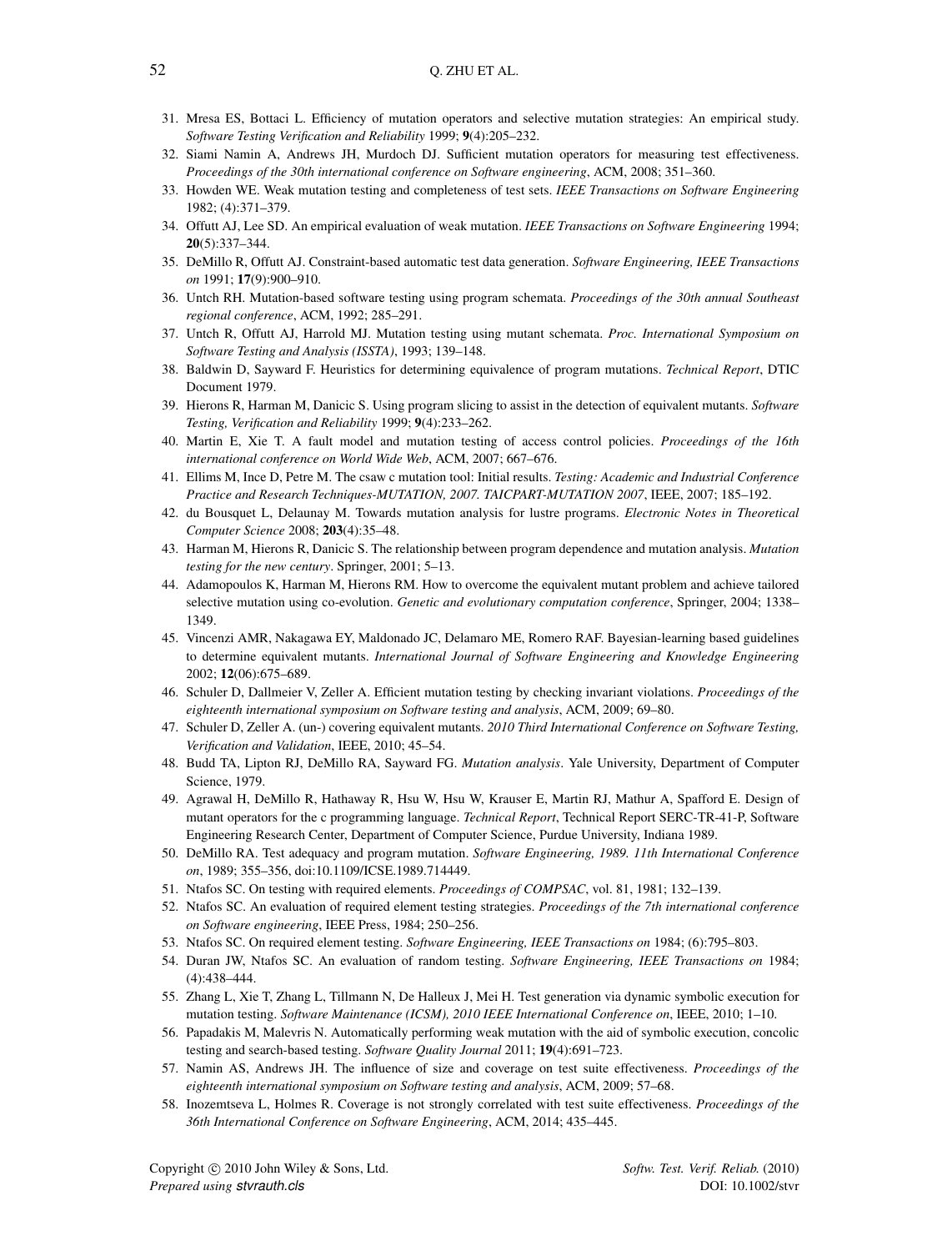- <span id="page-53-0"></span>59. Zhang Y, Mesbah A. Assertions are strongly correlated with test suite effectiveness. *Proceedings of the 2015 10th Joint Meeting on Foundations of Software Engineering, ESEC/FSE*, 2015; 214–224.
- <span id="page-53-1"></span>60. Whalen M, Gay G, You D, Heimdahl MP, Staats M. Observable modified condition/decision coverage. *Proceedings of the 2013 International Conference on Software Engineering*, IEEE Press, 2013; 102–111.
- <span id="page-53-2"></span>61. Rothermel G, Untch RH, Chu C, Harrold MJ. Prioritizing test cases for regression testing. *Software Engineering, IEEE Transactions on* 2001; 27(10):929–948.
- <span id="page-53-3"></span>62. Elbaum S, Malishevsky AG, Rothermel G. Test case prioritization: A family of empirical studies. *Software Engineering, IEEE Transactions on* 2002; 28(2):159–182.
- <span id="page-53-4"></span>63. Do H, Rothermel G. A controlled experiment assessing test case prioritization techniques via mutation faults. *Software Maintenance, 2005. ICSM'05. Proceedings of the 21st IEEE International Conference on*, IEEE, 2005; 411–420.
- <span id="page-53-5"></span>64. Do H, Rothermel G. On the use of mutation faults in empirical assessments of test case prioritization techniques. *Software Engineering, IEEE Transactions on* 2006; 32(9):733–752.
- <span id="page-53-6"></span>65. Offutt AJ, Pan J, Voas JM. Procedures for reducing the size of coverage-based test sets. *Proceedings of the Twelfth International Conference on Testing Computer Software*, Citeseer, 1995.
- <span id="page-53-7"></span>66. Zhang L, Marinov D, Zhang L, Khurshid S. An empirical study of junit test-suite reduction. *Software Reliability Engineering (ISSRE), 2011 IEEE 22nd International Symposium on*, IEEE, 2011; 170–179.
- <span id="page-53-8"></span>67. Wang X, Cheung SC, Chan WK, Zhang Z. Taming coincidental correctness: Coverage refinement with context patterns to improve fault localization. *Proceedings of the 31st International Conference on Software Engineering*, IEEE Computer Society, 2009; 45–55.
- <span id="page-53-11"></span>68. Papadakis M, Le Traon Y. Using mutants to locate "unknown" faults. *7th International Workshop on Mutation Analysis (MUTATION'12)*, IEEE, 2012; 691–700.
- <span id="page-53-12"></span>69. Papadakis M, Le Traon Y. Metallaxis-fl: mutation-based fault localization. *Software Testing, Verification and Reliability* 2015; 25(5-7):605–628.
- <span id="page-53-9"></span>70. Woodward MR. Mutation testing-an evolving technique. *Software Testing for Critical Systems, IEE Colloquium on*, IET, 1990; 3–1.
- <span id="page-53-10"></span>71. Hanh LTM, Binh NT, Tung KT. Survey on mutation-based test data generation. *International Journal of Electrical and Computer Engineering* 2015; 5(5).
- <span id="page-53-13"></span>72. Brereton P, Kitchenham BA, Budgen D, Turner M, Khalil M. Lessons from applying the systematic literature review process within the software engineering domain. *Journal of systems and software* 2007; 80(4):571–583.
- <span id="page-53-15"></span>73. Kysh L. Difference between a systematic review and a literature review. [https://dx.doi.org/10.6084/](https://dx.doi.org/10.6084/m9.figshare.766364.v1) [m9.figshare.766364.v1](https://dx.doi.org/10.6084/m9.figshare.766364.v1) 2013. [Online; accessed 4-August-2016].
- <span id="page-53-14"></span>74. Cornelissen B, Zaidman A, Van Deursen A, Moonen L, Koschke R. A systematic survey of program comprehension through dynamic analysis. *IEEE Transactions on Software Engineering* 2009; 35(5):684–702.
- <span id="page-53-16"></span>75. Wohlin C. Guidelines for snowballing in systematic literature studies and a replication in software engineering. *Proceedings of the 18th International Conference on Evaluation and Assessment in Software Engineering*, ACM, 2014; 38.
- <span id="page-53-17"></span>76. Knauth T, Fetzer C, Felber P. Assertion-driven development: Assessing the quality of contracts using metamutations. *The 4th International Workshop on Mutation Analysis (Mutation 2009)*, IEEE, 2009; 182–191.
- <span id="page-53-18"></span>77. Mutation testing literature survey metadata. <https://zenodo.org/badge/latestdoi/95541866>. [Online; accessed 17-August-2017].
- <span id="page-53-19"></span>78. Graham D, Van Veenendaal E, Evans I. *Foundations of software testing: ISTQB certification*. Cengage Learning EMEA, 2008.
- <span id="page-53-20"></span>79. van Deursen A. Software Testing in 2048. [https://speakerdeck.com/avandeursen/](https://speakerdeck.com/avandeursen/software-testing-in-2048) [software-testing-in-2048](https://speakerdeck.com/avandeursen/software-testing-in-2048) 1 2016. [Online; accessed 13-Sep-2016].
- <span id="page-53-21"></span>80. Papadakis M, Malevris N. Automatic mutation test case generation via dynamic symbolic execution. *Software reliability engineering (ISSRE), 2010 IEEE 21st international symposium on*, IEEE, 2010; 121–130.
- <span id="page-53-22"></span>81. Fraser G, Arcuri A. Evosuite: automatic test suite generation for object-oriented software. *Proceedings of the 19th ACM SIGSOFT symposium and the 13th European conference on Foundations of software engineering*, ACM, 2011; 416–419.
- <span id="page-53-23"></span>82. Jayaraman K, Harvison D, Ganesh V, Kiezun A. jfuzz: A concolic whitebox fuzzer for java 2009; .
- <span id="page-53-24"></span>83. Qi Y, Mao X, Lei Y. Efficient automated program repair through fault-recorded testing prioritization. *2013 IEEE International Conference on Software Maintenance*, IEEE, 2013; 180–189.
- <span id="page-53-25"></span>84. Le Goues C, Nguyen T, Forrest S, Weimer W. Genprog: A generic method for automatic software repair. *Ieee transactions on software engineering* 2012; 38(1):54–72.
- <span id="page-53-26"></span>85. Available mutation operations (PIT). <http://pitest.org/quickstart/mutators/>. [Online; accessed 10-August-2016].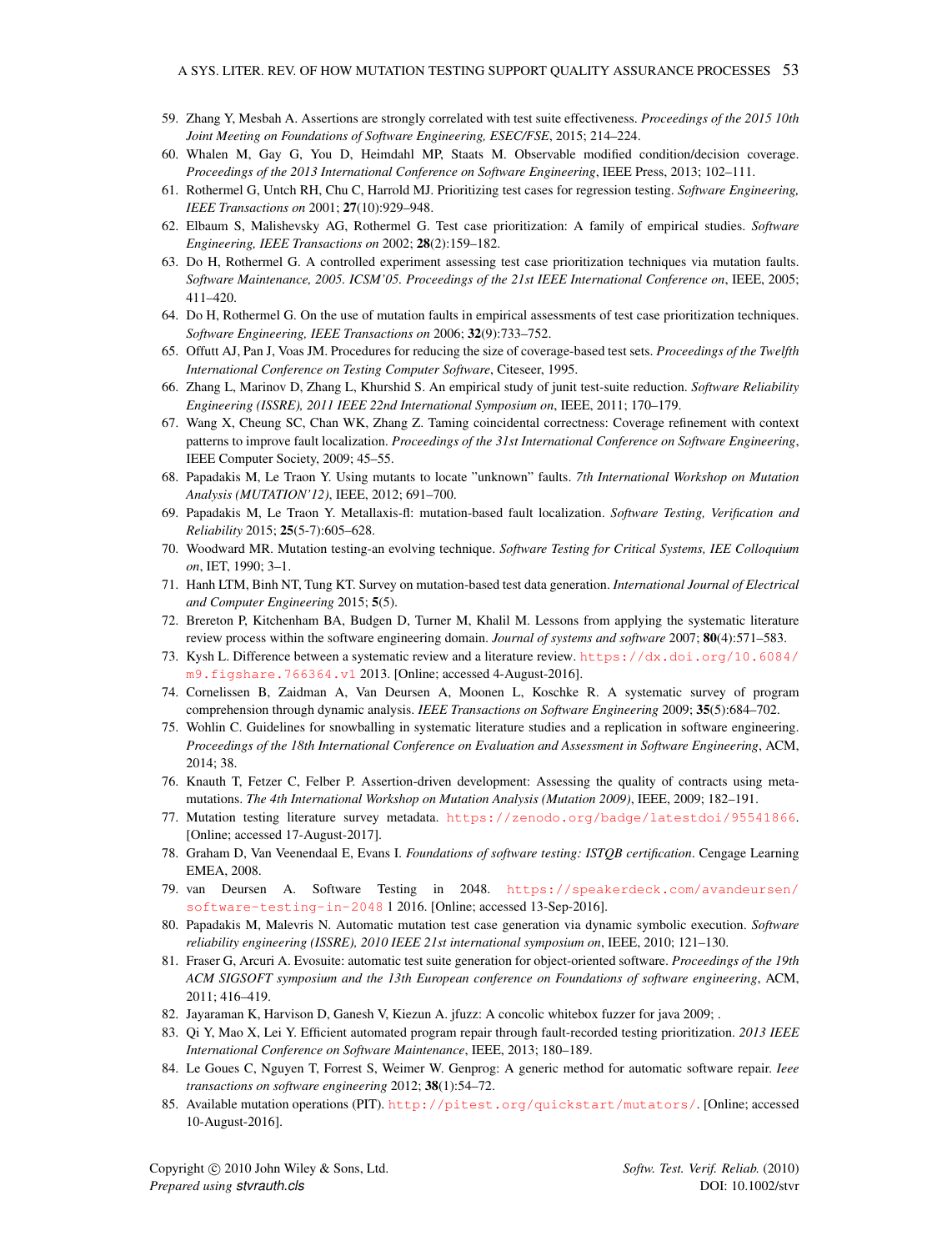- <span id="page-54-0"></span>86. Ma YS, Offutt J. Description of method-level mutation operators for java. *Electronics and Telecommunications Research Institute, Korea, Tech. Rep* 2005; .
- <span id="page-54-1"></span>87. Ma YS, Offutt J. Description of class mutation mutation operators for java. *Electronics and Telecommunications Research Institute, Korea, Tech. Rep* 2005; .
- <span id="page-54-2"></span>88. Mirshokraie S, Mesbah A, Pattabiraman K. Efficient javascript mutation testing. *Software Testing, Verification and Validation (ICST), 2013 IEEE Sixth International Conference on*, IEEE, 2013; 74–83.
- <span id="page-54-3"></span>89. Außerlechner S, Fruhmann S, Wieser W, Hofer B, Spörk R, Mühlbacher C, Wotawa F. The right choice matters! smt solving substantially improves model-based debugging of spreadsheets. *2013 13th International Conference on Quality Software*, IEEE, 2013; 139–148.
- <span id="page-54-4"></span>90. Delamare R, Baudry B, Ghosh S, Gupta S, Le Traon Y. An approach for testing pointcut descriptors in aspectj. *Software Testing, Verification and Reliability* 2011; 21(3):215–239.
- <span id="page-54-5"></span>91. Xu D, Ding J. Prioritizing state-based aspect tests. *2010 Third International Conference on Software Testing, Verification and Validation*, IEEE, 2010; 265–274.
- <span id="page-54-6"></span>92. Hong S, Staats M, Ahn J, Kim M, Rothermel G. The impact of concurrent coverage metrics on testing effectiveness. *Software Testing, Verification and Validation (ICST), 2013 IEEE Sixth International Conference on*, IEEE, 2013; 232–241.
- <span id="page-54-7"></span>93. Hong S, Staats M, Ahn J, Kim M, Rothermel G. Are concurrency coverage metrics effective for testing: a comprehensive empirical investigation. *Software Testing, Verification and Reliability* 2015; 25(4):334–370.
- <span id="page-54-8"></span>94. Hou SS, Zhang L, Xie T, Mei H, Sun JS. Applying interface-contract mutation in regression testing of componentbased software. *Software Maintenance, 2007. ICSM 2007. IEEE International Conference on*, IEEE, 2007; 174– 183.
- <span id="page-54-9"></span>95. Yoon H, Choi B. Effective test case selection for component customization and its application to enterprise javabeans. *Software Testing, Verification and Reliability* 2004; 14(1):45–70.
- <span id="page-54-10"></span>96. Schuler D, Zeller A. Javalanche: efficient mutation testing for java. *Proceedings of the the 7th joint meeting of the European software engineering conference and the ACM SIGSOFT symposium on The foundations of software engineering*, ACM, 2009; 297–298.
- <span id="page-54-11"></span>97. Do H, Elbaum S, Rothermel G. Supporting controlled experimentation with testing techniques: An infrastructure and its potential impact. *Empirical Software Engineering* 2005; 10(4):405–435.
- <span id="page-54-12"></span>98. Fraser G, Arcuri A. Sound empirical evidence in software testing. *Proceedings of the 34th International Conference on Software Engineering*, IEEE Press, 2012; 178–188.
- <span id="page-54-13"></span>99. Antoniol G, Briand LC, Penta MD, Labiche Y. A case study using the round-trip strategy for state-based class testing. *Software Reliability Engineering, 2002. ISSRE 2003. Proceedings. 13th International Symposium on*, IEEE, 2002; 269–279.
- <span id="page-54-14"></span>100. Andrews JH, Briand LC, Labiche Y, Namin AS. Using mutation analysis for assessing and comparing testing coverage criteria. *Software Engineering, IEEE Transactions on* 2006; 32(8):608–624.
- <span id="page-54-15"></span>101. Belli F, Beyazit M, Takagi T, Furukawa Z. Mutation testing of" go-back" functions based on pushdown automata. *2011 Fourth IEEE International Conference on Software Testing, Verification and Validation*, IEEE, 2011; 249– 258.
- <span id="page-54-16"></span>102. Czemerinski H, Braberman V, Uchitel S. Behaviour abstraction coverage as black-box adequacy criteria. *Software Testing, Verification and Validation (ICST), 2013 IEEE Sixth International Conference on*, IEEE, 2013; 222–231.
- <span id="page-54-17"></span>103. Rothermel G, Untch RH, Chu C, Harrold MJ. Test case prioritization: An empirical study. *Software Maintenance, 1999.(ICSM'99) Proceedings. IEEE International Conference on*, IEEE, 1999; 179–188.
- <span id="page-54-18"></span>104. Androutsopoulos K, Clark D, Dan H, Hierons RM, Harman M. An analysis of the relationship between conditional entropy and failed error propagation in software testing. *Proceedings of the 36th International Conference on Software Engineering*, ACM, 2014; 573–583.
- <span id="page-54-19"></span>105. Czemerinski H, Braberman V, Uchitel S. Behaviour abstraction adequacy criteria for api call protocol testing. *Software Testing, Verification and Reliability* 2015; .
- <span id="page-54-20"></span>106. Baudry B, Le Hanh V, Jézéquel JM, Le Traon Y. Building trust into oo components using a genetic analogy. *Software Reliability Engineering, 2000. ISSRE 2000. Proceedings. 11th International Symposium on*, IEEE, 2000; 4–14.
- <span id="page-54-23"></span>107. Baudry B, Fleurey F, Jézéquel JM, Le Traon Y. Genes and bacteria for automatic test cases optimization in the. net environment. *Software Reliability Engineering, 2002. ISSRE 2003. Proceedings. 13th International Symposium on*, IEEE, 2002; 195–206.
- <span id="page-54-21"></span>108. Baudry B, Fleurey F, Jézéquel JM, Le Traon Y. From genetic to bacteriological algorithms for mutation-based testing. *Software Testing, Verification and Reliability* 2005; 15(2):73–96.
- <span id="page-54-22"></span>109. von Mayrhauser A, Scheetz M, Dahlman E, Howe AE. Planner based error recovery testing. *Software Reliability Engineering, 2000. ISSRE 2000. Proceedings. 11th International Symposium on*, IEEE, 2000; 186–195.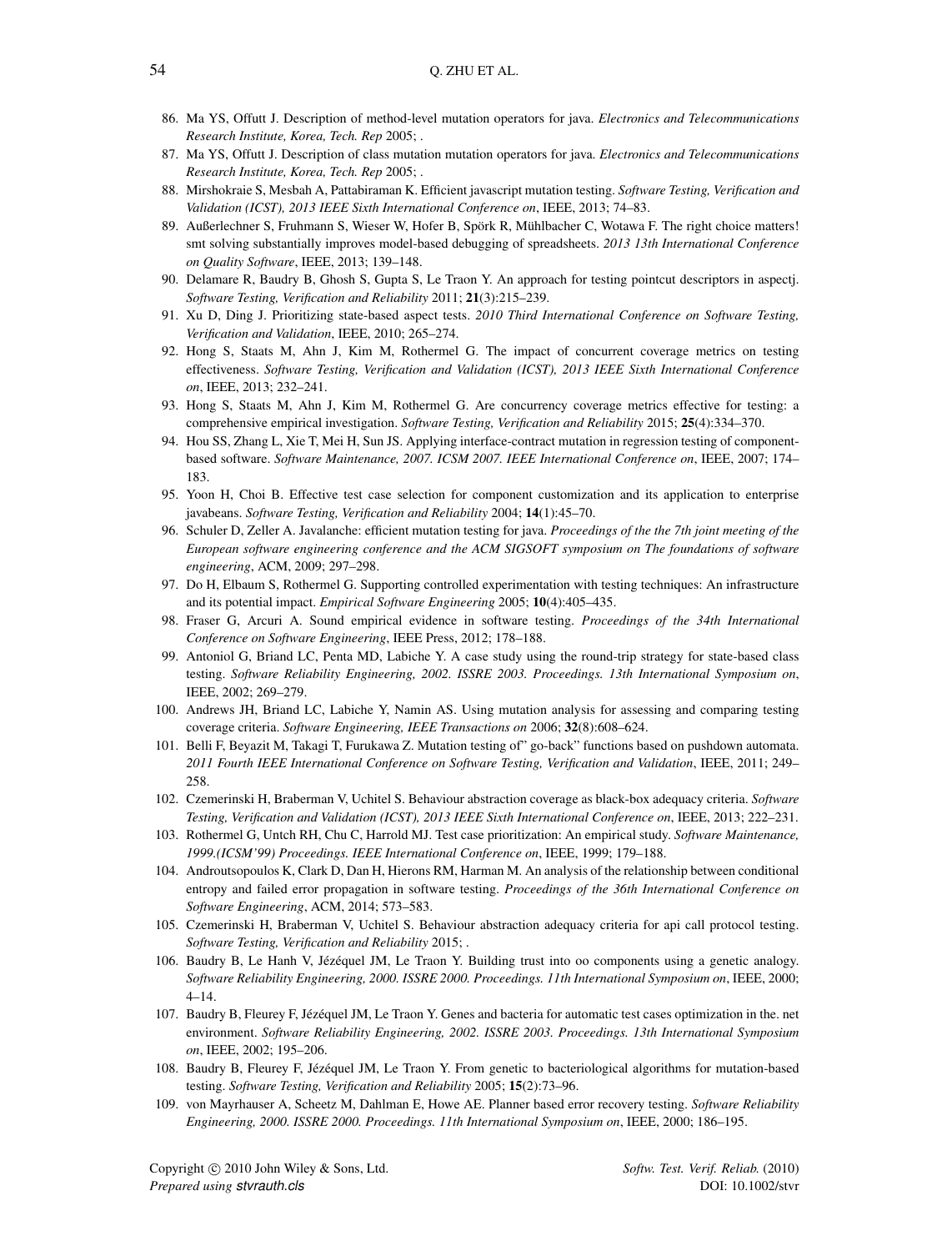- <span id="page-55-0"></span>110. Smith BH, Williams L. On guiding the augmentation of an automated test suite via mutation analysis. *Empirical Software Engineering* 2009; 14(3):341–369.
- <span id="page-55-1"></span>111. Qu X, Cohen MB, Rothermel G. Configuration-aware regression testing: an empirical study of sampling and prioritization. *Proceedings of the 2008 international symposium on Software testing and analysis*, ACM, 2008; 75–86.
- <span id="page-55-2"></span>112. Kwon JH, Ko IY, Rothermel G, Staats M. Test case prioritization based on information retrieval concepts. *Software Engineering Conference (APSEC), 2014 21st Asia-Pacific*, vol. 1, IEEE, 2014; 19–26.
- <span id="page-55-3"></span>113. Chen W, Untch RH, Rothermel G, Elbaum S, Von Ronne J. Can fault-exposure-potential estimates improve the fault detection abilities of test suites? *Software Testing, Verification and Reliability* 2002; 12(4):197–218.
- <span id="page-55-4"></span>114. Fraser G, Zeller A. Mutation-driven generation of unit tests and oracles. *Software Engineering, IEEE Transactions on* 2012; 38(2):278–292.
- <span id="page-55-5"></span>115. Staats M, Gay G, Heimdahl MP. Automated oracle creation support, or: how i learned to stop worrying about fault propagation and love mutation testing. *Proceedings of the 34th International Conference on Software Engineering*, IEEE Press, 2012; 870–880.
- <span id="page-55-6"></span>116. Gay G, Staats M, Whalen M, Heimdahl MP. Automated oracle data selection support. *IEEE Transactions on Software Engineering* 2015; 41(11):1119–1137.
- <span id="page-55-7"></span>117. Shi A, Gyori A, Gligoric M, Zaytsev A, Marinov D. Balancing trade-offs in test-suite reduction. *Proceedings of the 22nd ACM SIGSOFT International Symposium on Foundations of Software Engineering*, ACM, 2014; 246–256.
- <span id="page-55-8"></span>118. Murtaza SS, Madhavji N, Gittens M, Li Z. Diagnosing new faults using mutants and prior faults (nier track). *Software Engineering (ICSE), 2011 33rd International Conference on*, IEEE, 2011; 960–963.
- <span id="page-55-9"></span>119. Moon S, Kim Y, Kim M, Yoo S. Ask the mutants: Mutating faulty programs for fault localization. *2014 IEEE Seventh International Conference on Software Testing, Verification and Validation*, IEEE, 2014; 153–162.
- <span id="page-55-10"></span>120. Lou Y, Hao D, Zhang L. Mutation-based test-case prioritization in software evolution. *Software Reliability Engineering (ISSRE), 2015 IEEE 26th International Symposium on*, IEEE, 2015; 46–57.
- <span id="page-55-11"></span>121. Hao D, Zhang L, Wu X, Mei H, Rothermel G. On-demand test suite reduction. *Proceedings of the 34th International Conference on Software Engineering*, IEEE Press, 2012; 738–748.
- <span id="page-55-12"></span>122. Aichernig BK, Brandl H, Jöbstl E, Krenn W, Schlick R, Tiran S. Killing strategies for model-based mutation testing. *Software Testing, Verification and Reliability* 2015; 25(8):716–748.
- <span id="page-55-13"></span>123. Jee E, Shin D, Cha S, Lee JS, Bae DH. Automated test case generation for fbd programs implementing reactor protection system software. *Software Testing, Verification and Reliability* 2014; 24(8):608–628.
- <span id="page-55-14"></span>124. Hao D, Zhang L, Zhang L, Rothermel G, Mei H. A unified test case prioritization approach. *ACM Transactions on Software Engineering and Methodology (TOSEM)* 2014; 24(2):10.
- <span id="page-55-15"></span>125. Li P, Huynh T, Reformat M, Miller J. A practical approach to testing gui systems. *Empirical Software Engineering* 2007; 12(4):331–357.
- <span id="page-55-16"></span>126. Rutherford MJ, Carzaniga A, Wolf AL. Evaluating test suites and adequacy criteria using simulation-based models of distributed systems. *Software Engineering, IEEE Transactions on* 2008; 34(4):452–470.
- <span id="page-55-17"></span>127. Denaro G, Margara A, Pezze M, Vivanti M. Dynamic data flow testing of object oriented systems. *Proceedings of the 37th International Conference on Software Engineering-Volume 1*, IEEE Press, 2015; 947–958.
- <span id="page-55-18"></span>128. Delamaro ME, Maidonado J, Mathur AP. Interface mutation: An approach for integration testing. *IEEE Transactions on Software Engineering* 2001; 27(3):228–247.
- <span id="page-55-19"></span>129. Mateo PR, Usaola MP, Offutt J. Mutation at the multi-class and system levels. *Science of Computer Programming* 2013; 78(4):364–387.
- <span id="page-55-20"></span>130. Flores A, Polo M. Testing-based process for component substitutability. *Software Testing, Verification and Reliability* 2012; 22(8):529–561.
- <span id="page-55-21"></span>131. Vincenzi AMR, Maldonado JC, Barbosa EF, Delamaro ME. Unit and integration testing strategies for c programs using mutation. *Software Testing, Verification and Reliability* 2001; 11(4):249–268.
- <span id="page-55-22"></span>132. Flores A, Usaola MP. Testing-based assessment process for upgrading component systems. *Software Maintenance, 2008. ICSM 2008. IEEE International Conference on*, IEEE, 2008; 327–336.
- <span id="page-55-23"></span>133. Hennessy M, Power JF. Analysing the effectiveness of rule-coverage as a reduction criterion for test suites of grammar-based software. *Empirical Software Engineering* 2008; 13(4):343–368.
- 134. Chae HS, Woo G, Kim TY, Bae JH, Kim WY. An automated approach to reducing test suites for testing retargeted c compilers for embedded systems. *Journal of Systems and Software* 2011; 84(12):2053–2064.
- <span id="page-55-24"></span>135. Belli F, Beyazıt M. Exploiting model morphology for event-based testing. *IEEE Transactions on Software Engineering* 2015; 41(2):113–134.
- <span id="page-55-25"></span>136. Hofer B, Wotawa F. Why does my spreadsheet compute wrong values? *Software Reliability Engineering (ISSRE), 2014 IEEE 25th International Symposium on*, IEEE, 2014; 112–121.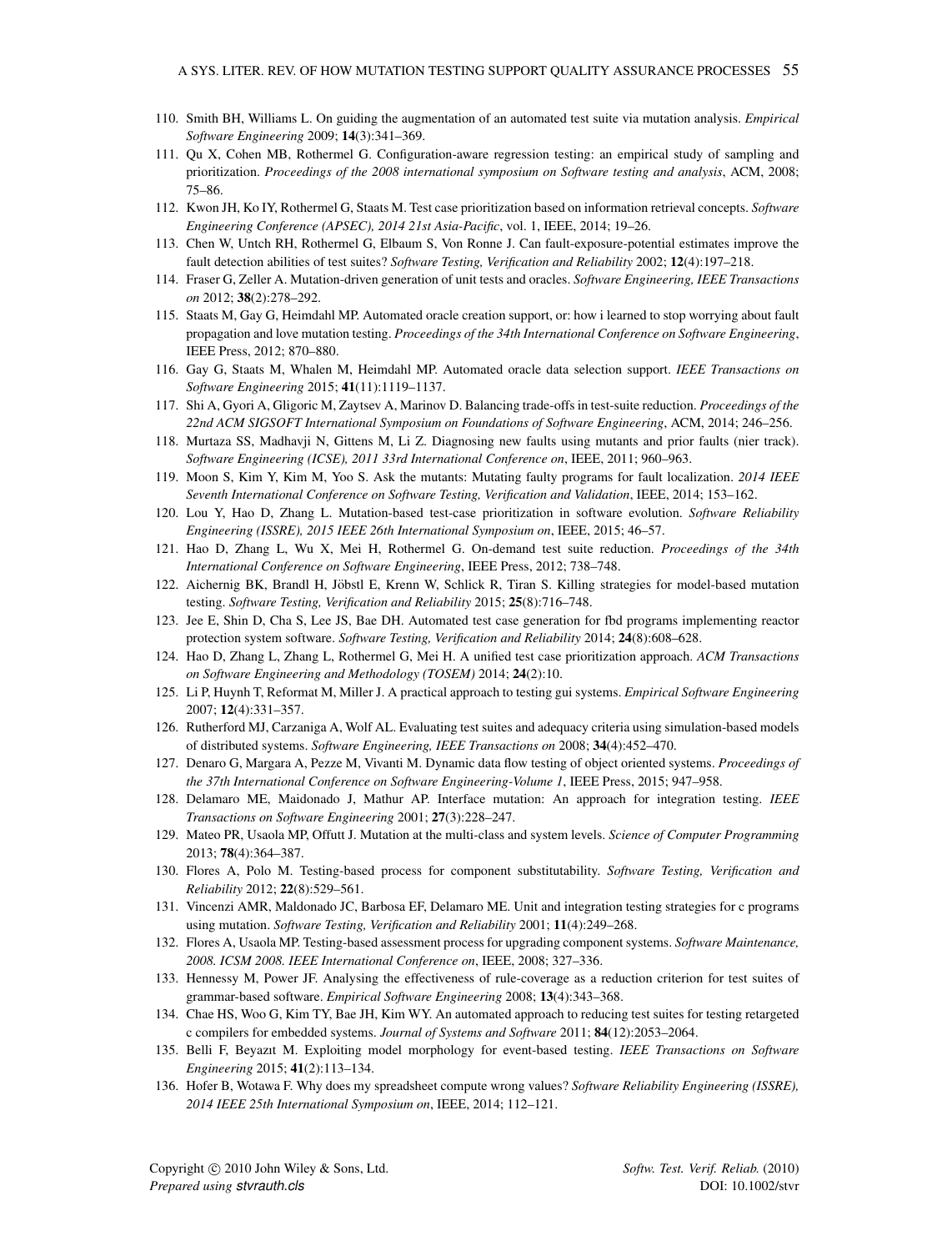- <span id="page-56-0"></span>137. Hofer B, Perez A, Abreu R, Wotawa F. On the empirical evaluation of similarity coefficients for spreadsheets fault localization. *Automated Software Engineering* 2015; 22(1):47–74.
- <span id="page-56-1"></span>138. Tuya J, Suarez-Cabal MJ, De La Riva C. Full predicate coverage for testing sql database queries. ´ *Software Testing, Verification and Reliability* 2010; 20(3):237–288.
- 139. Kapfhammer GM, McMinn P, Wright CJ. Search-based testing of relational schema integrity constraints across multiple database management systems. *2013 IEEE Sixth International Conference on Software Testing, Verification and Validation*, IEEE, 2013; 31–40.
- <span id="page-56-2"></span>140. Mcminn P, Wright CJ, Kapfhammer GM. The effectiveness of test coverage criteria for relational database schema integrity constraints. *ACM Transactions on Software Engineering and Methodology (TOSEM)* 2015; 25(1):8.
- <span id="page-56-3"></span>141. Briand LC, Labiche Y, Lin Q. Improving statechart testing criteria using data flow information. *Software Reliability Engineering, 2005. ISSRE 2005. 16th IEEE International Symposium on*, IEEE, 2005; 10–pp.
- <span id="page-56-4"></span>142. Papadakis M, Henard C, Le Traon Y. Sampling program inputs with mutation analysis: Going beyond combinatorial interaction testing. *Software Testing, Verification and Validation (ICST), 2014 IEEE Seventh International Conference on*, IEEE, 2014; 1–10.
- <span id="page-56-5"></span>143. Kintis M, Papadakis M, Papadopoulos A, Valvis E, Malevris N. Analysing and comparing the effectiveness of mutation testing tools: A manual study. *Source Code Analysis and Manipulation (SCAM), 2016 IEEE 16th International Working Conference on*, IEEE, 2016; 147–156.
- <span id="page-56-6"></span>144. Papadakis M, Malevris N. Mutation based test case generation via a path selection strategy. *Information and Software Technology* 2012; 54(9):915–932.
- <span id="page-56-7"></span>145. Ma YS, Offutt J, Kwon YR. Mujava: an automated class mutation system. *Software Testing, Verification and Reliability* 2005; 15(2):97–133.
- <span id="page-56-8"></span>146. Just R, Schweiggert F, Kapfhammer GM. Major: An efficient and extensible tool for mutation analysis in a java compiler. *Proceedings of the 2011 26th IEEE/ACM International Conference on Automated Software Engineering*, IEEE Computer Society, 2011; 612–615.
- <span id="page-56-9"></span>147. Delamaro ME, Maldonado JC, Vincenzi AMR. Proteum/im 2.0: An integrated mutation testing environment. *Mutation testing for the new century*. Springer, 2001; 91–101.
- <span id="page-56-10"></span>148. Briand LC, Labiche Y, Wang Y. Using simulation to empirically investigate test coverage criteria based on statechart. *Proceedings of the 26th International Conference on Software Engineering*, IEEE Computer Society, 2004; 86–95.
- <span id="page-56-11"></span>149. DeMillo RA, Offutt AJ. Experimental results from an automatic test case generator. *ACM Transactions on Software Engineering and Methodology (TOSEM)* 1993; 2(2):109–127.
- <span id="page-56-12"></span>150. Shi A, Yung T, Gyori A, Marinov D. Comparing and combining test-suite reduction and regression test selection. *Proceedings of the 2015 10th Joint Meeting on Foundations of Software Engineering*, ACM, 2015; 237–247.
- <span id="page-56-13"></span>151. Bieman JM, Ghosh S, Alexander RT. A technique for mutation of java objects. *Automated Software Engineering, 2001.(ASE 2001). Proceedings. 16th Annual International Conference on*, IEEE, 2001; 337–340.
- <span id="page-56-14"></span>152. Alexander RT, Bieman JM, Ghosh S, Ji B. Mutation of java objects. *Software Reliability Engineering, 2002. ISSRE 2003. Proceedings. 13th International Symposium on*, IEEE, 2002; 341–351.
- <span id="page-56-15"></span>153. Vilela P, Machado M, Wong W. Testing for security vulnerabilities in software. *Software Engineering and Applications* 2002; .
- <span id="page-56-16"></span>154. Shahriar H, Zulkernine M. Mutation-based testing of format string bugs. *High Assurance Systems Engineering Symposium, 2008. HASE 2008. 11th IEEE*, IEEE, 2008; 229–238.
- <span id="page-56-17"></span>155. Derezinska A. Quality assessment of mutation operators dedicated for c# programs. *Quality Software, 2006. QSIC 2006. Sixth International Conference on*, IEEE, 2006; 227–234.
- <span id="page-56-18"></span>156. Shahriar H, Zulkernine M. Music: Mutation-based sql injection vulnerability checking. *Quality Software, 2008. QSIC'08. The Eighth International Conference on*, IEEE, 2008; 77–86.
- <span id="page-56-19"></span>157. Milani Fard A, Mirzaaghaei M, Mesbah A. Leveraging existing tests in automated test generation for web applications. *Proceedings of the 29th ACM/IEEE international conference on Automated software engineering*, ACM, 2014; 67–78.
- <span id="page-56-20"></span>158. GitHub Repository for MuJava. <https://github.com/jeffoffutt/muJava>. [Online; accessed 18- April-2018].
- <span id="page-56-21"></span>159. GitHub Repository for PIT. <https://github.com/hcoles/pitest>. [Online; accessed 18-April-2018].
- <span id="page-56-22"></span>160. GitHub Repository for Javalanche. <https://github.com/david-schuler/javalanche>. [Online; accessed 18-April-2018].
- <span id="page-56-23"></span>161. The Major mutation framework. <http://mutation-testing.org/doc/major.pdf>. [Online; accessed 21-August-2017].
- <span id="page-56-24"></span>162. Major v1.3.2. [http://mutation-testing.org/downloads/files/major-1.3.2\\_jre7.zip](http://mutation-testing.org/downloads/files/major-1.3.2_jre7.zip). [Online; accessed 18-April-2018].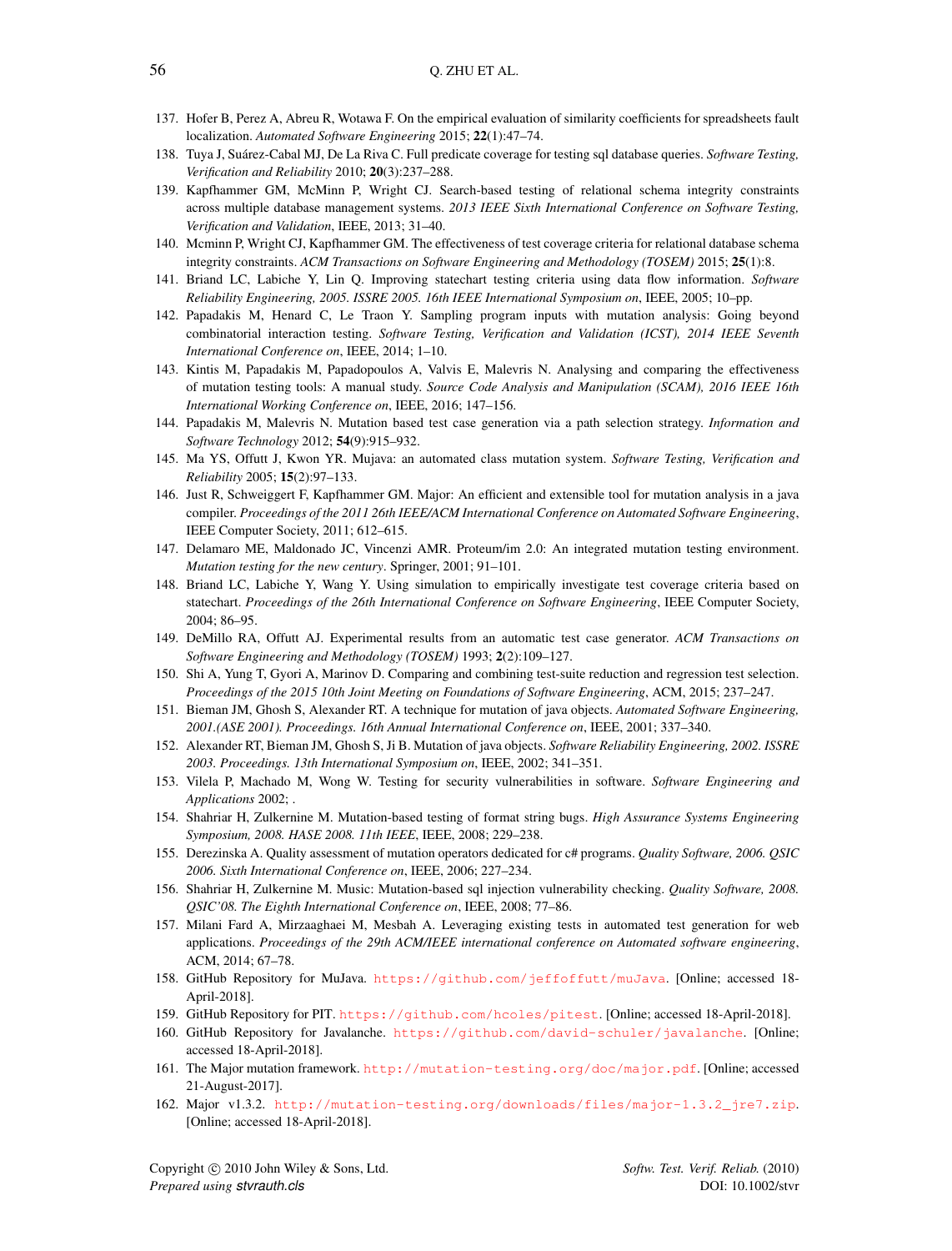- <span id="page-57-0"></span>163. Jumble. <http://jumble.sourceforge.net/mutations.html>. [Online; accessed 21-August-2017].
- <span id="page-57-1"></span>164. Sofya. <http://sofya.unl.edu/doc/manual/user/mutator.html>. [Online; accessed 21-August-2017].
- <span id="page-57-2"></span>165. Moore I. Jester-a junit test tester. *Proc. of 2nd XP* 2001; :84–87.
- <span id="page-57-3"></span>166. GitHub Repository for Proteum. <https://github.com/magsilva/proteum>. [Online; accessed 18- April-2018].
- <span id="page-57-4"></span>167. GitHub Repository for Milu. [https://github.com/yuejia/Milu/tree/develop/src/](https://github.com/yuejia/Milu/tree/develop/src/mutators) [mutators](https://github.com/yuejia/Milu/tree/develop/src/mutators). [Online; accessed 21-August-2017].
- <span id="page-57-5"></span>168. Clark JA, Dan H, Hierons RM. Semantic mutation testing. *Software Testing, Verification, and Validation Workshops (ICSTW), 2010 Third International Conference on*, IEEE, 2010; 100–109.
- <span id="page-57-6"></span>169. GitHub Repository for Proteum/IM. <https://github.com/jacksonpradolima/proteumIM2.0>. [Online; accessed 18-April-2018].
- <span id="page-57-7"></span>170. Wright C. Mutation analysis of relational database schemas. PhD Thesis, University of Sheffield 2015.
- <span id="page-57-8"></span>171. GenMutants. [http://pexase.codeplex.com/SourceControl/latest#Projects/](http://pexase.codeplex.com/SourceControl/latest#Projects/GenMutants/GenMutants/Program.cs) [GenMutants/GenMutants/Program.cs](http://pexase.codeplex.com/SourceControl/latest#Projects/GenMutants/GenMutants/Program.cs). [Online; accessed 21-August-2017].
- <span id="page-57-9"></span>172. PexMutator. [http://pexase.codeplex.com/SourceControl/latest#Projects/](http://pexase.codeplex.com/SourceControl/latest#Projects/PexMutator/PexMutator/Program.cs) [PexMutator/PexMutator/Program.cs](http://pexase.codeplex.com/SourceControl/latest#Projects/PexMutator/PexMutator/Program.cs). [Online; accessed 21-August-2017].
- <span id="page-57-10"></span>173. Delamare R, Baudry B, Le Traon Y. Ajmutator: a tool for the mutation analysis of aspectj pointcut descriptors. *Software Testing, Verification and Validation Workshops, 2009. ICSTW'09. International Conference on*, IEEE, 2009; 200–204.
- <span id="page-57-11"></span>174. Krenn W, Schlick R, Tiran S, Aichernig B, Jobstl E, Brandl H. Momut:: Uml model-based mutation testing for uml. *2015 IEEE 8th International Conference on Software Testing, Verification and Validation (ICST)*, IEEE, 2015; 1–8.
- <span id="page-57-12"></span>175. Gay G, Staats M, Whalen M, Heimdahl MP. The risks of coverage-directed test case generation. *Software Engineering, IEEE Transactions on* 2015; 41(8):803–819.
- <span id="page-57-13"></span>176. Liu MH, Gao YF, Shan JH, Liu JH, Zhang L, Sun JS. An approach to test data generation for killing multiple mutants. *Software Maintenance, 2006. ICSM 2006. IEEE International Conference on*, IEEE, 2006; 113–122.
- <span id="page-57-14"></span>177. Xie X, Ho JW, Murphy C, Kaiser G, Xu B, Chen TY. Testing and validating machine learning classifiers by metamorphic testing. *Journal of Systems and Software* 2011; 84(4):544–558.
- <span id="page-57-15"></span>178. Fang C, Chen Z, Wu K, Zhao Z. Similarity-based test case prioritization using ordered sequences of program entities. *Software Quality Journal* 2014; 22(2):335–361.
- <span id="page-57-16"></span>179. Offutt AJ, Liu S. Generating test data from sofl specifications. *Journal of Systems and Software* 1999; 49(1):49–62.
- <span id="page-57-19"></span>180. Mutation testing systems for Java compared. [http://pitest.org/java\\_mutation\\_testing\\_](http://pitest.org/java_mutation_testing_systems/) [systems/](http://pitest.org/java_mutation_testing_systems/). [Online; accessed 25-August-2016].
- <span id="page-57-20"></span>181. Irvine SA, Pavlinic T, Trigg L, Cleary JG, Inglis S, Utting M. Jumble java byte code to measure the effectiveness of unit tests. *Testing: Academic and industrial conference practice and research techniques-MUTATION, 2007. TAICPART-MUTATION 2007*, IEEE, 2007; 169–175.
- <span id="page-57-21"></span>182. Motycka W. Installation Instructions for Sofya. [http://sofya.unl.edu/doc/manual/](http://sofya.unl.edu/doc/manual/installation.html) [installation.html](http://sofya.unl.edu/doc/manual/installation.html) 7 2013. [Online; accessed 25-August-2016].
- <span id="page-57-22"></span>183. Papadakis M, Jia Y, Harman M, Le Traon Y. Trivial compiler equivalence: A large scale empirical study of a simple, fast and effective equivalent mutant detection technique. *Software Engineering (ICSE), 2015 IEEE/ACM 37th IEEE International Conference on*, vol. 1, IEEE, 2015; 936–946.
- <span id="page-57-23"></span>184. Jia Y, Harman M. Milu: A customizable, runtime-optimized higher order mutation testing tool for the full c language. *Practice and Research Techniques, 2008. TAIC PART'08. Testing: Academic & Industrial Conference*, IEEE, 2008; 94–98.
- <span id="page-57-24"></span>185. Dan H, Hierons RM. Smt-c: A semantic mutation testing tools for c. *2012 IEEE Fifth International Conference on Software Testing, Verification and Validation*, IEEE, 2012; 654–663.
- <span id="page-57-17"></span>186. Offutt AJ, Craft WM. Using compiler optimization techniques to detect equivalent mutants. *Software Testing, Verification and Reliability* 1994; 4(3):131–154.
- <span id="page-57-18"></span>187. Offutt AJ, Pan J. Automatically detecting equivalent mutants and infeasible paths. *Software testing, verification and reliability* 1997; 7(3):165–192.
- <span id="page-57-25"></span>188. Baker R, Habli I. An empirical evaluation of mutation testing for improving the test quality of safety-critical software. *IEEE Transactions on Software Engineering* 2013; 39(6):787–805.
- <span id="page-57-26"></span>189. Staats M, Loyola P, Rothermel G. Oracle-centric test case prioritization. *Software Reliability Engineering (ISSRE), 2012 IEEE 23rd International Symposium on*, IEEE, 2012; 311–320.
- <span id="page-57-27"></span>190. Vivanti M, Mis A, Gorla A, Fraser G. Search-based data-flow test generation. *Software Reliability Engineering (ISSRE), 2013 IEEE 24th International Symposium on*, IEEE, 2013; 370–379.